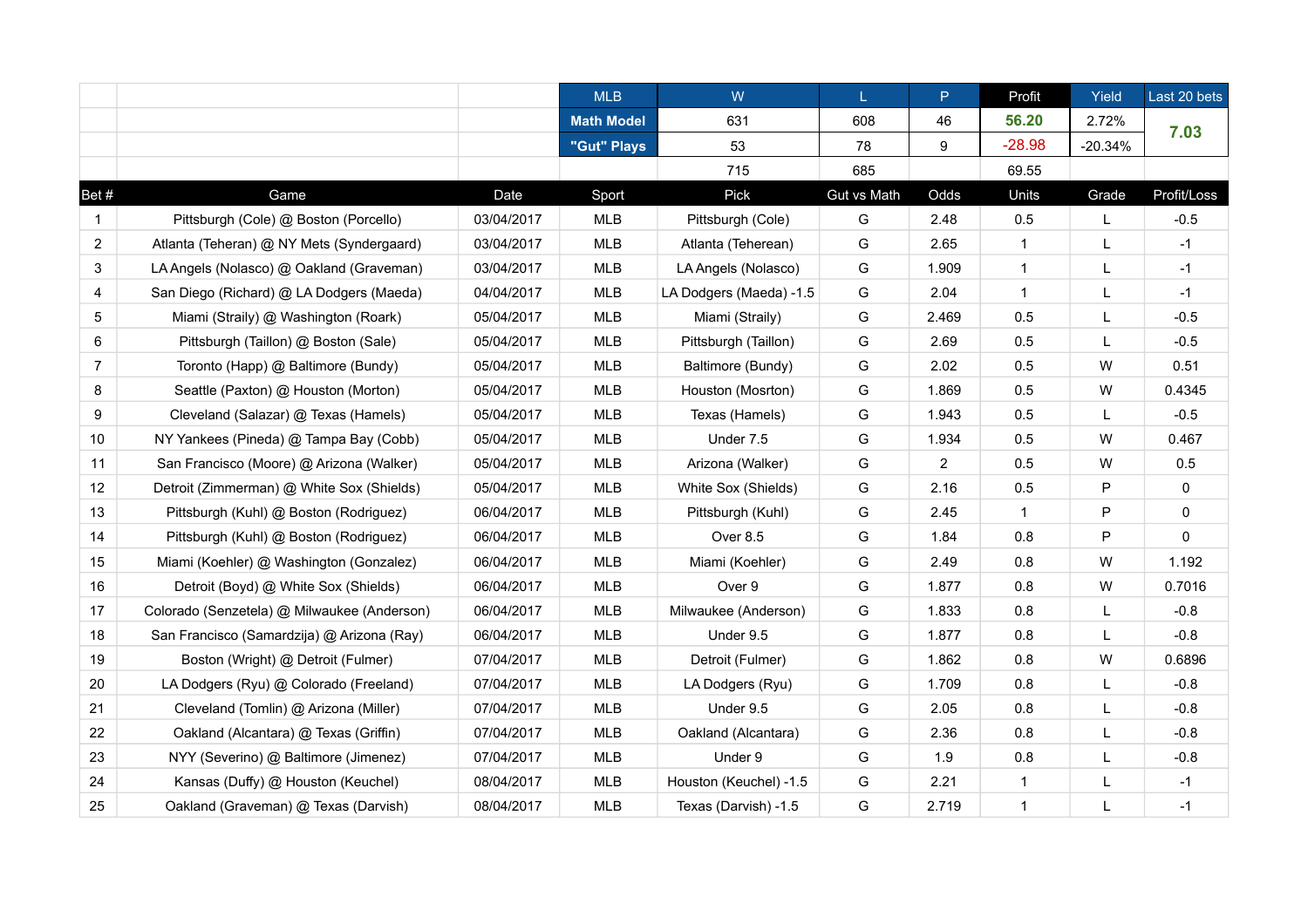| 26 | Tampa Bay (Cobb) @ NYY (Pineda)             | 10/04/2017 | <b>MLB</b> | NYY (Pineda)              | M | 1.704 | $\mathbf{1}$   | W            | 0.704  |
|----|---------------------------------------------|------------|------------|---------------------------|---|-------|----------------|--------------|--------|
| 27 | Boston (Sale) @ Detroit (Verlander)         | 10/04/2017 | <b>MLB</b> | Detroit (Verlander)       | M | 1.884 | $\mathbf{1}$   | W            | 0.884  |
| 28 | Oakland (Cotton) @ Kansas (Kennedy)         | 10/04/2017 | <b>MLB</b> | Oakland (Cotton)          | M | 2.06  | $\mathbf{1}$   | W            | 1.06   |
| 29 | Arizona (Walker) @ Giants (Moore)           | 10/04/2017 | <b>MLB</b> | Arizona (Walker)          | M | 2.33  | $\mathbf{1}$   | L            | $-1$   |
| 30 | Mets (deGrom) @ Philadelphia (Eickhoff)     | 10/04/2017 | <b>MLB</b> | Philadelphia (Eickhoff)   | M | 2.28  | $\mathbf{1}$   |              | $-1$   |
| 31 | St Louis (Wainwright) @ Washington (Roark)  | 10/04/2017 | <b>MLB</b> | Washington (Roark)        | М | 1.8   | $\mathbf{1}$   | W            | 0.8    |
| 32 | Minnesota (Santiago) @ Detroit (Boyd)       | 11/04/2017 | MLB        | Minnesota (Santiago)      | М | 2.34  | $\mathbf{1}$   | L            | $-1$   |
| 33 | St Louis (Lynn) @ Washington (Gonzalez)     | 11/04/2017 | MLB        | Washington (Gonzalez)     | M | 1.74  | $\overline{2}$ | W            | 1.48   |
| 34 | NY Mets (Harvey) @ Philadelphia (Buchholz)  | 11/04/2017 | MLB        | Philadelphia (Buchholz)   | M | 2.24  | $\mathbf{1}$   | L            | $-1$   |
| 35 | Cincinnati (Davis) @ Pittsburgh (Taillon)   | 11/04/2017 | MLB        | Cinncinnati (Davis)       | M | 2.69  | $\mathbf{1}$   | W            | 1.69   |
| 36 | Milwaukee (Peralta) @ Toronto (Happ)        | 11/04/2017 | MLB        | Milwaukee (Peralta)       | М | 2.76  | $\mathbf{1}$   | W            | 1.76   |
| 37 | Atlanta (Colon) @ Miami (Starily)           | 11/04/2017 | MLB        | Atlanta (Colon)           | M | 2.2   | $\mathbf{1}$   | L            | $-1$   |
| 38 | Minnesota (Gibson) @ Detroit (Fulmer)       | 12/04/2017 | MLB        | Minnesota (Gibson)        | М | 2.32  | 0.7            | L            | $-0.7$ |
| 39 | San Diego (Pedromo) @ Colorado (Freeland)   | 12/04/2017 | MLB        | Colorado (Freeland)       | M | 1.781 | $\mathbf{1}$   | $\mathsf{P}$ | 0      |
| 40 | Cincinnati (Garrett) @ Pittsburgh (Nova)    | 12/04/2017 | <b>MLB</b> | Cincinnati (Garrett)      | M | 2.46  | $\mathbf{1}$   | W            | 1.46   |
| 41 | NY Mets (Wheeler) @ Philadelphia (Vasquez)  | 12/04/2017 | MLB        | Philadelphia (Vasquez)    | M | 1.877 | $\mathbf{1}$   | L            | $-1$   |
| 42 | Atlanta (Garcia) @ Miami (Koehler)          | 12/04/2017 | MLB        | Miami (Koehler)           | M | 1.84  | $\mathbf{1}$   | L            | $-1$   |
| 43 | Oakland (Triggs) @ Kansas (Hammel)          | 12/04/2017 | <b>MLB</b> | Oakland (Triggs)          | M | 2.02  | $\mathbf{1}$   | W            | 1.02   |
| 44 | Texas (Griffin) @ LAA (Chavez)              | 12/04/2017 | <b>MLB</b> | LAA (Chavez)              | M | 1.735 | $\mathbf{1}$   | L            | $-1$   |
| 45 | Arizona (Miller) @ San Francisco (Cain)     | 12/04/2017 | <b>MLB</b> | Arizona(Miller)           | M | 2.09  | $\mathbf{1}$   | L            | $-1$   |
| 46 | Pittsburgh (Kuhl) @ Boston (Rodriguez)      | 13/04/2017 | <b>MLB</b> | Boston (Rodriguez)        | M | 1.699 | $\mathbf{1}$   | W            | 0.699  |
| 47 | LA Dodgers (Ryu) @ Cubs (Anderson)          | 13/04/2017 | <b>MLB</b> | Cubs (Anderson)           | M | 1.746 | $\mathbf{1}$   | W            | 0.746  |
| 48 | Colorado (Gray) @ San Francisco (Bumgarner) | 13/04/2017 | MLB        | San Francisco (Bumgarner) | M | 1.609 | $\mathbf{1}$   | L            | $-1$   |
| 49 | Texas (Darvish) @ LAA (Nolasco)             | 13/04/2017 | MLB        | LAA (Nolasco)             | M | 2.24  | $\mathbf{1}$   |              | $-1$   |
| 50 | White Sox (Gonzalez) @ Cleveland (Tomlin)   | 13/04/2017 | <b>MLB</b> | Cleveland (Tomlin) -1.5   | M | 2.09  | $\mathbf{1}$   |              | $-1$   |
| 51 | Tampa Bay (Andriese) @ NYY (Severino)       | 13/04/2017 | <b>MLB</b> | NYY (Severino)            | M | 1.781 | $\mathbf{1}$   | W            | 0.781  |
| 52 | Baltimore (Gausman) @ Toronto (Liriano)     | 13/04/2017 | <b>MLB</b> | Baltimore (Gausman)       | M | 2.08  | $\mathbf{1}$   | W            | 1.08   |
| 53 | NY Mets (Gsellman) @ Miami (Chen)           | 13/04/2017 | <b>MLB</b> | NY Mets (Gsellman)        | M | 2.13  | $\mathbf{1}$   | ${\sf W}$    | 1.13   |
| 54 | Milwaukee (Milone) @ Cincinnati (Feldman)   | 14/04/2017 | <b>MLB</b> | Cincinnati (Feldman)      | M | 1.763 | 1.5            | L            | $-1.5$ |
| 55 | Detroit (Norris) @ Cleveland (Bauer)        | 14/04/2017 | <b>MLB</b> | Cleveland (Bauer)         | M | 1.657 | 1.5            | L            | $-1.5$ |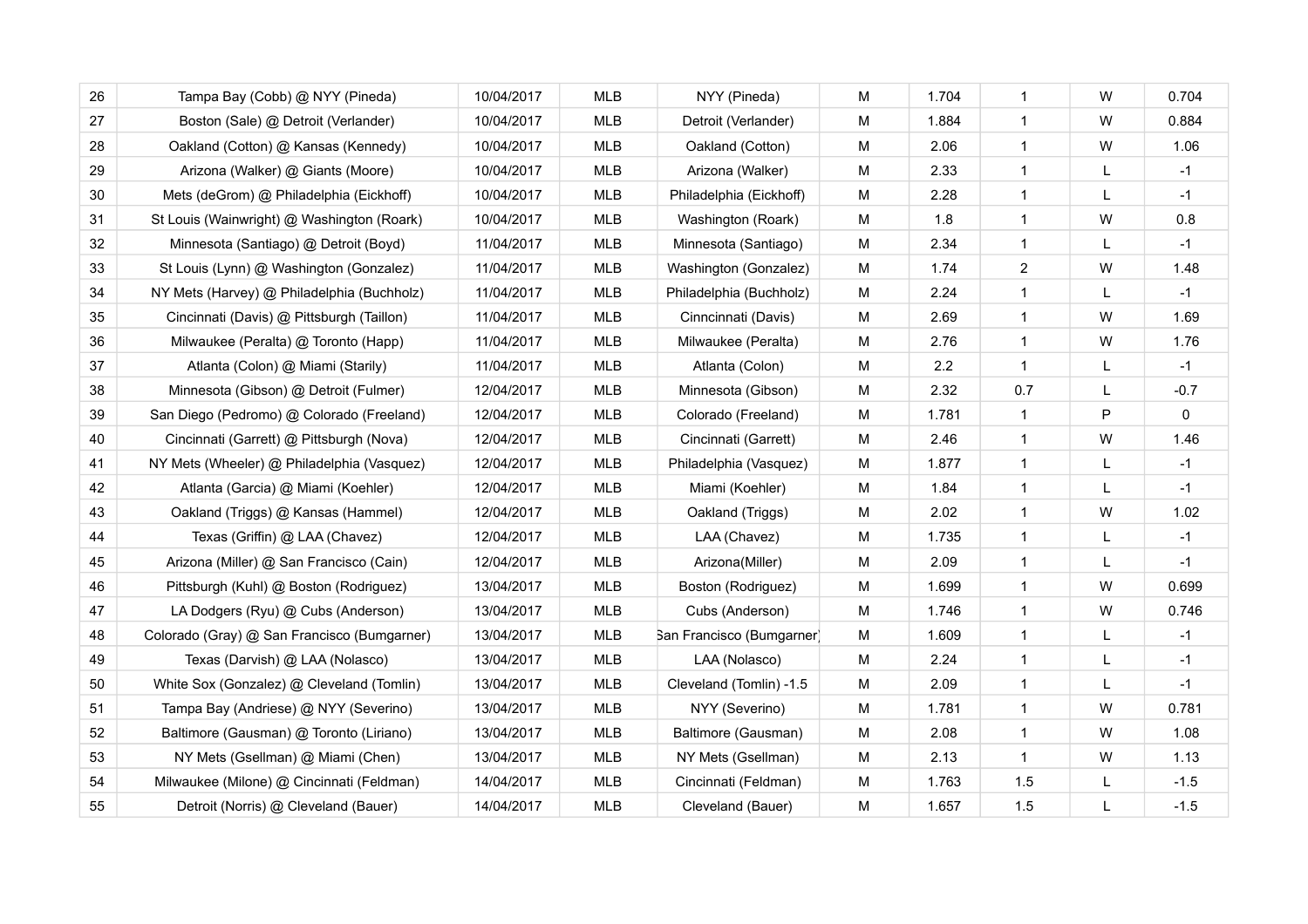| 56 | Baltimore (Miley) @ Toronto (Sanchez)        | 14/04/2017 | <b>MLB</b> | Toronto (Sanchez)     | м | 1.709 | 1.5                     | L | $-1.5$       |
|----|----------------------------------------------|------------|------------|-----------------------|---|-------|-------------------------|---|--------------|
| 57 | Texas (Perez) @ Seattle (Hernandez)          | 14/04/2017 | MLB        | Texas (Perez)         | M | 2.34  | 1.5                     | L | $-1.5$       |
| 58 | Philadelphia (Nola) @ Washington (Strasburg) | 14/04/2017 | <b>MLB</b> | Philadelphia (Nola)   | M | 2.85  | 0.5                     | L | $-0.5$       |
| 59 | Rays (Archer) @ Red Sox (Porcello)           | 14/04/2017 | MLB        | Red Sox (Porcello)    | M | 1.819 | 0.5                     | L | $-0.5$       |
| 60 | San Diego (Chacin) @ Atlanta (Teheran)       | 14/04/2017 | <b>MLB</b> | San Diego (Chacin)    | M | 2.36  | 0.5                     | L | $-0.5$       |
| 61 | Detroit (Verlander) @ Cleveland (Kluber)     | 15/04/2017 | MLB        | Detroit (Verlander)   | M | 2.389 | 0.5                     | L | $-0.5$       |
| 62 | LAA (Shoemaker) @ Kansas (Karns)             | 15/04/2017 | MLB        | LAA (Shoemaker)       | м | 1.869 | $\mathbf{1}$            | L | $-1$         |
| 63 | St Louis (Martinez) @ NYY (Sabathia)         | 15/04/2017 | <b>MLB</b> | NYY (Sabathia)        | M | 1.925 | $\overline{1}$          | W | 0.925        |
| 64 | Miami (Koehler) @ Seattle (Miranda)          | 17/04/2017 | MLB        | Miami (Koehler)       | м | 2.219 | 3                       | L | $-3$         |
| 65 | Arizona (Ray) @ LA Dodgers (McCarthy)        | 17/04/2017 | <b>MLB</b> | Arizona (Ray)         | M | 2.389 | 1.6                     | W | 2.2224       |
| 66 | Milwaukee (Anderson) @ Cubs (Lackey)         | 17/04/2017 | MLB        | Milwaukee (Anderson)  | M | 2.719 | 1.9                     | W | 3.2661       |
| 67 | San Diego (Weaver) @ Atlanta (Garcia)        | 17/04/2017 | MLB        | Atlanta (Garcia)      | M | 1.621 | 2.2                     | W | 1.3662       |
| 68 | Pittsburgh (Kuhl) @ St Louis (Leake)         | 18/04/2017 | <b>MLB</b> | Pittsburgh (Kuhl)     | м | 2.2   | 1.6                     | L | $-1.6$       |
| 69 | San Francisco (Cain) @ Kansas (Hammel)       | 18/04/2017 | <b>MLB</b> | San Francisco (Cain)  | M | 2.15  | 2.3                     | W | 2.645        |
| 70 | Arizona (Miller) @ Dan Diego (Cosart)        | 18/04/2017 | MLB        | Arizona (Miller)      | M | 1.8   | 1.25                    | W | $\mathbf{1}$ |
| 71 | White Sox (Gonzalez) @ NYY (Severino)        | 18/04/2017 | <b>MLB</b> | NYY (Severino)        | M | 1.526 | $1.2$                   | L | $-1.2$       |
| 72 | Detroit (Fulmer) @ Tampa Bay (Andriese)      | 18/04/2017 | <b>MLB</b> | Over 7.5              | M | 1.909 | 2                       | L | $-2$         |
| 73 | Texas (Perez) @ Oakland (Hahn)               | 19/04/2017 | MLB        | Texas (Perez)         | M | 1.961 | 1.87                    | L | $-1.87$      |
| 74 | Miami (Volquez) @ Seattle (Hernadez)         | 19/04/2017 | <b>MLB</b> | Miami (Volquez)       | M | 2.36  | 1.31                    | L | $-1.31$      |
| 75 | Red Sox (Porcello) @ Blue Jays (Liriano)     | 19/04/2017 | <b>MLB</b> | Red Sox (Porcello)    | M | 1.917 | $\overline{2}$          | L | $-2$         |
| 76 | Arizona (Greinke) @ San Diego (Chacin)       | 19/04/2017 | <b>MLB</b> | Arizona (Greinke)     | M | 1.847 | 2.17                    | L | $-2.17$      |
| 77 | Colorado (Anderson) @ LA Dodgers (Kershaw)   | 19/04/2017 | <b>MLB</b> | Colorado (Anderson)   | M | 3.41  | $1.2$                   | L | $-1.2$       |
| 78 | Milwaukee (Milone) @ Cubs (Hendricks)        | 19/04/2017 | <b>MLB</b> | Cubs (Hendricks) -1.5 | M | 2.11  | 2                       | W | 2.22         |
| 79 | Detroit (Norris) @ Tampa Bay (Ramirez)       | 20/04/2017 | MLB        | Over 8                | M | 1.833 | $\overline{2}$          | W | 1.666        |
| 80 | Philadelphia (Nola) @ NY Mets (Syndergaard)  | 20/04/2017 | <b>MLB</b> | Philadelphia (Nola)   | M | 2.719 | 1.5                     | W | 2.5785       |
| 81 | Baltimore (Miley) @ Cincinnati (Feldman)     | 20/04/2017 | <b>MLB</b> | Cincinnati (Feldman)  | M | 2.13  | 2.2                     | L | $-2.2$       |
| 82 | St Louis (Martinez) @ Milwaukee (Davies)     | 20/04/2017 | <b>MLB</b> | Milwaukee (Davies)    | M | 2.1   | 2.5                     | W | 2.75         |
| 83 | Arizona (Corbin) @ San Diego (Richard)       | 20/04/2017 | MLB        | San Diego (Richard)   | M | 2.1   | 1.45                    | W | 1.595        |
| 84 | Boston (Pomeranz) @ Baltimore (Bundy)        | 21/04/2017 | <b>MLB</b> | Boston (Pomeranz)     | M | 1.925 | $\mathbf{1}$            | L | $-1$         |
| 85 | NY Yankees (Sabathia) @ Pittsburgh (Glasnow) | 21/04/2017 | <b>MLB</b> | NY Yankees (Sabathia) | M | 1.943 | $\overline{\mathbf{4}}$ | L | $-4$         |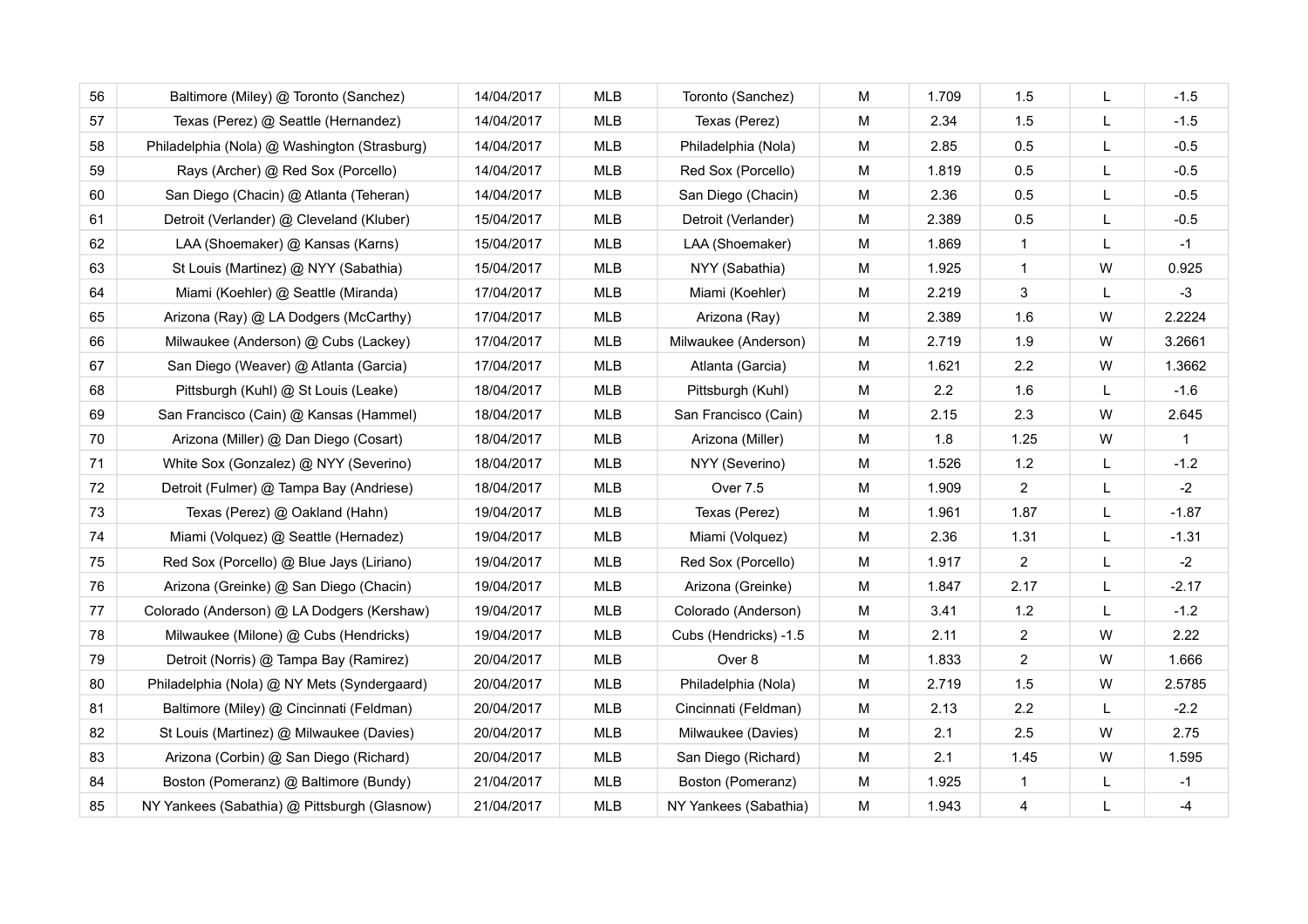| 86  | Washington (Roark) @ NY Mets (deGrom)            | 21/04/2017 | <b>MLB</b> | Washington (Roark)      | M | 2.26  | 1              | W | 1.26    |
|-----|--------------------------------------------------|------------|------------|-------------------------|---|-------|----------------|---|---------|
| 87  | St Louis (Wainwright) @ Milwaukee (Peralta)      | 21/04/2017 | MLB        | Milwaukee (Peralta)     | M | 2.04  | $\mathbf{3}$   | L | $-3$    |
| 88  | LA Dodgers (Wood) @ Arizona (Walker)             | 21/04/2017 | <b>MLB</b> | LA Dodgers (Wood)       | M | 1.757 | 2.5            | L | $-2.5$  |
| 89  | Seattle (Iwakuma) @ Oakland (Manaea)             | 21/04/2017 | <b>MLB</b> | Oakland (Manaea)        | M | 1.781 | $\overline{4}$ | W | 3.124   |
| 90  | San Francisco (Cueto) @ Colorado (Chatwood)      | 21/04/2017 | <b>MLB</b> | <b>Under 10.5</b>       | M | 1.781 | 2              | L | $-2$    |
| 91  | Houston (Fiers) @ Tampa Bay (Cobb)               | 21/04/2017 | <b>MLB</b> | Over 8                  | M | 1.925 | 1.5            | W | 1.3875  |
| 92  | Kansas (Karns) @ Texas (Hamels)                  | 21/04/2017 | <b>MLB</b> | Under 9                 | M | 1.793 | 1.5            | W | 1.1895  |
| 93  | NY Yankees (Pineda) @ Pittsburgh (Taillon)       | 22/04/2017 | MLB        | NY Yankees (Pineda)     | M | 1.934 | 4.5            | W | 4.203   |
| 94  | Atlanta (Garcia) @ Philadelphia (Eickhoff)       | 22/04/2017 | <b>MLB</b> | Philadelphia (Eickhoff) | M | 1.847 | 1.85           | W | 1.56695 |
| 95  | St Louis (Lynn) @ Milwaukee (Anderson)           | 22/04/2017 | MLB        | Milwaukee (Anderson)    | M | 2.07  | 3.5            | L | $-3.5$  |
| 96  | Toronto (Lawrence) @ LAA (Skaggs)                | 22/04/2017 | <b>MLB</b> | LA Angels (Skaggs)      | M | 1.695 | 1.85           | W | 1.28575 |
| 97  | Atlanta (Foltynewicz) @ Philadelphia (Eflin)     | 23/04/2017 | <b>MLB</b> | Philadelphia (Eflin)    | M | 2.09  | 2.44           | W | 2.6596  |
| 98  | Seattle (Gallardo) @ Oakland (Triggs)            | 23/04/2017 | <b>MLB</b> | Oakland (Triggs)        | M | 1.781 | 3.3            | L | $-3.3$  |
| 99  | NYY (Montgomery) @ Pittsburgh (Nova)             | 23/04/2017 | <b>MLB</b> | NYY (Montgomery)        | M | 2.02  | 3.85           | L | $-3.85$ |
| 100 | St Louis (Leake) @ Milwaukee (Nelson)            | 23/04/2017 | <b>MLB</b> | Milwaukee (Nelson)      | M | 2.04  | 1.58           | L | $-1.58$ |
| 101 | Kansas (Hammel) @ Texas (Darvish)                | 23/04/2017 | <b>MLB</b> | Texas (Darvish)         | M | 1.568 | 3.09           | W | 1.75512 |
| 102 | Toronto (Stroman) @ LA Angels (Chavez)           | 23/04/2017 | MLB        | LA Angels (Chavez)      | M | 2.03  | 2.4            | P | 0       |
| 103 | Cleveland (Salazar) @ White Sox (Holland)        | 23/04/2017 | <b>MLB</b> | Under 8.5               | м | 1.813 | $\mathbf{1}$   | W | 0.813   |
| 104 | San Francisco (Samardzija) @ Colorado (Freeland) | 23/04/2017 | <b>MLB</b> | <b>Under 11.5</b>       | M | 1.943 | $\mathbf{1}$   | W | 0.943   |
| 105 | Kansas (Vargas) @ White Sox (Gonzalez)           | 24/04/2017 | MLB        | White Sox (Gonzalez)    | M | 2.02  | 1.6            | W | 1.632   |
| 106 | Washington (Turner) @ Colorado (Anderson)        | 24/04/2017 | MLB        | Washington (Turner)     | M | 2.24  | 3.5            | L | $-3.5$  |
| 107 | San Diego (Chacin) @ Arizona (Greinke)           | 24/04/2017 | <b>MLB</b> | Arizona (Greinke)       | M | 1.621 | 1.92           | W | 1.19232 |
| 108 | Toronto (Liriano) @ LA Angels (Chavez)           | 24/04/2017 | <b>MLB</b> | LA Angels (Chavez)      | M | 1.787 | $\mathbf{1}$   | W | 0.787   |
| 109 | LA Dodgers (Ryu) @ San Francisco (Cain)          | 24/04/2017 | <b>MLB</b> | LA Dodgers (Ryu)        | M | 1.684 | 2.5            | L | $-2.5$  |
| 110 | NY Yankees (Severino) @ Boston (Porcello)        | 25/04/2017 | <b>MLB</b> | NY Yankees (Severino)   | M | 2.13  | 3.1            | P | 0       |
| 111 | Kansas (Duffy) @ White Sox (Covey)               | 25/04/2017 | <b>MLB</b> | White Sox (Covey)       | M | 2.26  | 2.6            | W | 3.276   |
| 112 | Cincinnati (Feldman) @ Milwaukee (Davies)        | 25/04/2017 | <b>MLB</b> | Cincinnati (Feldman)    | G | 2.06  | 1.5            | L | $-1.5$  |
| 113 | Houston (Keuchel) @ Cleveland (Tomlin)           | 25/04/2017 | <b>MLB</b> | Cleveland (Tomlin)      | G | 2.05  | $\overline{2}$ | L | $-2$    |
| 114 | Cubs (Lester) @ Pittsburgh (Glasnow)             | 26/04/2017 | <b>MLB</b> | Pittsburgh (Glasnow)    | G | 2.38  | $\overline{2}$ | W | 2.76    |
| 115 | Kansas (Karns) @ White Sox (Quintana)            | 26/04/2017 | <b>MLB</b> | White Sox (Quintana)    | M | 1.751 | 3.5            | W | 2.6285  |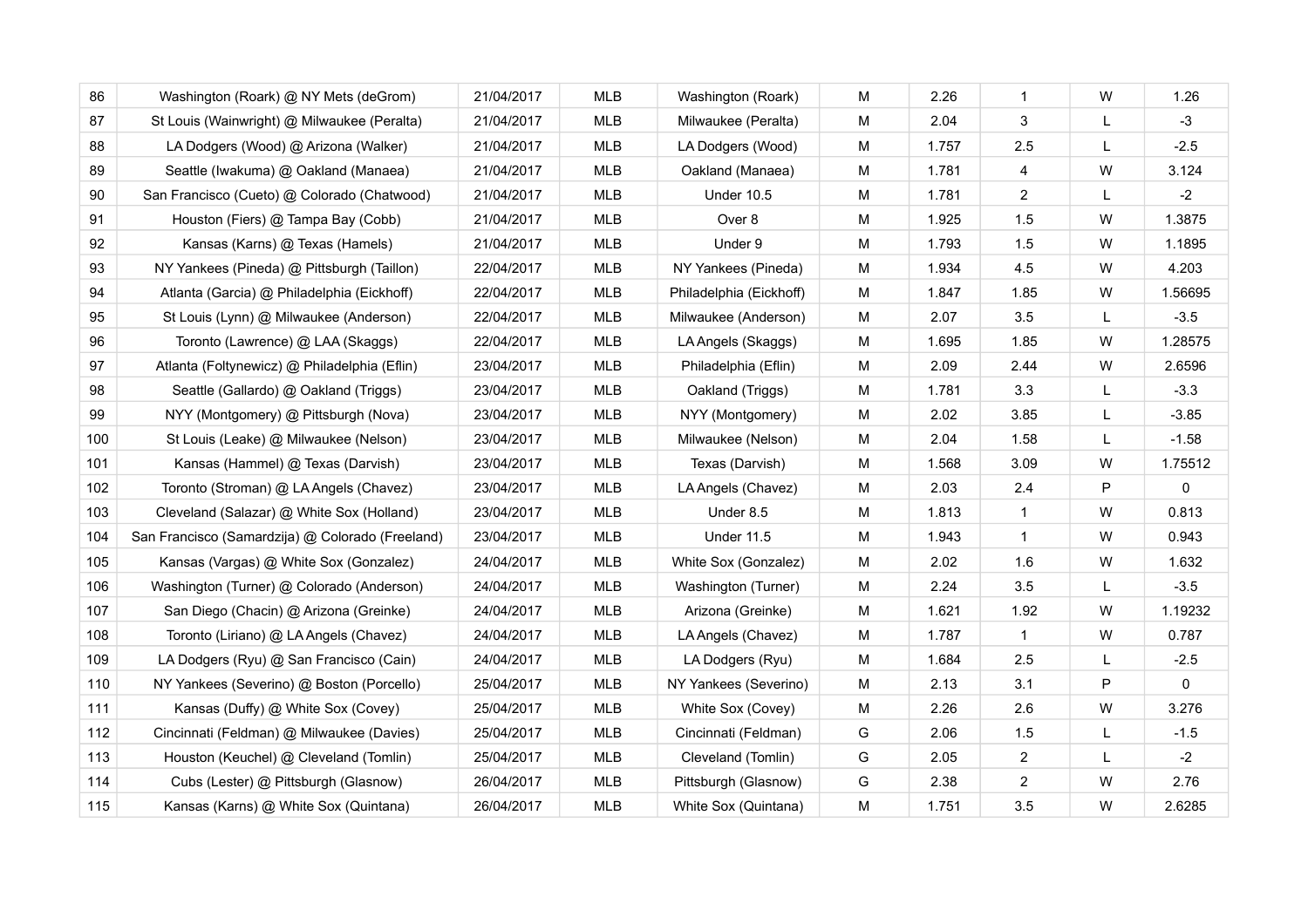| 116 | Miami (Chen) @ Philadelphia (Velasquez)          | 26/04/2017 | <b>MLB</b> | Phillies (Velasquez)        | M | 1.99  | 1.29         | W | 1.2771       |
|-----|--------------------------------------------------|------------|------------|-----------------------------|---|-------|--------------|---|--------------|
| 117 | Minnesota (Santiago) @ Texas (Hamels)            | 26/04/2017 | <b>MLB</b> | Minnesota (Santiago)        | M | 2.33  | 2.05         | L | $-2.05$      |
| 118 | NY Yankees (Severino) @ Boston (Porcello)        | 26/04/2017 | MLB        | NY Yankees (Severino)       | M | 2.17  | 3.3          | W | 3.861        |
| 119 | Oakland (Manaea) @ LA Angels (Shoemaker)         | 26/04/2017 | MLB        | Oakland (Manaea)            | M | 2.26  | 1.53         | L | $-1.53$      |
| 120 | LA Dodgers (Wood) @ San Francisco (Cueto)        | 26/04/2017 | MLB        | LA Dodgers (Wood)           | M | 1.9   | 2.7          | L | $-2.7$       |
| 121 | Seattle (Iwakuma) @ Detroit (Verlander)          | 27/04/2017 | MLB        | Detroit (Verlander)         | M | 1.813 | 2.63         | L | $-2.63$      |
| 122 | Toronto (Latos) @ St Louis (Martinez)            | 27/04/2017 | MLB        | St Louis (Martinez)         | M | 1.558 | 1.2          | W | 0.6696       |
| 123 | San Diego (Weaver) @ Arizona (Walker)            | 27/04/2017 | <b>MLB</b> | Arizona (Walker)            | M | 1.591 | 2.17         | W | 1.28247      |
| 124 | LA Dodgers (Urias) @ San Francisco (Moore)       | 27/04/2017 | MLB        | San Francisco (Moore)       | G | 2.28  | 0.7          | L | $-0.7$       |
| 125 | NY Yankees (Tanaka) @ Boston (Sale)              | 27/04/2017 | MLB        | Boston (Sale) -1.5          | G | 2.29  | 0.7          | L | $-0.7$       |
| 126 | Baltimore (Gausman) @ NY Yankees (Sabathia)      | 28/04/2017 | <b>MLB</b> | NY Yankees (Sabathia)       | M | 1.833 | 3.39         | W | 2.82387      |
| 127 | NY Mets (deGrom) @ Washington (Scherzer)         | 28/04/2017 | <b>MLB</b> | Washington (Scherzer)       | M | 1.632 | 2.85         | L | $-2.85$      |
| 128 | Oakland (Cotton) @ Houston (Morton)              | 28/04/2017 | <b>MLB</b> | Houston (Morton)            | M | 1.649 | 2.51         | W | 1.62899      |
| 129 | Atlanta (Colon) @ Milwaukee (Anderson)           | 28/04/2017 | MLB        | Milwaukee (Anderson)        | M | 1.819 | 1.22         | L | $-1.22$      |
| 130 | Cincinnati (Adleman) @ St Louis (Lynn)           | 28/04/2017 | MLB        | Cincinnati (Adleman)        | М | 2.38  | 1.14         | L | $-1.14$      |
| 131 | Minnesota (Gibson) @ Kansas (Kennedy)            | 28/04/2017 | MLB        | Minnesota (Gibson)          | м | 2.16  | 3.56         | W | 4.1296       |
| 132 | Philadelphia (Eickhoff) @ LA Dodgers (Maeda)     | 28/04/2017 | <b>MLB</b> | Philadelphia (Eickhoff)     | М | 2.67  | 1.09         | L | $-1.09$      |
| 133 | San Diego (Perdomo) @ San Francisco (Samardzija) | 28/04/2017 | MLB        | San Diego (Perdomo)         | M | 2.52  | 1.1          | L | $-1.1$       |
| 134 | Baltimore (Jimenez) @ NY Yankees (Pineda)        | 29/04/2017 | MLB        | NY Yankees (Pineda) -1.5    | М | 2.179 | 3            | W | 3.537        |
| 135 | NY Mets (Wheeler) @ Washington (Strasburg)       | 29/04/2017 | MLB        | Vashington (Strasburg) -1.5 | м | 2.09  | 1.5          | L | $-1.5$       |
| 136 | Tampa Bay (Andriese) @ Toronto (Liriano)         | 29/04/2017 | <b>MLB</b> | Tampa Bay (Andriese)        | М | 2.13  | 2.56         | L | $-2.56$      |
| 137 | Cincinnati (Arroyo) @ St Louis (Leake)           | 29/04/2017 | <b>MLB</b> | Cincinnati (Leake)          | M | 2.61  | 1.1          | P | $\mathsf{O}$ |
| 138 | LA Angels (Chavez) @ Texas (Darvish)             | 29/04/2017 | <b>MLB</b> | LA AngesI (Chavez)          | М | 2.61  | 1.18         | L | $-1.18$      |
| 139 | Minnesota (Hughes) @ Kansas (Hammel)             | 29/04/2017 | MLB        | Minnesota (Hughes)          | M | 2.11  | 3.38         | P | 0            |
| 140 | Colorado (Anderson) @ Arizona (Greinke)          | 29/04/2017 | MLB        | Arizona (Greinke)           | M | 1.729 | 1.24         | L | $-1.24$      |
| 141 | San Diego (Chacin) @ San Francisco (Cain)        | 29/04/2017 | <b>MLB</b> | San Diego (Chacin)          | M | 2.36  | 1.29         | W | 1.7544       |
| 142 | Colorado (Anderson) @ Arizona (Greinke)          | 29/04/2017 | <b>MLB</b> | Under 9                     | M | 1.934 | $\mathbf{1}$ | L | $-1$         |
| 143 | Baltimore (Miley) @ NY Yankees (Montgomery)      | 30/04/2017 | <b>MLB</b> | NY Yankees (Montgomery)     | M | 1.862 | 2.69         | L | $-2.69$      |
| 144 | Cincinnati (Arroyo) @ St Louis (Leake)           | 30/04/2017 | <b>MLB</b> | Cincinnati (Arroyo)         | G | 2.52  | $\mathbf{1}$ | W | 1.52         |
| 145 | Tampa Bay (Archer) @ Toronto (Sanchez)           | 30/04/2017 | <b>MLB</b> | Tampa Bay (Archer)          | M | 1.9   | 2.01         | L | $-2.01$      |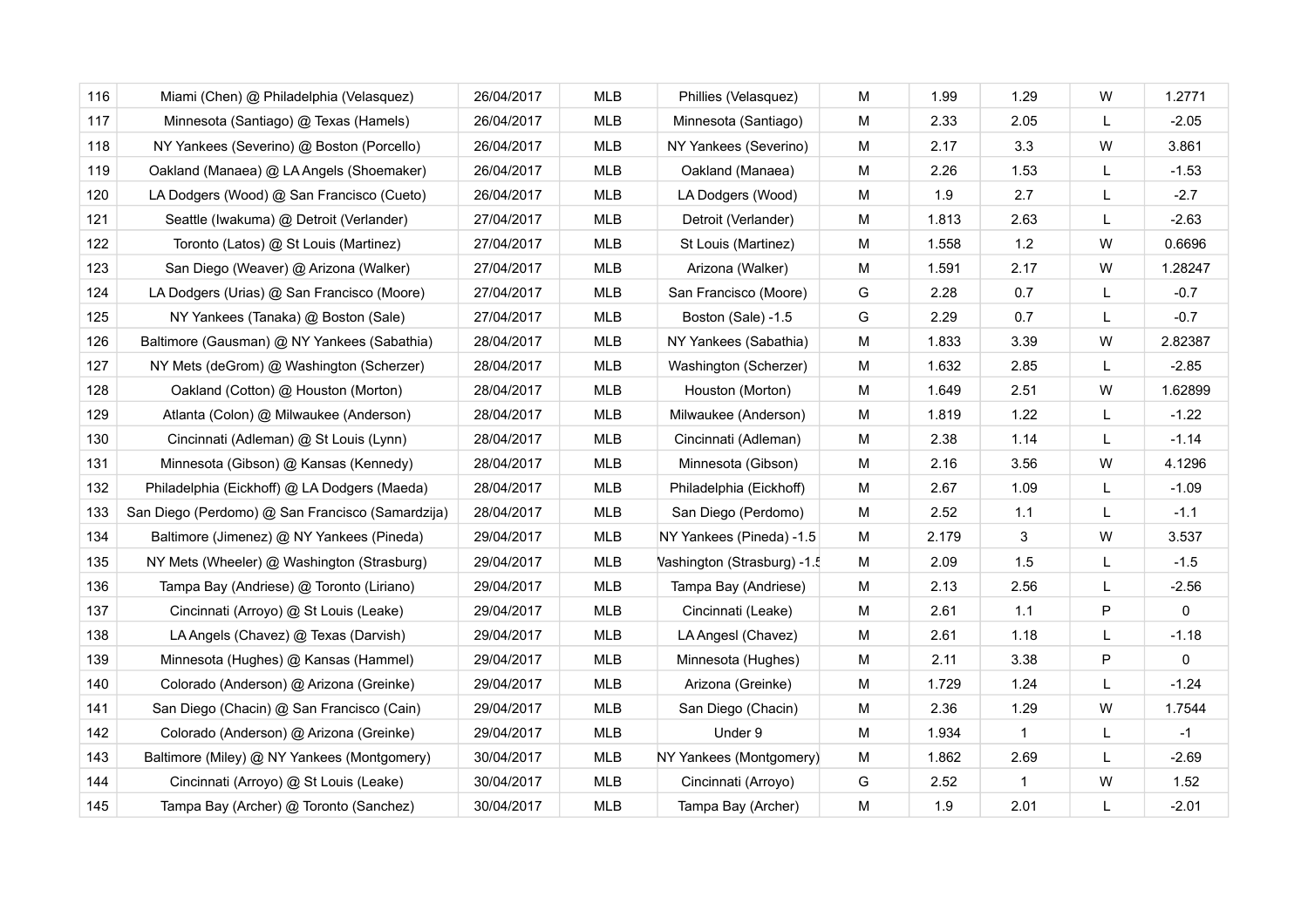| 146 | NY Mets (Syndergaard) @ Washington (Ross)    | 30/04/2017 | <b>MLB</b> | Wasington (Ross)          | M | 2.11  | 1.38 | W | 1.5318  |
|-----|----------------------------------------------|------------|------------|---------------------------|---|-------|------|---|---------|
| 147 | Atlanta (Foltynewicz) @ Milwaukee (Garza)    | 30/04/2017 | MLB        | Milwaukee (Garza)         | M | 1.97  | 1.97 | W | 1.9109  |
| 148 | Oakland (Hahn) @ Houston (Keuchel)           | 30/04/2017 | MLB        | Houston (Keuchel) -1.5    | M | 2.179 | 1.5  | W | 1.7685  |
| 149 | Minnesota (Hughes) @ Kansas (Hammel)         | 30/04/2017 | MLB        | Minnesota (Hughes)        | M | 2.15  | 3.49 | W | 4.0135  |
| 150 | LA Angels (JC Ramirez) @ Texas (Perez)       | 30/04/2017 | <b>MLB</b> | LA Angels (JC Ramirez)    | M | 1.925 | 1.24 | W | 1.147   |
| 151 | Toronto (Estrada) @ NY Yankees (Severino)    | 01/05/2017 | MLB        | NY Yankees (Severino)     | M | 1.609 | 4.73 | L | $-4.73$ |
| 152 | Pittsburgh (Cole) @ Cincinnati (Garrett)     | 01/05/2017 | <b>MLB</b> | Cincinnati (Garrett)      | M | 2.01  | 2.26 | W | 2.2826  |
| 153 | Tampa Bay (Odorizzi) @ Miami (Chen)          | 01/05/2017 | MLB        | Tampa Bay (Odorizzi)      | M | 2.31  | 1.79 | W | 2.3449  |
| 154 | Philadelphia (Velasquez) @ Cubs (Anderson)   | 01/05/2017 | MLB        | Philadelphia (Velasquez)  | M | 2.58  | 1.16 | W | 1.8328  |
| 155 | Texas (Cashner) @ Houston (Mccullers)        | 01/05/2017 | MLB        | Houston (Mccullers) -1.5  | м | 1.98  | 3.5  | W | 3.43    |
| 156 | White Sox (Covey) @ Kansas (Vargas)          | 01/05/2017 | <b>MLB</b> | White Sox (Vargas)        | м | 2.45  | 2.3  | L | $-2.3$  |
| 157 | San Francisco (Cueto) @ LA Dodgers (Kershaw) | 01/05/2017 | <b>MLB</b> | LA Dodgers (Kershaw) -1.5 | M | 2.11  | 3    | L | $-3$    |
| 158 | Toronto (Latos) @ NY Yankees (Tanaka)        | 02/05/2017 | MLB        | NY Yankees (Tanaka)       | м | 1.512 | 4.5  | W | 2.304   |
| 159 | Pittsburgh (Glasnow) @ Cincinnati (Feldman)  | 02/05/2017 | <b>MLB</b> | Cincinnati (Feldman)      | М | 1.806 | 2.19 | L | $-2.19$ |
| 160 | Tampa Bay (Cobb) @ Miami (Volquez)           | 02/05/2017 | <b>MLB</b> | Tampa Bay (Cobb)          | M | 2.11  | 1.86 | W | 2.0646  |
| 161 | NY Mets (Harvey) @ Atlanta (Dickey)          | 02/05/2017 | <b>MLB</b> | Atlanta (Dickey)          | M | 2.09  | 1.95 | W | 2.1255  |
| 162 | Texas (Hamels) @ Houston (Fiers)             | 02/05/2017 | MLB        | Houston (Fiers)           | м | 1.714 | 2.64 | P | 0       |
| 163 | White Sox (Quintana) @ Kansas (Duffy)        | 02/05/2017 | <b>MLB</b> | White Sox (Quintana)      | M | 2.02  | 3.38 | W | 3.4476  |
| 164 | Colorado (Chatwood) @ San Diego (Cahill)     | 02/05/2017 | <b>MLB</b> | San Diego (Cahill)        | M | 1.98  | 1.05 | W | 1.029   |
| 165 | La Angels (Shoemaker) @ Seattle (Paxton)     | 02/05/2017 | <b>MLB</b> | Seattle (Paxton)          | M | 1.714 | 1.31 | L | $-1.31$ |
| 166 | San Francisco (Moore) @ LA Dodgers (Wood)    | 02/05/2017 | <b>MLB</b> | LA Dodgers (Wood)         | M | 1.621 | 2.02 | W | 1.25442 |
| 167 | Arizona (Ray) @ Washington (Gonzalez)        | 03/05/2017 | <b>MLB</b> | Washington (Gonzalez)     | M | 1.763 | 1.28 | W | 0.97664 |
| 168 | Baltimore (Gausman) @ Boston (Pomeranz)      | 03/05/2017 | <b>MLB</b> | Boston (Pomeranz)         | M | 1.704 | 2.33 | W | 1.64032 |
| 169 | Oakland (Graveman) @ Minnesota (Santiago)    | 03/05/2017 | <b>MLB</b> | Minnesota (Santiago)      | M | 1.961 | 1.48 | W | 1.42228 |
| 170 | Pittsburgh (Nova) @ Cincinnati (Adleman)     | 04/05/2017 | <b>MLB</b> | Cincinnati (Adleman)      | M | 1.925 | 1.16 | W | 1.073   |
| 171 | Oakland (Cotton) @ Minnesota (Gibson)        | 04/05/2017 | <b>MLB</b> | Minnesota (Gibson)        | M | 1.884 | 1.25 | L | $-1.25$ |
| 172 | Texas (Griffin) @ Houston (Musgrove)         | 04/05/2017 | <b>MLB</b> | Houston (Musgrove)        | M | 1.653 | 1.56 | L | $-1.56$ |
| 173 | White Sox (Holland) @ Kansas (Kennedy)       | 04/05/2017 | <b>MLB</b> | White Sox (Holland)       | M | 2.219 | 2.41 | W | 2.93779 |
| 174 | Colorado (Freeland) @ San Diego (Perdomo)    | 04/05/2017 | <b>MLB</b> | San Diego (Perdomo)       | M | 1.925 | 1.01 | L | $-1.01$ |
| 175 | NY Yankees (Pineda) @ Cubs (Hendricks)       | 05/05/2017 | <b>MLB</b> | NY Yankees (Pineda)       | M | 2.07  | 3.74 | W | 4.0018  |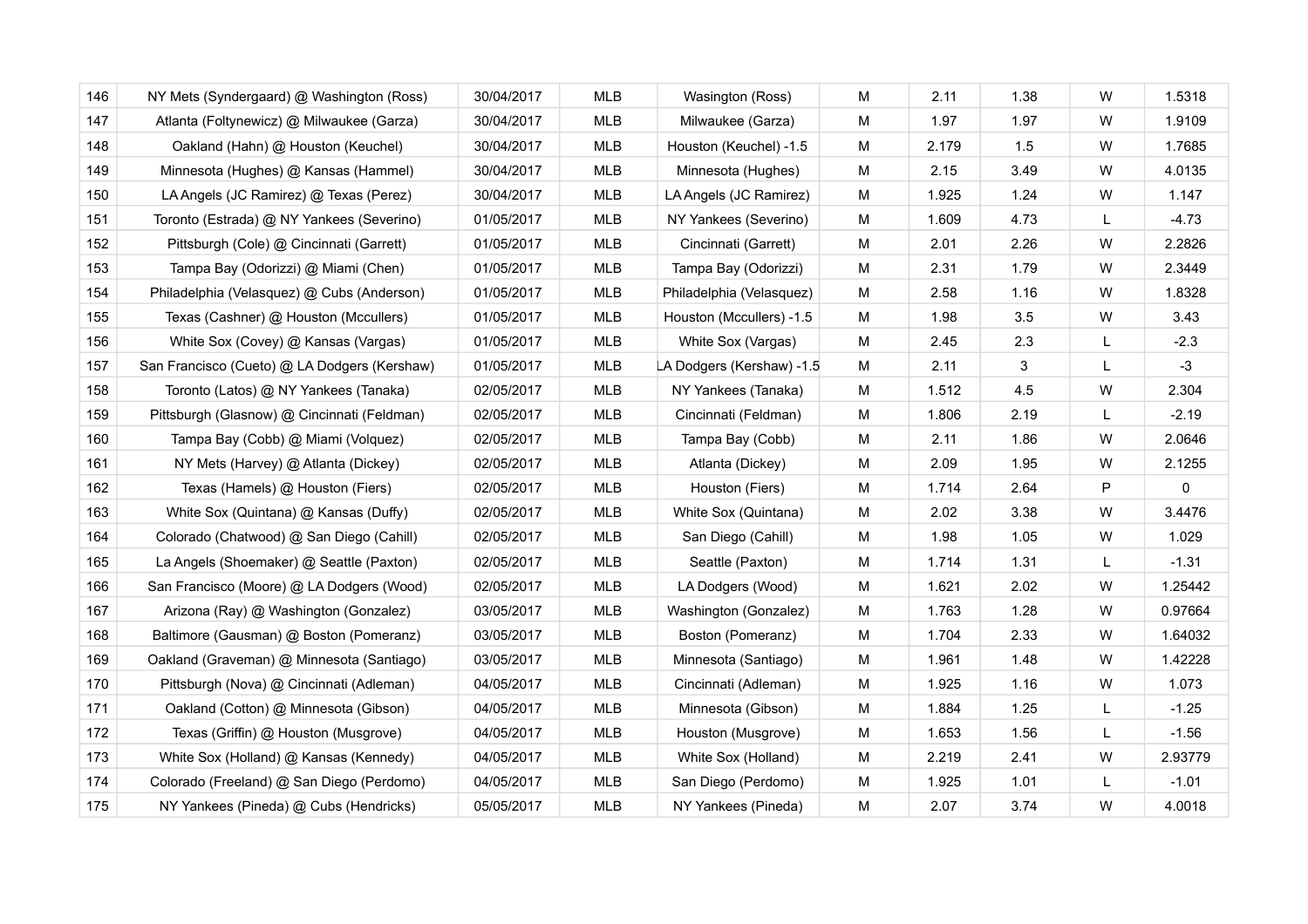| 176 | San Francisco (Cain) @ Cincinnati (Arroyo)     | 05/05/2017 | <b>MLB</b> | Cincinnati (Arroyo)     | м | 1.9   | 3.02           | W | 2.718   |
|-----|------------------------------------------------|------------|------------|-------------------------|---|-------|----------------|---|---------|
| 177 | Milwaukee (Nelson) @ Pittsburgh (Kuhl)         | 05/05/2017 | <b>MLB</b> | Milwaukee (Nelson)      | M | 2.11  | 1.18           | L | $-1.18$ |
| 178 | Toronto (Liriano) @ Tampa Bay (Archer)         | 05/05/2017 | <b>MLB</b> | Tampa Bay (Archer)      | м | 1.704 | 1.45           | L | $-1.45$ |
| 179 | Miami (Koehler) @ NY Mets (Montero)            | 05/05/2017 | MLB        | NY Mets (Montero)       | M | 1.943 | 1.79           | W | 1.68797 |
| 180 | Boston (Rodriguez) @ Minnesota (Hughes)        | 05/05/2017 | <b>MLB</b> | Minnesota (Hughes)      | м | 2.25  | $\overline{1}$ | W | 1.25    |
| 181 | Texas (Darvish) @ Seattle (Gallardo)           | 05/05/2017 | <b>MLB</b> | Seattle (Gallardo)      | M | 2.13  | 1.44           | L | $-1.44$ |
| 182 | Cleveland (Salazar) @ Kansas (Hammel)          | 05/05/2017 | <b>MLB</b> | Cleveland (Salazar)     | M | 1.666 | 3.6            | L | $-3.6$  |
| 183 | Houston (Keuchel) @ LA Angels (Chavez)         | 05/05/2017 | <b>MLB</b> | Houston (Keuchel)       | M | 1.714 | 1.36           | W | 0.97104 |
| 184 | Arizona (Greinke) @ Colorado (Marquez)         | 05/05/2017 | <b>MLB</b> | Arizona (Greinke)       | М | 1.943 | 1.78           | W | 1.67854 |
| 185 | Cleveland (Tomlin) @ Kansas (Vargas)           | 06/05/2017 | <b>MLB</b> | Cleveland (Tomlin)      | M | 1.84  | 1.14           | W | 0.9576  |
| 186 | White Sox (Covey) @ Baltimore (Bundy)          | 06/05/2017 | <b>MLB</b> | White Sox (Covey)       | M | 2.95  | 1.07           | L | $-1.07$ |
| 187 | Milwaukee (Garza) @ Pittsburgh (Cole)          | 06/05/2017 | <b>MLB</b> | Milwaukee (Garza)       | M | 2.429 | 1.17           | L | $-1.17$ |
| 188 | San Francisco (Blach) @ Cincinnati (Garrett)   | 06/05/2017 | <b>MLB</b> | Cincinnati (Garrett)    | м | 1.757 | 4.27           | W | 3.23239 |
| 189 | St Louis (Leake) @ Atlanta (Teheran)           | 06/05/2017 | <b>MLB</b> | St Louis (Leake)        | M | 2.02  | 1.34           | W | 1.3668  |
| 190 | NY Yankees (Montgomery) @ Cubs (Anderson)      | 06/05/2017 | <b>MLB</b> | NY Yankees (Montgomery) | M | 2.26  | 2.88           | W | 3.6288  |
| 191 | Arizona (Corbin) @ Colorado (Anderson)         | 06/05/2017 | MLB        | Arizona (Corbin)        | M | 2.07  | 1.44           | L | $-1.44$ |
| 192 | Houston (Mccullers) @ LA Angels (JC Ramirez)   | 06/05/2017 | <b>MLB</b> | Houston (Mccullers)     | M | 1.787 | 1.22           | L | $-1.22$ |
| 193 | Texas (Perez) @ Seattle (de Jong)              | 06/05/2017 | <b>MLB</b> | Seattle (de Jong)       | M | 1.9   | $\overline{2}$ | W | 1.8     |
| 194 | Milwaukee (Davies) @ Pittsburgh (Glasnow)      | 07/05/2017 | <b>MLB</b> | Milwaukee (Davies)      | M | 2.2   | 1.1            | W | 1.32    |
| 195 | Cleveland (Clevinger) @ Kansas (Duffy)         | 07/05/2017 | <b>MLB</b> | Cleveland (Clevinger)   | M | 1.961 | 2.06           | W | 1.97966 |
| 196 | Washington (Roark) @ Philadelphia (Hellickson) | 07/05/2017 | MLB        | Washington (Roark)      | M | 1.806 | 1.57           | L | $-1.57$ |
| 197 | Arizona (Walker) @ Colorado (Chatwood)         | 07/05/2017 | <b>MLB</b> | Arizona (Walker)        | M | 2.08  | $\overline{2}$ | L | $-2$    |
| 198 | Houston (Fiers) @ LA Angels (Shoemaker)        | 07/05/2017 | <b>MLB</b> | Houston (Fiers)         | M | 2.01  | 2.15           | W | 2.1715  |
| 199 | San Francisco (Cueto) @ Cincinnati (Feldman)   | 07/05/2017 | <b>MLB</b> | Cincinnati (Feldman)    | M | 2.03  | 3.99           | W | 4.1097  |
| 200 | NY Yankees (Severino) @ Cubs (Lester)          | 07/05/2017 | <b>MLB</b> | NY Yankees (Severino)   | M | 2.23  | 3.18           | W | 3.9114  |
| 201 | Washington (Gonzalez) @ Baltimore (Gausman)    | 08/05/2017 | <b>MLB</b> | Washington (Gonzalez)   | M | 1.943 | 2.08           | L | $-2.08$ |
| 202 | Cleveland (Bauer) @ Toronto (Stroman)          | 08/05/2017 | <b>MLB</b> | Cleveland (Bauer)       | M | 2.06  | 1.36           | L | $-1.36$ |
| 203 | Kansas (Karns) @ Tampa Bay (Snell)             | 08/05/2017 | <b>MLB</b> | Tampa Bay (Snell)       | M | 1.689 | 1.91           | L | $-1.91$ |
| 204 | San Francisco (Moore) @ NY Mets (deGrom)       | 08/05/2017 | <b>MLB</b> | NY Mets (deGrom)        | M | 1.621 | 3.14           | W | 1.94994 |
| 205 | Washington (Scherzer) @ Baltimore (Jimenez)    | 09/05/2017 | <b>MLB</b> | Washington (Scherzer)   | M | 1.613 | 2.62           | L | $-2.62$ |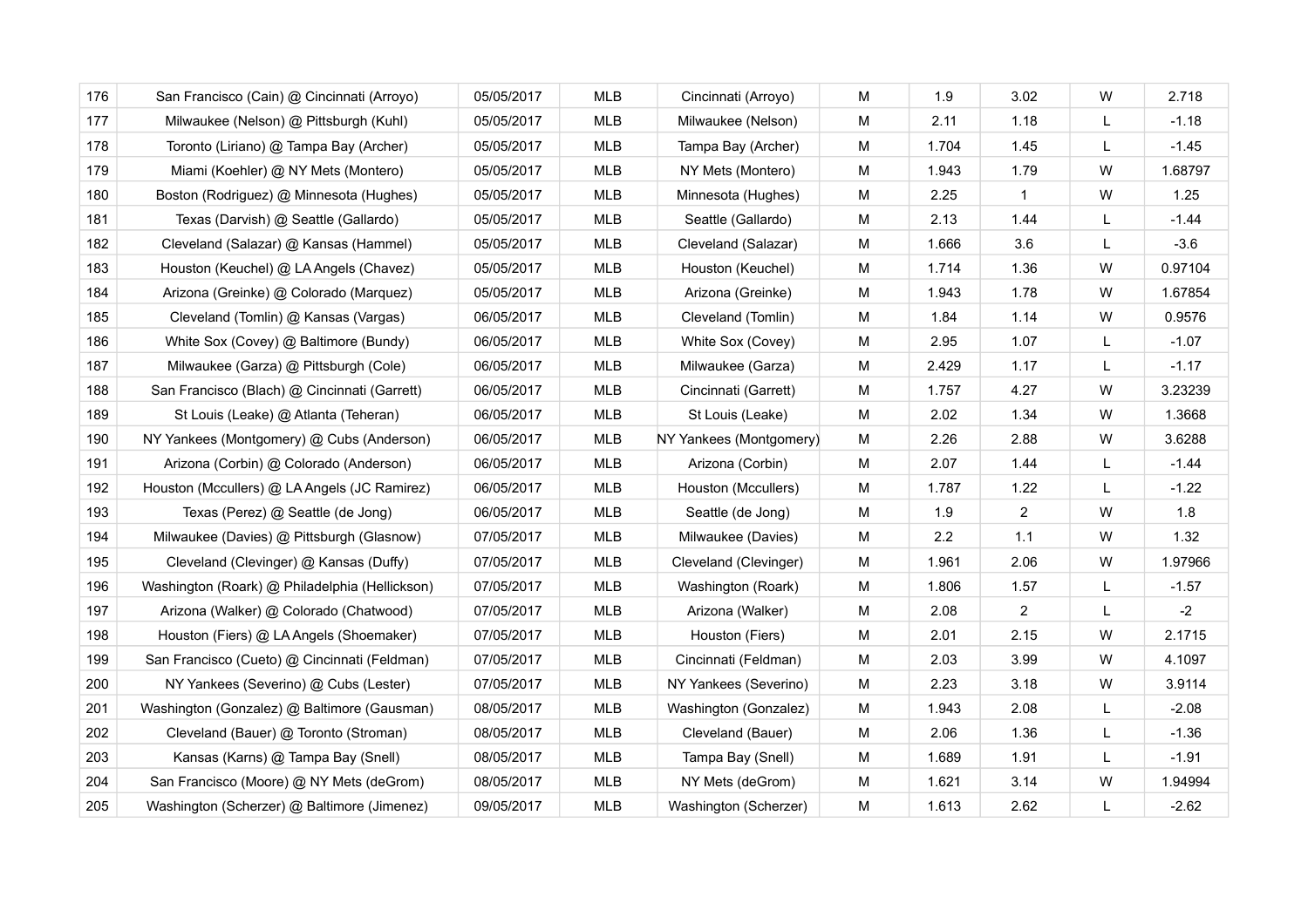| 206 | Seattle (Miranda) @ Philadelphia (Eickhoff)       | 09/05/2017 | <b>MLB</b> | Seattle (Miranda)      | M | 1.97           | 1.51           | W | 1.4647    |
|-----|---------------------------------------------------|------------|------------|------------------------|---|----------------|----------------|---|-----------|
| 207 | San Francisco (Samardzija) @ NY Mets (Wheeler)    | 09/05/2017 | <b>MLB</b> | NY Mets (Wheeler)      | M | 1.9            | 2.12           | W | 1.908     |
| 208 | St Louis (Wainwright) @ Miami (Straily)           | 09/05/2017 | <b>MLB</b> | St Louis (Wainwright)  | М | 2.05           | 1.3            | W | 1.365     |
| 209 | Atlanta (Colon) @ Houston (Morton)                | 09/05/2017 | <b>MLB</b> | Houston (Morton)       | M | 1.512          | 2.82           | W | 1.44384   |
| 210 | Detroit (Verlander) @ Arizona (Ray)               | 09/05/2017 | <b>MLB</b> | Arizona (Ray)          | M | 1.952          | 1.53           | L | $-1.53$   |
| 211 | Pittsburgh (Nova) @ LA Dodgers (Urias)            | 09/05/2017 | MLB        | Pittsburgh (Nova)      | M | 2.57           | 1.34           | L | $-1.34$   |
| 212 | Seattle (Gallardo) @ Philadelphia (Eflin)         | 10/05/2017 | <b>MLB</b> | Seattle (Gallardo)     | M | 1.943          | 1.35           | W | 1.27305   |
| 213 | San Francisco (Cain) @ NY Mets (Milone)           | 10/05/2017 | MLB        | NY Mets (Milone)       | M | 1.73           | 3.32           | L | $-3.32$   |
| 214 | LA Angels (Chavez) @ Oakland (Triggs)             | 10/05/2017 | <b>MLB</b> | Oakland (Triggs)       | М | 1.787          | 1.42           | W | 1.11754   |
| 215 | San Diego (Perdomo) @ Texas (Darvish)             | 10/05/2017 | <b>MLB</b> | San Diego (Perdomo)    | M | 2.82           | 1.71           | L | $-1.71$   |
| 216 | Kansas (Vargas) @ Tampa Bay (Odorizzi)            | 11/05/2017 | <b>MLB</b> | Tampa Bay (Odorizzi)   | М | 1.917          | 3.16           | L | $-3.16$   |
| 217 | Baltimore (Bundy) @ Washington (Cole)             | 11/05/2017 | MLB        | Washington (Cole)      | M | 1.925          | 2.58           | P | $\pmb{0}$ |
| 218 | Seattle (de Jong) @ Toronto (Estrada)             | 11/05/2017 | <b>MLB</b> | Seattle (de Jong)      | М | 2.2            | 1.91           | L | $-1.91$   |
| 219 | LA Dodgers (Ryu) @ Colorado (Anderson)            | 11/05/2017 | MLB        | LA Dodgers (Ryu)       | M | 2.04           | 1.58           | P | 0         |
| 220 | Pittsburgh (Cole) @ Arizona (Greinke)             | 11/05/2017 | <b>MLB</b> | Arizona (Greinke)      | M | 1.751          | 1.17           | W | 0.87867   |
| 221 | Cincinnati (Arroyo) @ San Francisco (Blach)       | 11/05/2017 | MLB        | Cincinnati (Arroyo)    | M | 2.21           | 4.42           | W | 5.3482    |
| 222 | Tampa Bay (Cobb) @ Boston (Porcello)              | 12/05/2017 | <b>MLB</b> | Boston (Porcello) -1.5 | G | 2.29           | $\overline{2}$ | L | $-2$      |
| 223 | Oakland (Hahn) @ Texas (Cashner)                  | 12/05/2017 | <b>MLB</b> | Oakland (Hahn)         | M | 2.1            | 2.19           | L | $-2.19$   |
| 224 | NY Mets (Harvey) @ Milwukee (Garza)               | 12/05/2017 | <b>MLB</b> | Milwaukee (Garza)      | M | 1.99           | 2.12           | W | 2.0988    |
| 225 | Pittsburgh (Glasnow) @ Arizona (Corbin)           | 12/05/2017 | <b>MLB</b> | Arizona (Corbin)       | M | 1.746          | $\overline{2}$ | W | 1.492     |
| 226 | Cincinnati (Feldman) @ San Francisco (Cueto)      | 12/05/2017 | <b>MLB</b> | Cincinnati (Feldman)   | M | 2.44           | 2.96           | L | $-2.96$   |
| 227 | Baltimore (Bundy) @ Kansas (Duffy)                | 12/05/2017 | MLB        | Baltimore (Bundy)      | M | 2.01           | 1.42           | L | $-1.42$   |
| 228 | Tampa Bay (Snell) @ Boston (Sale)                 | 13/05/2017 | <b>MLB</b> | Boston (Sale) -1.5     | M | 1.869          | 2.27           | W | 1.97263   |
| 229 | Pittsburgh (Williams) @ Arizona (Walker)          | 13/05/2017 | <b>MLB</b> | Arizona (Walker)       | M | 1.671          | 1.87           | L | $-1.87$   |
| 230 | LA Dodgers (Wood) @ Colorado (Anderson)           | 13/05/2017 | <b>MLB</b> | LA Dodgers (Wood)      | M | 1.854          | 2.42           | W | 2.06668   |
| 231 | Cubs (Lester) @ St Louis (Martinez)               | 13/05/2017 | <b>MLB</b> | St Louis (Martinez)    | M | $\overline{2}$ | 1.3            | W | 1.3       |
| 232 | Seattle (Miranda) @ Toronto (Sanchez)             | 14/05/2017 | <b>MLB</b> | Seattle (Miranda)      | M | 2.29           | 2.18           | L | $-2.18$   |
| 233 | Cubs (Arrieta) @ St Louis (Wainwright)            | 14/05/2017 | <b>MLB</b> | St Louis (Wainwright)  | M | 2.08           | 1.34           | W | 1.4472    |
| 234 | Cincinnati (Adleman) @ San Francisco (Samardzija) | 14/05/2017 | <b>MLB</b> | Cincinnati (Adleman)   | M | 2.26           | 2.34           | L | $-2.34$   |
| 235 | Pittsburgh (Nova) @ Arizona (Ray)                 | 14/05/2017 | <b>MLB</b> | Arizona (Ray)          | M | 1.757          | 2.14           | L | $-2.14$   |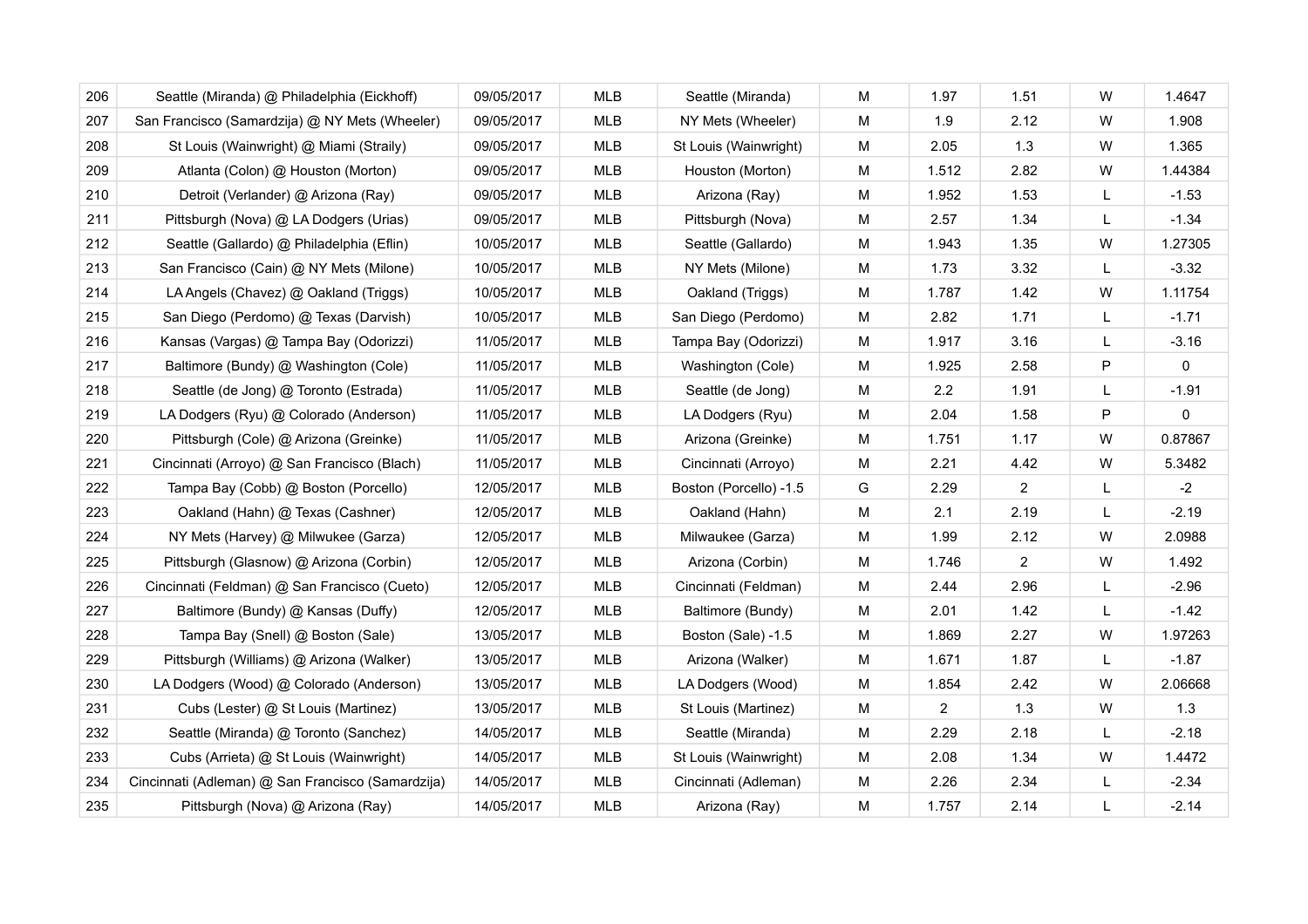| 236 | Philadelphia (Velasquez) @ Washington (Scherzer) | 14/05/2017 | <b>MLB</b> | Washington (Scherzer)   | M | 1.512 | 2.52           | W | 1.29024 |
|-----|--------------------------------------------------|------------|------------|-------------------------|---|-------|----------------|---|---------|
| 237 | Houston (Musgrove) @ Miami (Straily)             | 15/05/2017 | <b>MLB</b> | Houston (Musgrove)      | M | 1.9   | 2.65           | W | 2.385   |
| 238 | NY Mets (Wheeler) @ Arizona (Godley)             | 15/05/2017 | <b>MLB</b> | Arizona (Godley)        | M | 1.884 | 2.04           | W | 1.80336 |
| 239 | Oakland (Manaea) @ Seattle (Gallardo)            | 15/05/2017 | <b>MLB</b> | Over 8                  | M | 1.909 | $\overline{2}$ | W | 1.818   |
| 240 | LA Dodgers (McCarthy) @ San Francisco (Cain)     | 15/05/2017 | <b>MLB</b> | LA Dodgers (McCarthy)   | M | 1.666 | 3.2            | L | $-3.2$  |
| 241 | Atlanta (Garcia) @ Toronto (Estrada)             | 16/05/2017 | <b>MLB</b> | Toronto (Estrada)       | M | 1.714 | 1.47           | L | $-1.47$ |
| 242 | Washington (Strasburg) @ Pittsburgh (Kuhl)       | 16/05/2017 | <b>MLB</b> | Washington (Strasburg)  | M | 1.632 | 2.17           | W | 1.37144 |
| 243 | Houston (Keuchel) @ Miami (Koehler)              | 16/05/2017 | <b>MLB</b> | Houston (Keuchel)       | M | 1.574 | 2.03           | W | 1.16522 |
| 244 | Cincinnati (Arroyo) @ Cubs (Lackey)              | 16/05/2017 | <b>MLB</b> | Cincinnati (Arroyo)     | M | 2.82  | 1.36           | L | $-1.36$ |
| 245 | Philadelphia (Eickhoff) @ Texas (Darvish)        | 16/05/2017 | <b>MLB</b> | Philadelphia (Eickhoff) | M | 2.87  | 1.42           | L | $-1.42$ |
| 246 | NY Yankees (Sabathia) @ Kansas (Hammel)          | 16/05/2017 | MLB        | NY Yankees (Sabathia)   | M | 1.892 | 3.16           | W | 2.81872 |
| 247 | Milwaukee (Nelson) @ San Diego (Richard)         | 16/05/2017 | MLB        | Milwaukee (Nelson)      | м | 2.05  | 1.04           | W | 1.092   |
| 248 | LA Dodgers (Hill) @ San Francisco (Blach)        | 16/05/2017 | <b>MLB</b> | LA Dodgers (Hill)       | M | 1.653 | 3.26           | L | $-3.26$ |
| 249 | Oakland (Triggs) @ Seattle (de Jong)             | 16/05/2017 | <b>MLB</b> | Over 8                  | M | 1.909 | 2              | W | 1.818   |
| 250 | NY Mets (Milone) @ Arizona (Greinke)             | 16/05/2017 | <b>MLB</b> | Under 9                 | M | 1.84  | $\overline{2}$ | P | 0       |
| 251 | Houston (Mccullers) @ Miami (Urena)              | 17/05/2017 | MLB        | Houston (Mccullers)     | M | 1.602 | 3.88           | W | 2.33576 |
| 252 | NY Mets (Harvey) @ Arizona (Corbin)              | 17/05/2017 | <b>MLB</b> | Arizona (Corbin)        | M | 1.833 | 2.77           | W | 2.30741 |
| 253 | LA Dodgers (Kershaw) @ San Francisco (Cueto)     | 17/05/2017 | MLB        | LA Dodgers (Kershaw)    | м | 1.564 | 1.7            | W | 0.9588  |
| 254 | Baltimore (Jimenez) @ Detroit (Fumer)            | 17/05/2017 | <b>MLB</b> | Detroit (Fulmer)        | M | 1.704 | 1.56           | W | 1.09824 |
| 255 | Philadelphia (Eflin) @ Texas (Cashner)           | 17/05/2017 | <b>MLB</b> | Philadelphia (Eflin)    | M | 2.25  | 1.65           | L | $-1.65$ |
| 256 | Cincinnati (Feldman) @ Cubs (Hendricks)          | 17/05/2017 | <b>MLB</b> | Cincinnati (Feldam)     | M | 2.6   | 1.23           | L | $-1.23$ |
| 257 | NY Yankees (Pineda) @ Kansas (Vargas)            | 17/05/2017 | <b>MLB</b> | NY Yankees (Pineda)     | M | 1.847 | 3.37           | W | 2.85439 |
| 258 | Milwaukee (Garza) @ San Diego (Chacin)           | 17/05/2017 | <b>MLB</b> | Milwaukee (Garza)       | M | 2.13  | 1.71           | W | 1.9323  |
| 259 | Washington (Roark) @ Pittsburgh (Glasnow)        | 18/05/2017 | <b>MLB</b> | Washington (Roark)      | M | 1.806 | 2.11           | L | $-2.11$ |
| 260 | Baltimore (Bundy) @ Detroit (Zimmermann)         | 18/05/2017 | <b>MLB</b> | Detroit (Zimmermann)    | M | 2.11  | $1.2$          | W | 1.332   |
| 261 | Philadelphia (Pivetta) @ Texas (Perez)           | 18/05/2017 | <b>MLB</b> | Philadelphia (Pivetta)  | M | 2.42  | 2.06           | L | $-2.06$ |
| 262 | Cincinnati (Garrett) @ Cubs (Lester)             | 18/05/2017 | <b>MLB</b> | Cincinnati (Garrett)    | M | 2.88  | 1.14           | L | $-1.14$ |
| 263 | NY Yankees (Montgomery) @ Kansas (Duffy)         | 18/05/2017 | <b>MLB</b> | NY Yankees (Montgomery) | M | 1.87  | 3.27           | L | $-3.27$ |
| 264 | Miami (Volquez) @ LA Dodgers (Ryu)               | 18/05/2017 | <b>MLB</b> | LA Dodgers (Ryu)        | M | 1.543 | 2.15           | W | 1.16745 |
| 265 | Texas (Martinez) @ Detroit (Norris)              | 19/05/2017 | <b>MLB</b> | Detroit (Norris)        | M | 1.751 | 2.31           | L | $-2.31$ |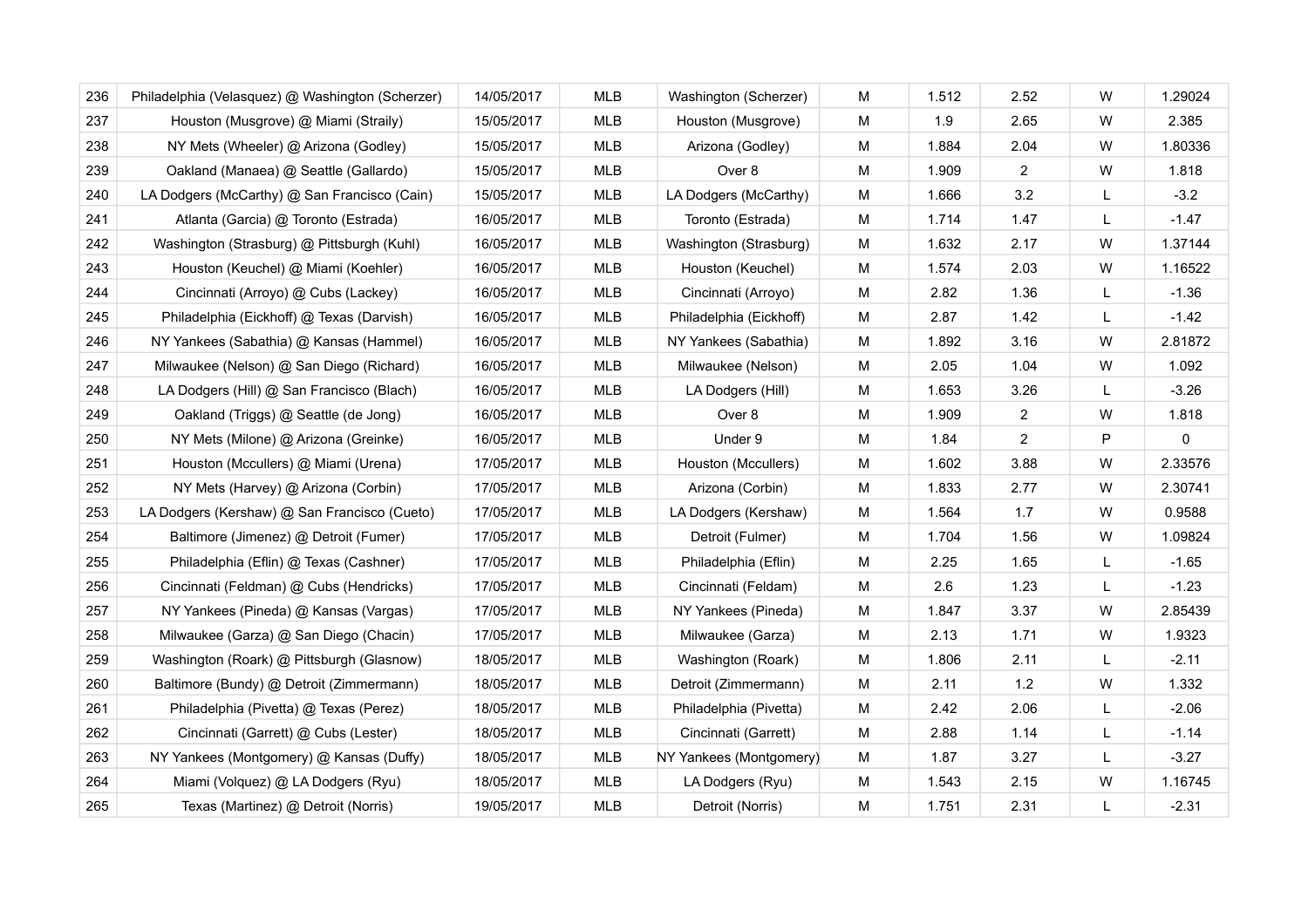| 266 | Cleveland (Bauer) @ Houston (Morton)             | 19/05/2017 | <b>MLB</b> | Houston (Morton)         | M | 1.719          | 2.62           | L            | $-2.62$ |
|-----|--------------------------------------------------|------------|------------|--------------------------|---|----------------|----------------|--------------|---------|
| 267 | Arizona (Walker) @ San Diego (Weaver)            | 19/05/2017 | <b>MLB</b> | Arizona (Walker)         | M | 1.719          | 1.62           | W            | 1.16478 |
| 268 | San Francisco (Moore) @ St Louis (Wacha)         | 19/05/2017 | <b>MLB</b> | St Louis (Wacha)         | M | 1.684          | 3.22           | L            | $-3.22$ |
| 269 | Milwaukee (Anderson) @ Cubs (Arrieta)            | 20/05/2017 | <b>MLB</b> | Milwaukee (Anderson)     | M | 2.84           | 1.4            | P            | 0       |
| 270 | Cleveland (Clevinger) @ Houston (Fiers)          | 20/05/2017 | <b>MLB</b> | Houston (Fiers)          | M | 1.793          | 2.98           | L            | $-2.98$ |
| 271 | Colorado (Senzatela) @ Cincinnati (Adleman)      | 20/05/2017 | <b>MLB</b> | Cincinnati (Adleman)     | M | 1.862          | 2.13           | W            | 1.83606 |
| 272 | San Francisco (Samardzija) @ St Louis (Martinez) | 20/05/2017 | <b>MLB</b> | St Louis (Martinez)      | м | 1.694          | 1.82           | L            | $-1.82$ |
| 273 | Arizona (Ray) @ San Diego (Perdomo)              | 20/05/2017 | <b>MLB</b> | Arizona (Ray)            | M | 1.9            | 1.16           | W            | 1.044   |
| 274 | White Sox (Pelfrey) @ Seattle (Gallardo)         | 20/05/2017 | MLB        | Over 8.5                 | M | 1.943          | 1.5            | W            | 1.4145  |
| 275 | NY Yankees (Tanaka) @ Tampa Bay (Andriese)       | 20/05/2017 | <b>MLB</b> | Over 8                   | M | $\overline{2}$ | 1.5            | W            | 1.5     |
| 276 | Colorado (Freeland) @ Cincinnati (Arroyo)        | 21/05/2017 | MLB        | Cincinnati (Arroyo)      | M | $\overline{2}$ | $\overline{2}$ | L            | $-2$    |
| 277 | Toronto (Estrada) @ Baltimore (Miley)            | 21/05/2017 | <b>MLB</b> | Toronto (Estrada)        | м | 2.12           | 1.01           | W            | 1.1312  |
| 278 | San Francisco (Cain) @ St Louis (Wainwright)     | 21/05/2017 | MLB        | St Louis (Wainwright)    | м | 1.684          | 3.57           | W            | 2.44188 |
| 279 | Milwaukee (Anderson) @ Cubs (Arrieta)            | 21/05/2017 | <b>MLB</b> | Milwaukee (Anderson)     | M | 2.71           | $1.2$          | L            | $-1.2$  |
| 280 | Arizona (Godley) @ San Diego (Richard)           | 21/05/2017 | <b>MLB</b> | Arizona (Godley)         | M | 1.847          | 1.55           | $\mathsf{L}$ | $-1.55$ |
| 281 | Texas (Darvish) @ Detroit (Boyd)                 | 21/05/2017 | MLB        | Detoroit (Boyd)          | M | 2.179          | 1.64           | L            | $-1.64$ |
| 282 | NY Yankees (Sabathia) @ Tampa Bay (Archer)       | 21/05/2017 | MLB        | Over 8                   | M | 1.98           | $\mathbf{1}$   | L            | $-1$    |
| 283 | Washington (Strasburg) @ Atlanta (Garcia)        | 21/05/2017 | MLB        | Over 8                   | м | 1.892          | $\mathbf{1}$   | L            | $-1$    |
| 284 | Kansas (Vargas) @ NY Yankees (Pineda)            | 22/05/2017 | <b>MLB</b> | NY Yankees (Pineda) -1.5 | м | 2.28           | 2.5            | L            | $-2.5$  |
| 285 | White Sox (Gonzalez) @ Arizona (Greinke)         | 22/05/2017 | MLB        | Arizona (Greinke) -1.5   | м | 2.19           | 2.5            | W            | 2.975   |
| 286 | San Francisco (Blach) @ Cubs (Lackey)            | 22/05/2017 | MLB        | Cubs (Lackey) -1.5       | M | 2.04           | 2.5            | W            | 2.6     |
| 287 | Kansas (Duffy) @ NY Yankees (Montgomery)         | 23/05/2017 | <b>MLB</b> | NY Yankees (Mongomery)   | M | 1.714          | 2.88           | L            | $-2.88$ |
| 288 | Minnesota (Santana) @ Baltimore (Bundy)          | 23/05/2017 | MLB        | Minnesota (Santana)      | M | 2.29           | 1.14           | W            | 1.4706  |
| 289 | Texas (Cashner) @ Boston (Porcello)              | 23/05/2017 | <b>MLB</b> | Boston (Porcello)        | M | 1.546          | 1.4            | W            | 0.7644  |
| 290 | Pittsburgh (Glasnow) @ Atlanta (Dickey)          | 23/05/2017 | <b>MLB</b> | Atlanta (Dickey)         | M | 1.934          | 2.08           | W            | 1.94272 |
| 291 | Miami (Urena) @ Oakland (Hahn)                   | 23/05/2017 | <b>MLB</b> | Oakland (Hahn)           | M | 1.775          | $\overline{2}$ | L            | $-2$    |
| 292 | Minnesota (Santana) @ Baltimore (Bundy)          | 23/05/2017 | <b>MLB</b> | Over 9                   | M | 1.99           | 1.5            | L            | $-1.5$  |
| 293 | Minnesota (Berrios) @ Baltimore (Tillman)        | 24/05/2017 | <b>MLB</b> | Minnesota (Berrios)      | M | 2.05           | 1.36           | W            | 1.428   |
| 294 | Miami (Volquez) @ Oakland (Gray)                 | 24/05/2017 | <b>MLB</b> | Oakland (Gray)           | M | 1.757          | 2.3            | W            | 1.7411  |
| 295 | Kansas (Hammel) @ NY Yankees (Severino)          | 24/05/2017 | <b>MLB</b> | NY Yankees (Severino)    | M | 1.52           | 3.5            | W            | 1.82    |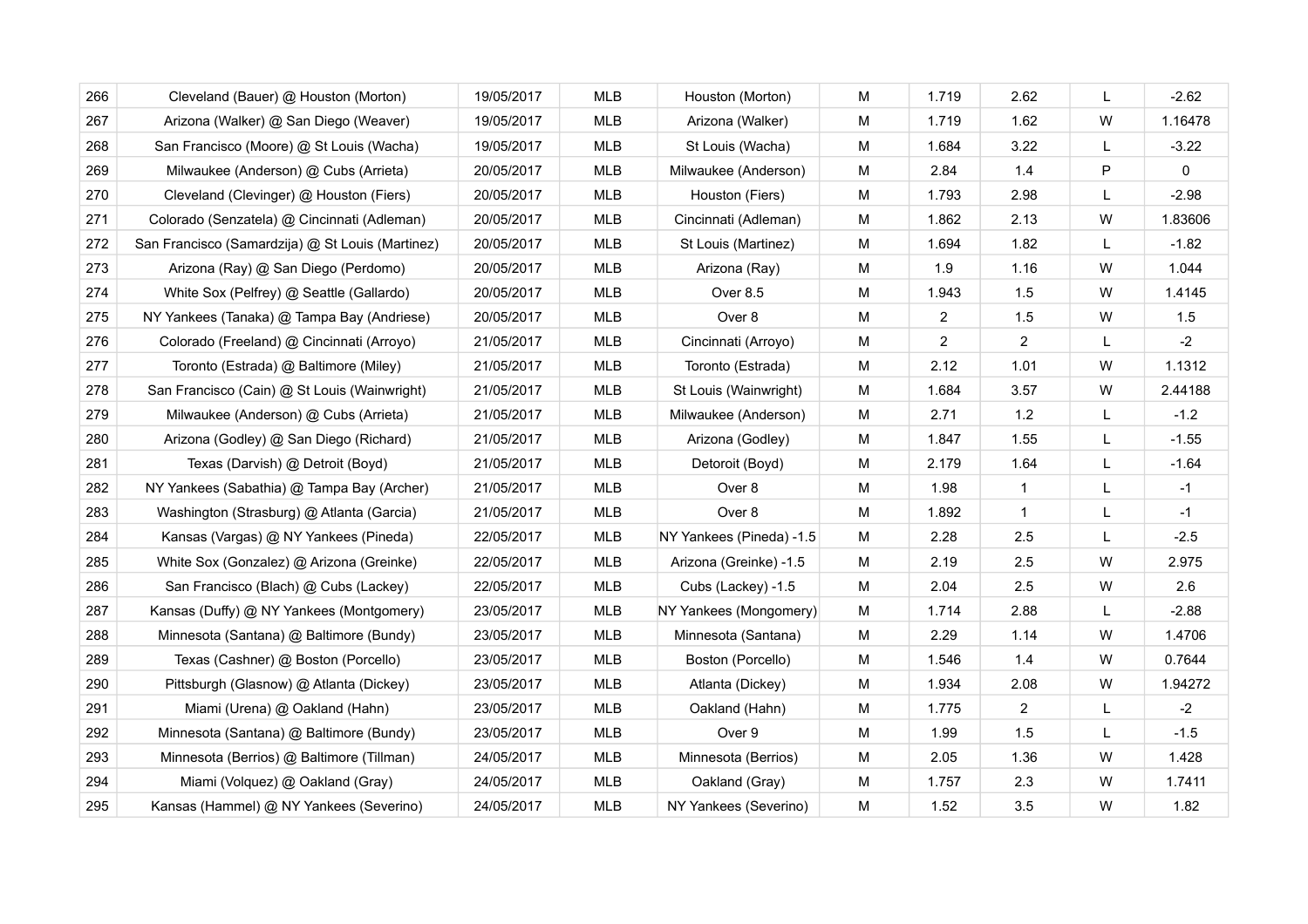| 296 | Texas (Perez) @ Boston (Sale)                 | 24/05/2017 | <b>MLB</b> | Boston (Sale) -1.5       | M | 1.854          | 1.3            | W | 1.1102  |
|-----|-----------------------------------------------|------------|------------|--------------------------|---|----------------|----------------|---|---------|
| 297 | Pittsburgh (Williams) @ Atlanta (Teheran)     | 24/05/2017 | MLB        | Atlanta (Teheran)        | M | 1.793          | 1.52           | L | $-1.52$ |
| 298 | San Diego (Cosart) @ NY Mets (Gsellman)       | 24/05/2017 | <b>MLB</b> | NY Mets (Gsellman)       | M | 1.694          | 1.67           | L | $-1.67$ |
| 299 | San Francisco (Moore) @ Cubs (Hendricks)      | 24/05/2017 | MLB        | Cubs (Hendricks)         | M | 1.555          | 1.88           | W | 1.0434  |
| 300 | Detroit (Norris) @ Houston (Morton)           | 24/05/2017 | <b>MLB</b> | Houston (Morton)         | M | 1.571          | 1.41           | L | $-1.41$ |
| 301 | St Louis (Leake) @ LA Dodgers (Hill)          | 24/05/2017 | MLB        | LA Dodgers (Hill)        | M | 1.666          | 2.08           | L | $-2.08$ |
| 302 | Seattle (Miranda) @ Washington (Gonzalez)     | 25/05/2017 | MLB        | Seattle (Miranda)        | G | 2.29           | 2.5            | W | 3.225   |
| 303 | Pittsburgh (Nova) @ Atlanta (Colon)           | 25/05/2017 | MLB        | Atlanta (Colon)          | M | 2.08           | 1.53           | L | $-1.53$ |
| 304 | Cincinnati (Adleman) @ Cleveland (Clevinger)  | 25/05/2017 | <b>MLB</b> | Cincinnati (Adleman)     | м | 2.76           | 1.15           | P | 0       |
| 305 | Detroit (Verlander) @ Houston (Fiers)         | 25/05/2017 | MLB        | Houston (Fiers)          | M | 1.877          | 2.12           | W | 1.85924 |
| 306 | St Louis (Wacha) @ LA Dodgers (Maeda)         | 25/05/2017 | <b>MLB</b> | LA Dodgers (Maeda)       | M | 1.694          | 1.43           | W | 0.99242 |
| 307 | St Louis (Martinez) @ Colorado (Senzatela)    | 26/05/2017 | MLB        | St Louis (Martinez)      | M | 1.813          | 1.29           | L | $-1.29$ |
| 308 | St Louis (Martinez) @ Colorado (Senzatela)    | 26/05/2017 | MLB        | <b>Under 10.5</b>        | м | 2              | -1             | W | 1       |
| 309 | LA Angels (Chavez) @ Miami (Straily)          | 26/05/2017 | <b>MLB</b> | LA Angels (Chavez)       | M | 2.21           | 1.86           | L | $-1.86$ |
| 310 | Seattle (Gallardo) @ Boston (Rodriguez)       | 26/05/2017 | <b>MLB</b> | Boston (Rodriguez)       | M | 1.606          | 1.05           | W | 0.6363  |
| 311 | Baltimore (Gausman) @ Houston (Mugrove)       | 26/05/2017 | <b>MLB</b> | Houston (Musgrove)       | M | 1.675          | 1.55           | W | 1.04625 |
| 312 | Cubs (Arrieta) @ LA Dodgers (Wood)            | 26/05/2017 | <b>MLB</b> | LA Dodgers (Wood)        | М | 1.769          | 3.52           | W | 2.70688 |
| 313 | Atlanta (Garcia) @ San Francisco (Cain)       | 26/05/2017 | MLB        | Atlanta (Garcia)         | M | $\overline{c}$ | 2.62           | W | 2.62    |
| 314 | Cincinnati (Adleman) @ Philadelphia (Nola)    | 26/05/2017 | <b>MLB</b> | Cincinnati (Adleman)     | M | 2.26           | 1.28           | W | 1.6128  |
| 315 | Texas (Darvish) @ Toronto (Estrada)           | 27/05/2017 | <b>MLB</b> | Toronto (Estrada)        | M | 1.98           | 1.6            | W | 1.568   |
| 316 | Arizona (Greinke) @ Milwaukee (Anderson)      | 27/05/2017 | <b>MLB</b> | Arizona (Greinke)        | M | 1.757          | 1.39           | L | $-1.39$ |
| 317 | Kansas (Vargas) @ Cleveland (Salazar)         | 27/05/2017 | <b>MLB</b> | Cleveland (Salazar)      | M | 1.628          | 1.15           | L | $-1.15$ |
| 318 | Kansas (Vargas) @ Cleveland (Salazar)         | 27/05/2017 | <b>MLB</b> | Cleveland (Salazar) -1.5 | G | 2.2            | 1.15           | L | $-1.15$ |
| 319 | Cubs (Lackey) @ Cubs (Mccarthy)               | 27/05/2017 | <b>MLB</b> | LA Dodgers (Mccarthy)    | M | 1.862          | $\overline{2}$ | W | 1.724   |
| 320 | Atlanta (Foltynewicz) @ San Francisco (Blach) | 27/05/2017 | <b>MLB</b> | Atlanta (Foltynewicz)    | M | 2.15           | 3.5            | L | $-3.5$  |
| 321 | Baltimore (Miley) @ Houston (Keuchel)         | 27/05/2017 | <b>MLB</b> | Houston (Keuchel) -1.5   | M | 2.08           | 2.5            | W | 2.7     |
| 322 | Oakland (Cotton) @ NY Yankees (Sabathia)      | 27/05/2017 | <b>MLB</b> | Oakland (Cotton)         | G | 2.34           | 2              | L | $-2$    |
| 323 | Kansas (Duffy) @ Cleveland (Tomlin)           | 28/05/2017 | MLB        | Cleveland (Tomlin)       | M | 1.719          | 1.54           | W | 1.10726 |
| 324 | Kansas (Duffy) @ Cleveland (Tomlin)           | 28/05/2017 | <b>MLB</b> | Cleveland (Tomlin) -1.5  | G | 2.6            | $\mathbf{1}$   | W | 1.6     |
| 325 | San Diego (Chacin) @ Washington (Ross)        | 28/05/2017 | <b>MLB</b> | Washington (Ross)        | M | 1.588          | 1.85           | L | $-1.85$ |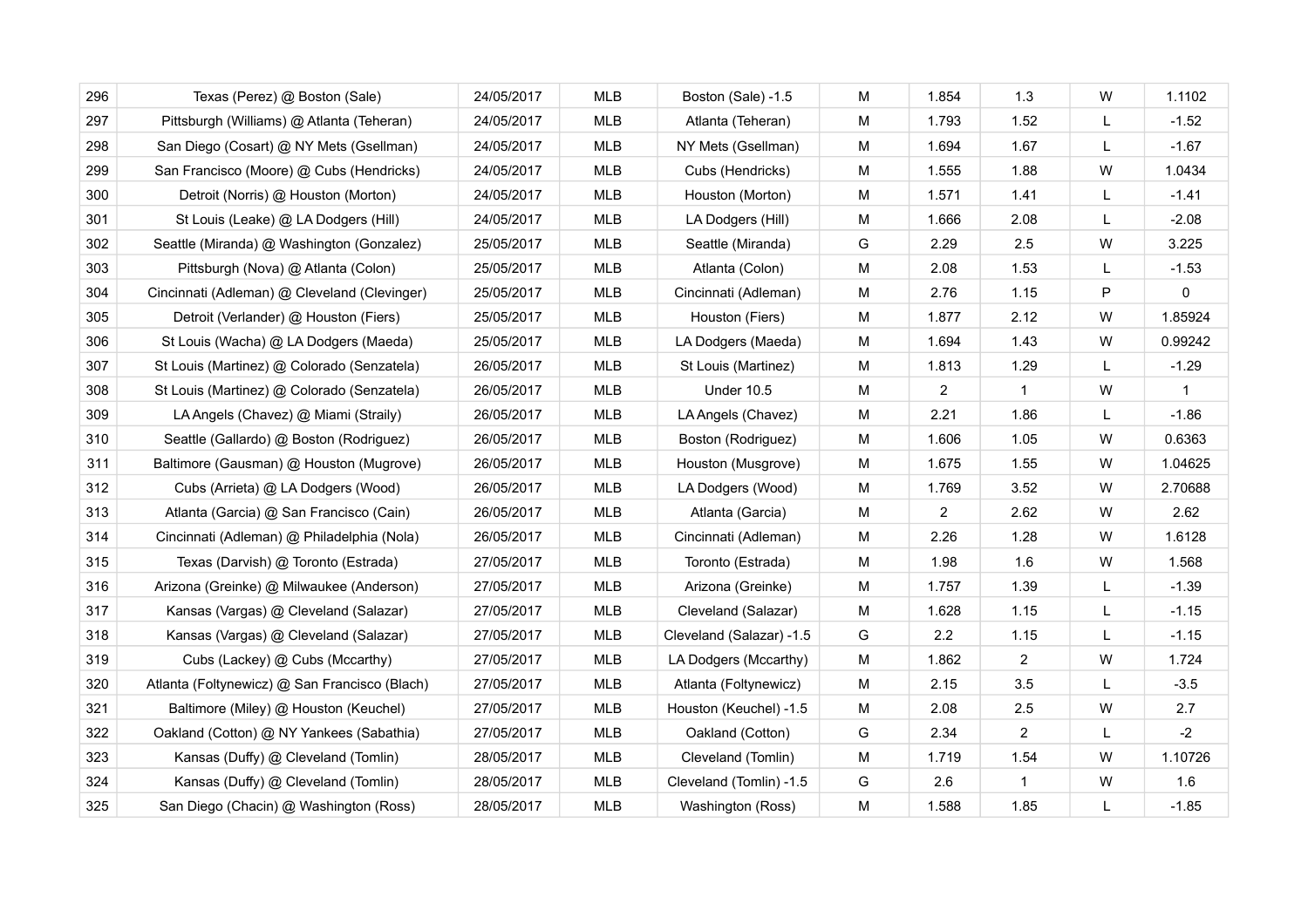| 326 | Baltimore (Asher) @ Houston (Mccullers)            | 28/05/2017 | <b>MLB</b> | Houston (Mccullers) -1.5  | G | 1.943 | $\mathbf{1}$ | W            | 0.943   |
|-----|----------------------------------------------------|------------|------------|---------------------------|---|-------|--------------|--------------|---------|
| 327 | St Louis (Lynn) @ Colorado (Marquez)               | 28/05/2017 | <b>MLB</b> | Colorado (Marquez)        | M | 1.884 | 1.09         | W            | 0.96356 |
| 328 | Atlanta (Dickey) @ San Francisco (Cueto)           | 28/05/2017 | <b>MLB</b> | Atlanta (Dickey)          | M | 2.6   | 1.93         | L            | $-1.93$ |
| 329 | LA Angels (Shoemaker) @ Miami (Urena)              | 28/05/2017 | <b>MLB</b> | LA Angels (Shoemaker)     | M | 1.97  | 2.12         | L            | $-2.12$ |
| 330 | Texas (Cashner) @ Toronto (Biagini)                | 28/05/2017 | <b>MLB</b> | Toronto (Biagini)         | M | 1.636 | 1.26         | L            | $-1.26$ |
| 331 | Cincinnati (Feldman) @ Philadelphia (Eflin)        | 28/05/2017 | MLB        | Cincinnati (Feldman)      | M | 1.793 | 1.71         | W            | 1.35603 |
| 332 | Seattle (Bergman) @ Boston (Porcello)              | 28/05/2017 | <b>MLB</b> | Boston (Porcello)         | M | 1.564 | 1.37         | L            | $-1.37$ |
| 333 | Arizona (Corbin) @ Milwaukee (Nelson)              | 28/05/2017 | <b>MLB</b> | Arizona (Corbin)          | M | 2.04  | 1.39         | $\mathsf{L}$ | $-1.39$ |
| 334 | NY Yankees (Mongomery) @ Baltimore (Bundy)         | 29/05/2017 | <b>MLB</b> | NY Yankees (Mongomery)    | м | 1.98  | 1.61         | L            | $-1.61$ |
| 335 | Boston (Price) @ White Sox (Holmberg)              | 29/05/2017 | <b>MLB</b> | White Sox (Holmberg)      | M | 2.61  | 2.02         | W            | 3.2522  |
| 336 | LA Dodgers (Hill) @ St Louis (Leake)               | 29/05/2017 | MLB        | LA Dodgers (Hill)         | M | 1.961 | 1.2          | W            | 1.1532  |
| 337 | Seattle (Gaviglio) @ Colorado (Chatwood)           | 29/05/2017 | <b>MLB</b> | Seattle (Gaviglio)        | M | 2.31  | 1.03         | W            | 1.3493  |
| 338 | Washington (Roark) @ San Francisco (Moore)         | 29/05/2017 | <b>MLB</b> | Washington (Roark)        | м | 1.925 | 3.12         | W            | 2.886   |
| 339 | Detroit (Norris) @ Kansas (Hammel)                 | 29/05/2017 | <b>MLB</b> | Detroit (Norris)          | M | 1.98  | 1.12         | W            | 1.0976  |
| 340 | Tampa Bay (Ramirez) @ Texas (Perez)                | 29/05/2017 | <b>MLB</b> | Tampa Bay (Ramirez)       | M | 2.219 | 1.21         | W            | 1.47499 |
| 341 | Arizona (Ray) @ Pittsburgh (Nova)                  | 30/05/2017 | MLB        | Arizona (Ray)             | M | 1.934 | 1.06         | W            | 0.99004 |
| 342 | NY Yankees (Severino) @ Baltimore (Tillman)        | 30/05/2017 | MLB        | NY Yankees (Severino)     | M | 1.74  | 1.55         | W            | 1.147   |
| 343 | Washington (Gonzalez) @ San Francisco (Samardzija) | 30/05/2017 | <b>MLB</b> | Washington (Gonzalez)     | м | 2.139 | 1.08         | W            | 1.23012 |
| 344 | Houston (Fiers) @ Minnesota (Berrios)              | 30/05/2017 | <b>MLB</b> | Houston (Fiers)           | м | 2.1   | 1.06         | W            | 1.166   |
| 345 | LA Dodgers (Mccarthy) @ St Louis (Wainwright)      | 01/06/2017 | <b>MLB</b> | LA Dodgers (Mccarthy)     | M | 1.9   | 2.15         | L            | $-2.15$ |
| 346 | St Louis (Lynn) @ Cubs (Lackey)                    | 02/06/2017 | <b>MLB</b> | St Louis (Lynn)           | M | 2.52  | 1.24         | $\mathsf{L}$ | $-1.24$ |
| 347 | San Francisco (Blach) @ Philadelphia (Eickhoff)    | 02/06/2017 | <b>MLB</b> | Philadelphia (Eickhoff)   | M | 1.847 | 1.73         | L            | $-1.73$ |
| 348 | Houston (Keuchel) @ Texas (Darvish)                | 02/06/2017 | <b>MLB</b> | Houston (Keuchel)         | M | 1.819 | 3.68         | W            | 3.01392 |
| 349 | Cleveland (Tomlin) @ Kansas (Vargas)               | 02/06/2017 | <b>MLB</b> | Cleveland (Tomlin)        | M | 1.943 | 1.5          | L            | $-1.5$  |
| 350 | Atlanta (Dickey) @ Cincinnati (Feldman)            | 03/06/2017 | <b>MLB</b> | Cincinnati (Feldman)      | М | 1.625 | 1.31         | L            | $-1.31$ |
| 351 | Houston (Mccullers) @ Texas (Cashner)              | 03/06/2017 | <b>MLB</b> | Houston (Mccullers)       | M | 1.549 | 2.66         | W            | 1.46034 |
| 352 | Pittsburgh (Glasnow) @ NY Mets (Gsellman)          | 03/06/2017 | <b>MLB</b> | NY Mets (Gsellman)        | M | 1.781 | 1.29         | W            | 1.00749 |
| 353 | Minnesota (Santana) @ LA Angels (Shoemaker)        | 03/06/2017 | <b>MLB</b> | LA Angels (Shoemaker)     | M | 1.943 | 1.13         | W            | 1.06559 |
| 354 | Cleveland (Carrasco) @ Kansas (Hammel)             | 03/06/2017 | <b>MLB</b> | Cleveland (Carrasco) -1.5 | G | 1.952 | $\mathbf{1}$ | L            | $-1$    |
| 355 | Tampa Bay (Cobb) @ Seattle (Gaviglio)              | 03/06/2017 | <b>MLB</b> | Over 8.5                  | M | 1.884 | 1.5          | W            | 1.326   |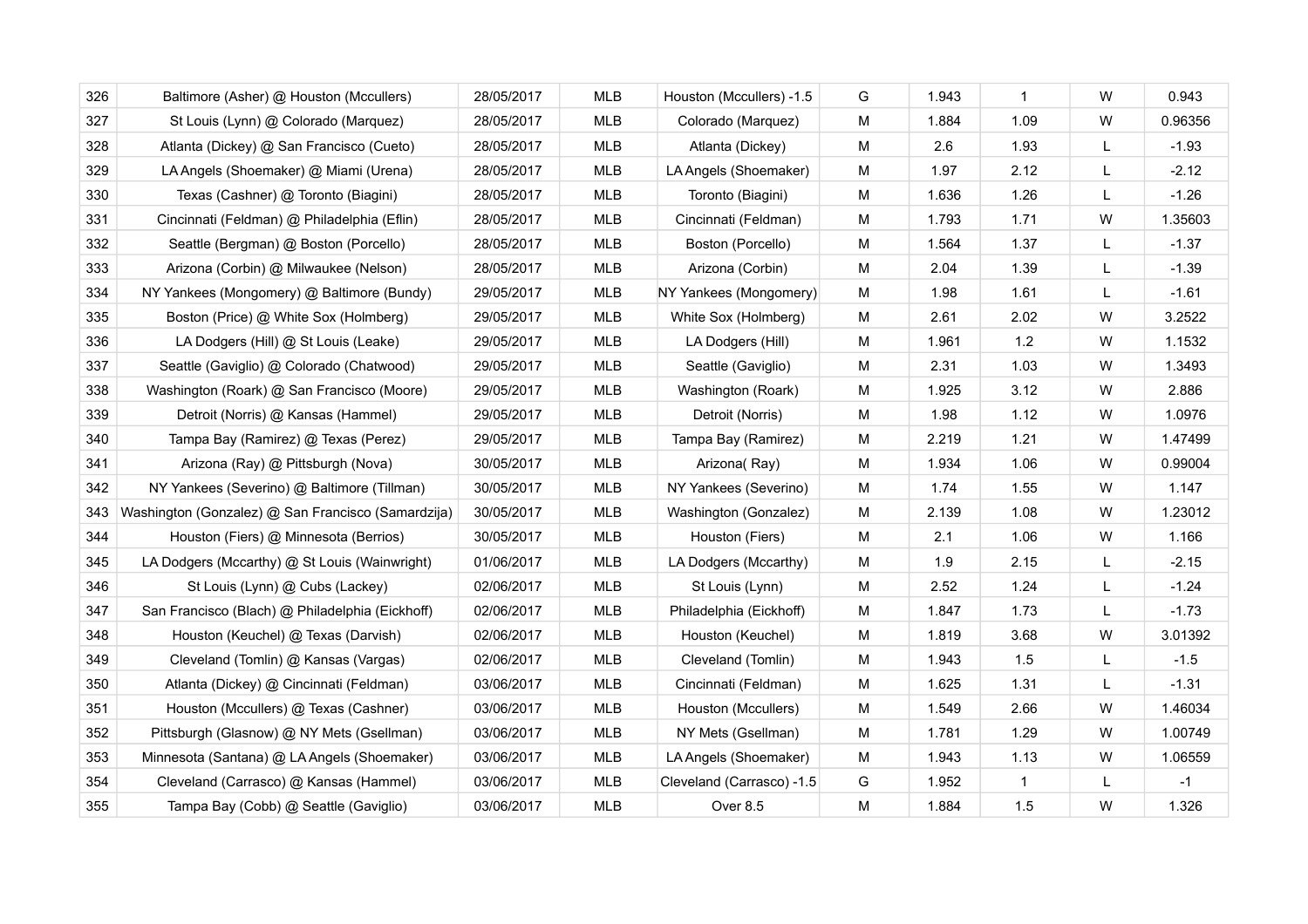| 356 | Minnesota (Berrios) @ LA Angels (Nolasco)       | 04/06/2017 | <b>MLB</b> | LA Angels (Nolasco)   | M | 2.11           | $1.2$        | L            | $-1.2$  |
|-----|-------------------------------------------------|------------|------------|-----------------------|---|----------------|--------------|--------------|---------|
| 357 | Philadelphia (Pivetta) @ Atlanta (Colon)        | 05/06/2017 | <b>MLB</b> | Atlanta (Colon)       | M | 1.869          | 1.21         | $\mathsf{L}$ | $-1.21$ |
| 358 | San Francisco (Samardzija) @ Milwaukee (Guerra) | 05/06/2017 | <b>MLB</b> | Milwaukee (Guerra)    | M | 2.08           | 1.27         | L            | $-1.27$ |
| 359 | Miami (Straily) @ Cubs (Butler)                 | 05/06/2017 | <b>MLB</b> | Miami (Straily)       | M | 2.15           | 1.72         | L            | $-1.72$ |
| 360 | Houston (Fiers) @ Kansas (Kennedy)              | 05/06/2017 | <b>MLB</b> | Houston (Fiers)       | M | 1.729          | 2.81         | W            | 2.04849 |
| 361 | St Louis (Wainwright) @ Cincinnati (Adleman)    | 06/06/2017 | MLB        | Cincinnati (Adleman)  | M | 2.15           | 1.69         | W            | 1.9435  |
| 362 | Philadelphia (Nola) @ Atlanta (Garica)          | 06/06/2017 | <b>MLB</b> | Atlanta (Garcia)      | M | 1.934          | 1.16         | L            | $-1.16$ |
| 363 | San Francisco (Cain) @ Milwaukee (Anderson)     | 06/06/2017 | <b>MLB</b> | Milwaukee (Anderson)  | M | 1.751          | 2.34         | W            | 1.75734 |
| 364 | Cleveland (Clevinger) @ Colorado (Senzatela)    | 06/06/2017 | <b>MLB</b> | Cleveland (Clevinger) | M | 1.869          | 1.02         | L            | $-1.02$ |
| 365 | Cleveland (Clevinger) @ Colorado (Senzatela)    | 06/06/2017 | <b>MLB</b> | Under 10.5            | M | 1.952          | $\mathbf{1}$ | L            | $-1$    |
| 366 | San Diego (Lamet) @ Arizona (Ray)               | 06/06/2017 | MLB        | Under 8.5             | M | 1.925          | $\mathbf{1}$ | L            | $-1$    |
| 367 | Cleveland (Bauer) @ Colorado (Freeland)         | 07/06/2017 | <b>MLB</b> | Cleveland (Bauer)     | M | 1.793          | 1.63         | L            | $-1.63$ |
| 368 | Boston (Porcello) @ Yankees (Sabathia)          | 07/06/2017 | <b>MLB</b> | Yankees (Sabathia)    | м | $\overline{2}$ | 1.26         | W            | 1.26    |
| 369 | St Louis (Lynn) @ Cincinnati (Arroyo)           | 07/06/2017 | MLB        | Cincinnati (Arroyo)   | м | 2.28           | 1.7          | W            | 2.176   |
| 370 | Philadelphia (Eickhoff) @ Atlanta (Foltynewicz) | 07/06/2017 | <b>MLB</b> | Atlanta (Foltynewicz) | M | 1.757          | 1.08         | W            | 0.81756 |
| 371 | San Francisco (Blach) @ Milwaukee (Nelson)      | 07/06/2017 | MLB        | Milwaukee (Nelson)    | M | 1.763          | 2.67         | W            | 2.03721 |
| 372 | Houston (Keuchel) @ Kansas (Vargas)             | 07/06/2017 | <b>MLB</b> | Houston (Keuchel)     | M | 1.617          | 3.76         | P            | 0       |
| 373 | St Louis (Leake) @ Cincinnati (Feldman)         | 08/06/2017 | <b>MLB</b> | Cincinnati (Feldman)  | M | 2.01           | 1.19         | W            | 1.2019  |
| 374 | Boston (Price) @ Yankees (Pineda)               | 08/06/2017 | <b>MLB</b> | Yankees (Pineda)      | м | 1.862          | 1.06         | W            | 0.91372 |
| 375 | San Diego (Richard) @ Arizona (Corbin)          | 08/06/2017 | <b>MLB</b> | Under 9.5             | M | 1.877          | 1.5          | L            | $-1.5$  |
| 376 | San Diego (Richard) @ Arizona (Corbin)          | 08/06/2017 | <b>MLB</b> | Arizona (Corbin) -1.5 | M | 2.49           | $\mathbf{1}$ | W            | 1.49    |
| 377 | Houston (Mccullers) @ Kansas (Hammel)           | 08/06/2017 | <b>MLB</b> | Houston (Mccullers)   | M | 1.5            | 2.41         | W            | 1.205   |
| 378 | Baltimore (Bundy) @ NY Yankees (Montgomery)     | 09/06/2017 | <b>MLB</b> | Yankees (Montgomery)  | M | 1.714          | 1.67         | W            | 1.19238 |
| 379 | LA Angels (Shoemaker) @ Houston (Peacock)       | 09/06/2017 | MLB        | Houston (Peacock)     | M | 1.555          | 2.98         | L            | $-2.98$ |
| 380 | Milwakukee (Davies) @ Arizona (Delgado)         | 09/06/2017 | <b>MLB</b> | Arizona (Delgado)     | М | 1.724          | 1.65         | L            | $-1.65$ |
| 381 | Orioles (Tillman) @ Yankees (Severino)          | 10/06/2017 | <b>MLB</b> | Yankees (Severino)    | M | 1.502          | 2.58         | W            | 1.29516 |
| 382 | LA Angels (Nolasco) @ Houston (Fiers)           | 10/06/2017 | <b>MLB</b> | Houston (Fiers)       | M | 1.609          | 1.56         | W            | 0.95004 |
| 383 | Milwaukee (Guerra) @ Arizona (Godley)           | 10/06/2017 | <b>MLB</b> | Arizona (Godley)      | M | 1.649          | 1.41         | W            | 0.91509 |
| 384 | White Sox (Quintana) @ Cleveland (Carrasco)     | 11/06/2017 | <b>MLB</b> | White Sox (Quintana)  | M | 2.81           | 1.12         | L            | $-1.12$ |
| 385 | Toronto (Happ) @ Seattle (Paxton)               | 11/06/2017 | <b>MLB</b> | Toronto (Happ)        | M | 2.429          | 1.09         | W            | 1.55761 |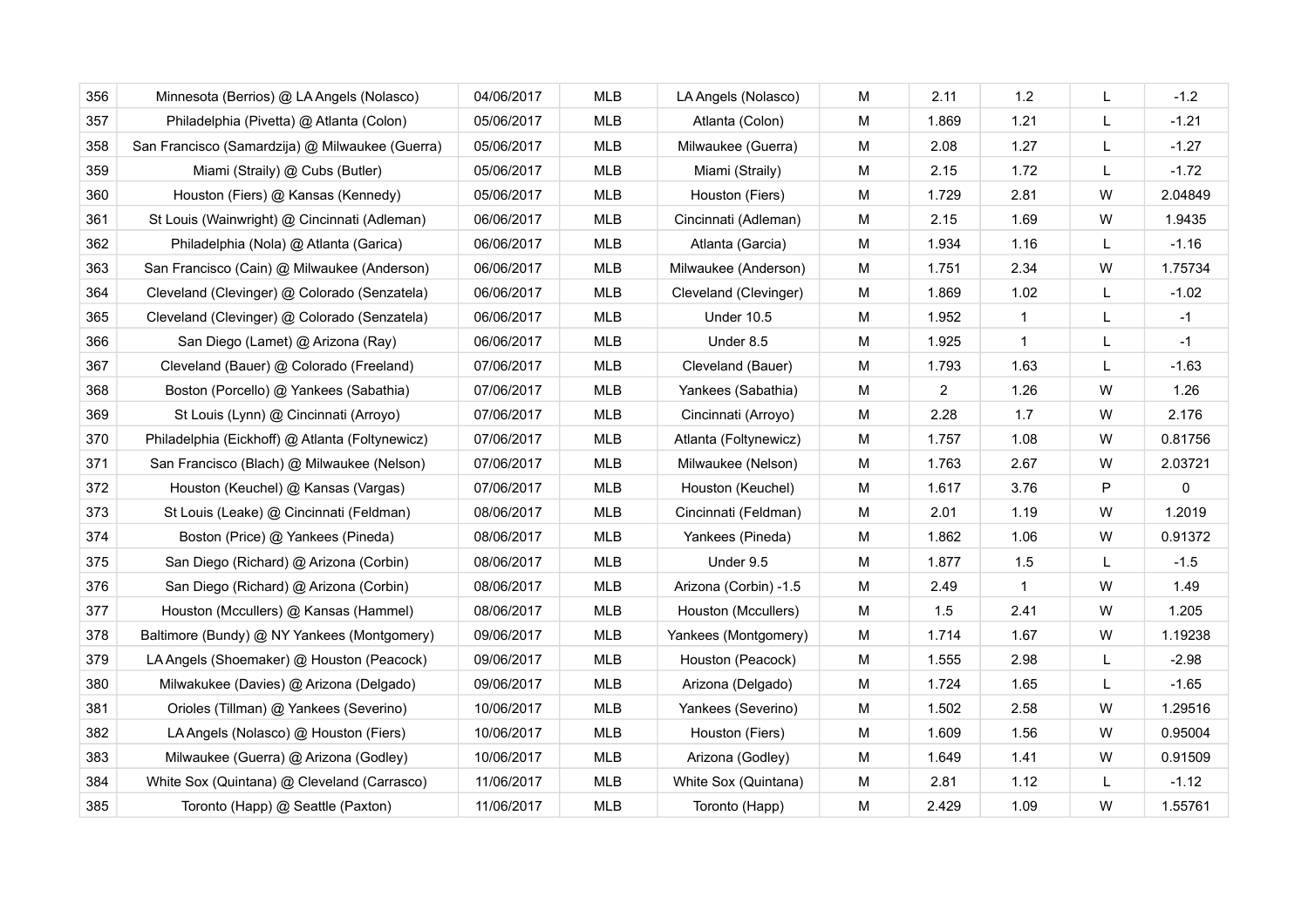| 386 | Milwaukee (Anderson) @ Arizona (Ray)         | 11/06/2017 | <b>MLB</b> | Arizona (Ray)         | M | 1.675 | 1.09 | W | 0.73575     |
|-----|----------------------------------------------|------------|------------|-----------------------|---|-------|------|---|-------------|
| 387 | Colorado (Freeland) @ Pittsburgh (Taillon)   | 12/06/2017 | <b>MLB</b> | Pittsburgh (Taillon)  | M | 1.763 | 1.53 | W | 1.16739     |
| 388 | Cubs (Lackey) @ NY Mets (deGrom)             | 12/06/2017 | <b>MLB</b> | NY Mets (deGrom)      | М | 1.806 | 1.14 | W | 0.91884     |
| 389 | Texas (Darvish) @ Houston (Musgrove)         | 12/06/2017 | <b>MLB</b> | Houston (Musgrove)    | M | 1.869 | 2.28 | L | $-2.28$     |
| 390 | Baltimore (Miley) @ White Sox (Pelfrey)      | 12/06/2017 | <b>MLB</b> | White Sox (Pelfrey)   | М | 2.139 | 2.24 | W | 2.55136     |
| 391 | Milwaukee (Nelson) @ St Louis (Lynn)         | 13/06/2017 | MLB        | Milwaukee (Nelson)    | M | 2.33  | 1.37 | P | $\mathbf 0$ |
| 392 | Colorado (Chatwood) @ Pittsburgh (Cole)      | 13/06/2017 | <b>MLB</b> | Pittsburgh (Cole)     | M | 1.84  | 1.11 | W | 0.9324      |
| 393 | Cubs (Lester) @ NY Mets (Wheeler)            | 13/06/2017 | <b>MLB</b> | NY Mets (Wheeler)     | M | 2.15  | 1.23 | L | $-1.23$     |
| 394 | LA Dodgers (Kershaw) @ Cleveland (Bauer)     | 13/06/2017 | <b>MLB</b> | Cleveland (Bauer)     | М | 2.52  | 1.23 | L | $-1.23$     |
| 395 | Texas (Martinez) @ Houston (Peacock)         | 13/06/2017 | <b>MLB</b> | Houston (Peacock)     | M | 1.543 | 3.57 | L | $-3.57$     |
| 396 | Colorado (Marquez) @ Pittsburgh (Kuhl)       | 14/06/2017 | <b>MLB</b> | Pittsburgh (Kuhl)     | M | 2.04  | 1.5  | L | $-1.5$      |
| 397 | Boston (Johnson) @ Philadelphia (Hellickson) | 14/06/2017 | MLB        | Boston (Johnson)      | M | 1.763 | 2.04 | W | 1.55652     |
| 398 | Baltimore (Bundy) @ White Sox (Gonzalez)     | 14/06/2017 | <b>MLB</b> | White Sox (Gonzalez)  | M | 2.16  | 1.48 | L | $-1.48$     |
| 399 | LA Dodgers (Hill) @ Cleveland (Tomlin)       | 15/06/2017 | MLB        | Cleveland (Tomlin)    | M | 2.179 | 1.1  | W | 1.2969      |
| 400 | Baltimore (Tillman) @ White Sox (Holmberg)   | 15/06/2017 | <b>MLB</b> | White Sox (Holmberg)  | M | 2.08  | 2.22 | W | 2.3976      |
| 401 | San Francisco (Moore) @ Colorado (Hoffman)   | 15/06/2017 | MLB        | Colorado (Hoffman)    | M | 1.645 | 2.11 | W | 1.36095     |
| 402 | Cubs (Butler) @ Pittsburgh (Williams)        | 16/06/2017 | <b>MLB</b> | Pittsburgh (Williams) | M | 2.05  | 1.6  | L | $-1.6$      |
| 403 | Arizona (Corbin) @ Philadelphia (Nola)       | 16/06/2017 | MLB        | Arizona (Corbin)      | М | 2.17  | 2.09 | W | 2.4453      |
| 404 | Tampa Bay (Ramirez) @ Detroit (Norris)       | 16/06/2017 | <b>MLB</b> | Tampa Bay (Ramirez)   | M | 2.36  | 1.01 | L | $-1.01$     |
| 405 | Boston (Pomeranz) @ Houston (Fiers)          | 16/06/2017 | <b>MLB</b> | Houston (Fiers)       | M | 1.909 | 1.32 | L | $-1.32$     |
| 406 | Cleveland (Carrasco) @ Minnesota (Turley)    | 16/06/2017 | <b>MLB</b> | Minnesota (Turley)    | M | 2.469 | 1.76 | L | $-1.76$     |
| 407 | Arizona (Godley) @ Philadelphia (Eickhoff)   | 17/06/2017 | <b>MLB</b> | Arizona (Godley)      | M | 1.862 | 1.85 | W | 1.5947      |
| 408 | Tampa Bay (Archer) @ Detroit (Fulmer)        | 17/06/2017 | <b>MLB</b> | Tampa Bay (Archer)    | M | 1.943 | 1.25 | W | 1.17875     |
| 409 | Boston (Porcello) @ Houston (Paulino)        | 17/06/2017 | MLB        | Houston (Paulino)     | M | 1.9   | 2.81 | W | 2.529       |
| 410 | Cubs (Lackey) @ Pittsburgh (Taillon)         | 18/06/2017 | <b>MLB</b> | Pittsburgh (Taillon)  | M | 1.943 | 1.07 | L | $-1.07$     |
| 411 | Arizona (Ray) @ Philadelphia (Lively)        | 18/06/2017 | <b>MLB</b> | Arizona (Ray)         | M | 1.657 | 2.79 | W | 1.83303     |
| 412 | Seattle (Bergman) @ Texas (Darvish)          | 18/06/2017 | <b>MLB</b> | Seattle (Bergman)     | M | 2.7   | 1.07 | W | 1.819       |
| 413 | Kansas (Vargas) @ LA Angels (Ramirez)        | 18/06/2017 | <b>MLB</b> | LA Angels (Ramirez)   | M | 1.943 | 1.58 | L | $-1.58$     |
| 414 | Yankees (Cessa) @ Oakland (Cotton)           | 18/06/2017 | <b>MLB</b> | Yankees (Cessa)       | M | 1.961 | 1.24 | L | $-1.24$     |
| 415 | Boston (Price) @ Houston (Musgrove)          | 18/06/2017 | <b>MLB</b> | Houston (Musgrove)    | M | 1.869 | 2.56 | L | $-2.56$     |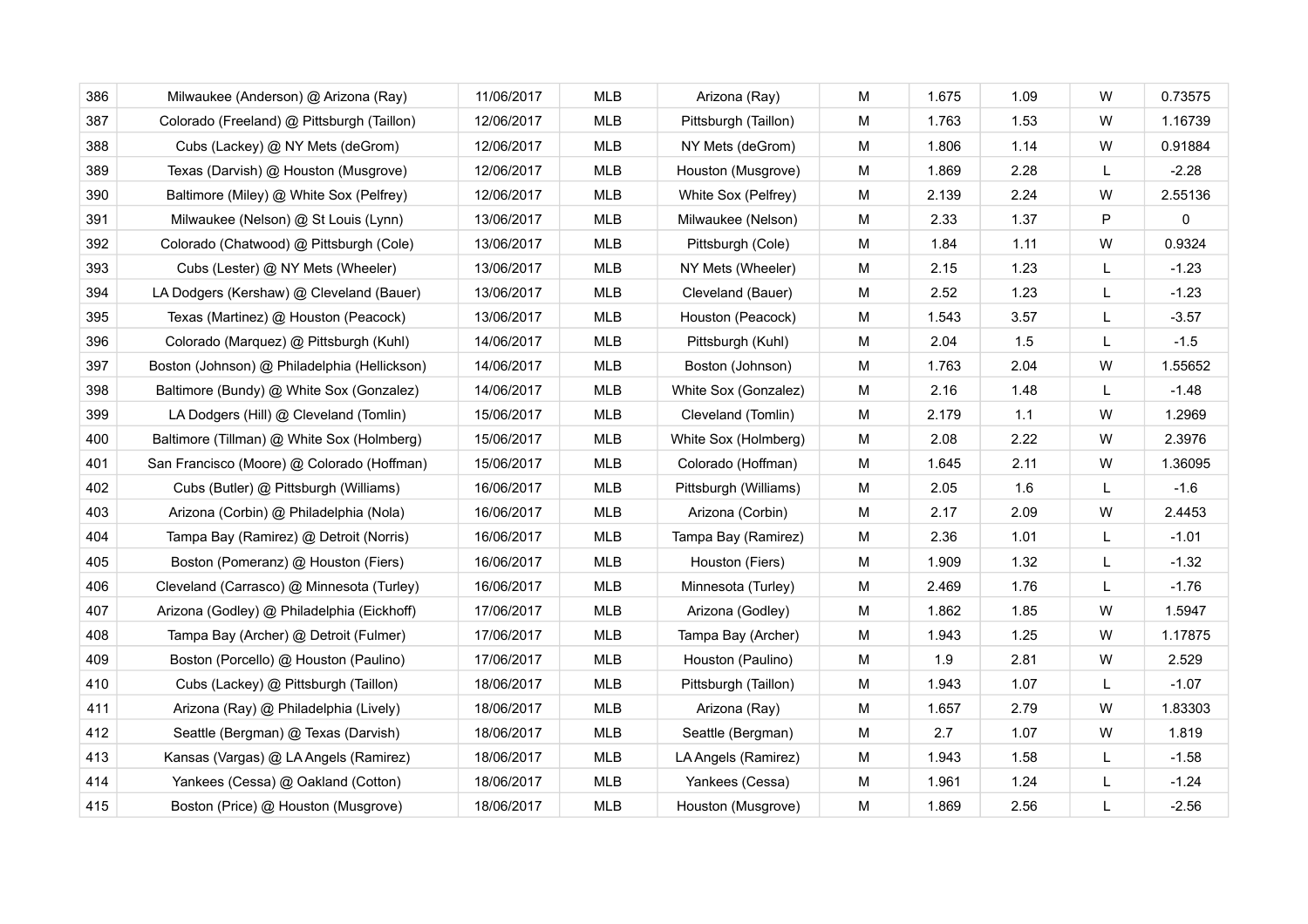| 416 | Toronto (Estrada) @ Texas (Bibens-Dirkx)   | 19/06/2017 | <b>MLB</b> | Toronto (Estrada)         | M | 1.854 | 2.02 | W | 1.72508 |
|-----|--------------------------------------------|------------|------------|---------------------------|---|-------|------|---|---------|
| 417 | San Francisco (Moore) @ Atlanta (Teheran)  | 20/06/2017 | MLB        | Atlanta (Teheran)         | M | 1.934 | 1.72 | L | $-1.72$ |
| 418 | White Sox (Holland) @ Minnesota (Santana)  | 20/06/2017 | MLB        | White Sox (Holland)       | M | 2.48  | 1.01 | L | $-1.01$ |
| 419 | Arizona (Greinke) @ Colorado (Marquez)     | 20/06/2017 | MLB        | Arizona (Greinke)         | M | 2.04  | 1.38 | L | $-1.38$ |
| 420 | NY Mets (Gsellman) @ LA Dodgers (Mccarthy) | 20/06/2017 | <b>MLB</b> | NY Mets (Gsellman)        | M | 2.75  | 1.19 | L | $-1.19$ |
| 421 | San Diego (Diaz) @ Cubs (Butler)           | 21/06/2017 | <b>MLB</b> | San Diego (Diaz)          | G | 2.61  | 1.35 | W | 2.1735  |
| 422 | White Sox (Holmberg) @ Minnesota (Berrios) | 21/06/2017 | MLB        | White Sox (Holmberg)      | M | 2.75  | 1.41 | L | $-1.41$ |
| 423 | Pittsburgh (Williams) @ Milwaukee (Guerra) | 21/06/2017 | MLB        | Pittsburgh (Williams)     | M | 2.139 | 1.77 | L | $-1.77$ |
| 424 | Arizona (Walker) @ Colorado (Hoffman)      | 21/06/2017 | MLB        | Arizona (Walker)          | M | 2.36  | 1.01 | W | 1.3736  |
| 425 | Detroit (Verlander) @ Seattle (Paxton)     | 21/06/2017 | MLB        | Seattle (Paxton)          | M | 1.714 | 1.04 | W | 0.74256 |
| 426 | NY Mets (Pill) @ LA Dodgers (Hill)         | 21/06/2017 | <b>MLB</b> | NY Mets (Pill)            | G | 2.91  | 1.49 | L | $-1.49$ |
| 427 | Arizona (Godley) @ Colorado (Senzatela)    | 22/06/2017 | MLB        | Arizona (Godley)          | M | 2.03  | 1.3  | W | 1.339   |
| 428 | Cubs (Arrieta) @ Miami (Locke)             | 22/06/2017 | <b>MLB</b> | Cubs (Arrieta)            | G | 1.8   | 1.5  | W | 1.2     |
| 429 | San Francisco (Cain) @ Atlanta (Garcia)    | 22/06/2017 | <b>MLB</b> | Atlanta (Garcia)          | М | 1.694 | 1.32 | W | 0.91608 |
| 430 | Texas (Darvish) @ Yankees (Tanaka)         | 23/06/2017 | MLB        | Yankees (Tanaka)          | M | 1.854 | 3.02 | W | 2.57908 |
| 431 | LA Angels (Meyer) @ Boston (Porcello)      | 23/06/2017 | MLB        | LA Angels (Meyer)         | M | 2.56  | 1.17 | L | $-1.17$ |
| 432 | Minnesota (Mejia) @ Cleveland (Bauer)      | 23/06/2017 | MLB        | Cleveland (Bauer)         | M | 1.574 | 1.58 | L | $-1.58$ |
| 433 | Houston (Musgrove) @ Seattle (Hernandez)   | 23/06/2017 | MLB        | Houston (Musgrove)        | M | 2.04  | 1.64 | L | $-1.64$ |
| 434 | NY Mets (Lugo) @ San Francisco (Blach)     | 23/06/2017 | MLB        | NY Mets (Lugo)            | M | 2.2   | 1.84 | W | 2.208   |
| 435 | Toronto (Estrada) @ Kansas (Vargas)        | 24/06/2017 | MLB        | Toronto (Estrada)         | M | 2.04  | 1.34 | L | $-1.34$ |
| 436 | Baltimore (Bundy) @ Tampa Bay (Faria)      | 24/06/2017 | MLB        | Tampa Bay (Faria)         | М | 1.653 | 2.74 | L | $-2.74$ |
| 437 | Minnesota (Gibson) @ Cleveland (Kluber)    | 24/06/2017 | <b>MLB</b> | Cleveland (Kluber) -1.5   | G | 1.84  | 1.5  | L | $-1.5$  |
| 438 | NY Mets (deGrom) @ San Francisco (Cueto)   | 24/06/2017 | <b>MLB</b> | NY Mets (deGrom)          | M | 2.02  | 1.26 | W | 1.2852  |
| 439 | LA Angels (Ramierz) @ Boston (Price)       | 24/06/2017 | MLB        | LA Angels (Ramirez)       | M | 2.56  | 1.69 | W | 2.6364  |
| 440 | Colorado (Chatwood) @ LA Dodgers (Kershaw) | 24/06/2017 | MLB        | LA Dodgers (Kershaw) -1.5 | G | 1.869 | 1.5  | W | 1.3035  |
| 441 | Houston (Mccullers) @ Seattle (Gaviglio)   | 24/06/2017 | MLB        | Houston (Mccullers)       | М | 1.609 | 1.5  | W | 0.9135  |
| 442 | Cubs (Lester) @ Miami (Nicolino)           | 24/06/2017 | MLB        | Miami (Nicolino)          | G | 2.56  | 1.39 | L | $-1.39$ |
| 443 | Texas (Dirx) @ Yankees (Cessa)             | 24/06/2017 | MLB        | Yankees (Cessa)           | G | 1.689 | 2.64 | L | $-2.64$ |
| 444 | Baltimore (Tillman) @ Tampa Bay (Odorizzi) | 25/06/2017 | MLB        | Tampa Bay (Odorizzi)      | M | 1.653 | 1.9  | L | $-1.9$  |
| 445 | Minnesota (Santana) @ Cleveland (Tomlin)   | 25/06/2017 | <b>MLB</b> | Cleveland (Tomlin)        | M | 1.757 | 1.78 | L | $-1.78$ |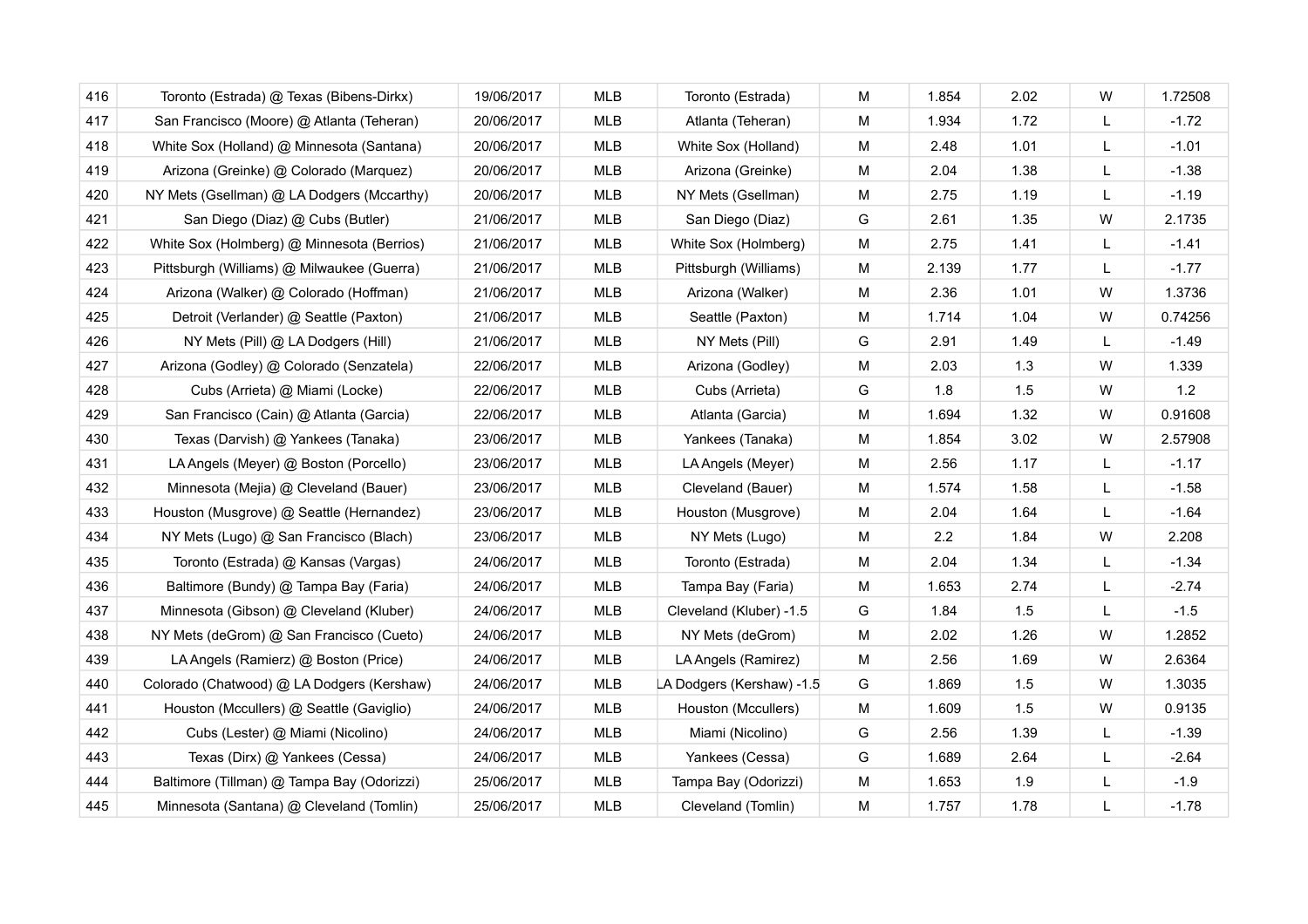| 446 | Minnesota (Santana) @ Cleveland (Tomlin)        | 25/06/2017 | <b>MLB</b> | Cleveland (Tomlin) -1.5    | G | 2.44  | $\overline{1}$ | L | $-1$    |
|-----|-------------------------------------------------|------------|------------|----------------------------|---|-------|----------------|---|---------|
| 447 | Texas (Martinez) @ Yankees (Pineda)             | 25/06/2017 | <b>MLB</b> | Yankees (Pineda) -1.5      | G | 1.9   | 1.5            | L | $-1.5$  |
| 448 | Philadelphia (Hellickson) @ Arizona (Delgado)   | 25/06/2017 | MLB        | Arizona (Delgado)          | м | 1.552 | 2.81           | W | 1.55112 |
| 449 | Houston (Martes) @ Seattle (Miranda)            | 25/06/2017 | MLB        | Houston (Martes)           | M | 2.01  | 2.23           | W | 2.2523  |
| 450 | Texas (Hamels) @ Cleveland (Carrasco)           | 26/06/2017 | <b>MLB</b> | Cleveland (Crrasco)        | м | 1.584 | 1.49           | W | 0.87016 |
| 451 | Colorado (Marquez) @ San Francisco (Samardzija) | 26/06/2017 | <b>MLB</b> | San Francisco (Samardzija) | M | 1.746 | 1.45           | W | 1.0817  |
| 452 | Cubs (Arrieta) @ Washington (Scherzer)          | 27/06/2017 | MLB        | Washington (Scherzer)      | м | 1.606 | 1.63           | W | 0.98778 |
| 453 | Milwaukee (Guerra) @ Cincinnati (Adleman)       | 27/06/2017 | <b>MLB</b> | Cincinnati (Adleman)       | M | 1.793 | 1.11           | W | 0.88023 |
| 454 | Philadelphia (Nola) @ Seattle (Paxton)          | 27/06/2017 | <b>MLB</b> | Seattle (Paxton)           | м | 1.555 | 1.16           | L | $-1.16$ |
| 455 | Colorado (Hoffman) @ San Francisco (Cain)       | 27/06/2017 | <b>MLB</b> | San Francisco (Cain)       | M | 2.29  | 1.17           | W | 1.5093  |
| 456 | Colorado (Freeland) @ San Francisco (Blach)     | 28/06/2017 | MLB        | San Francisco (Blach)      | M | 1.99  | 1.07           | W | 1.0593  |
| 457 | Kansas (Kennedy) @ Detroit (Norris)             | 28/06/2017 | <b>MLB</b> | Detroit (Norris)           | M | 1.769 | 1.11           | L | $-1.11$ |
| 458 | Texas (Darvish) @ Cleveland (Bauer)             | 28/06/2017 | <b>MLB</b> | Cleveland (Bauer)          | M | 1.909 | 1.09           | W | 0.99081 |
| 459 | Oakland (Hahn) @ Houston (Paulino)              | 28/06/2017 | <b>MLB</b> | Houston (Paulino)          | M | 1.561 | 1.85           | W | 1.03785 |
| 460 | Oakland (Hahn) @ Houston (Paulino)              | 28/06/2017 | <b>MLB</b> | Houston (Paulino) -1.5     | M | 2.08  | $\overline{1}$ | W | 1.08    |
| 461 | St Louis (Wainwright) @ Arizona (Godley)        | 28/06/2017 | <b>MLB</b> | Arizona (Godley)           | M | 1.735 | 1.17           | L | $-1.17$ |
| 462 | Texas (Cashner) @ Cleveland (Kluber)            | 29/06/2017 | <b>MLB</b> | Cleveland (Kluber) -1.5    | G | 1.763 | $\overline{1}$ | W | 0.763   |
| 463 | St Louis (Lynn) @ Arizona (Corbin)              | 29/06/2017 | <b>MLB</b> | Arizona (Corbin)           | M | 1.833 | 1.59           | L | $-1.59$ |
| 464 | Tampa Bay (Archer) @ Pittsburgh (Taillon)       | 29/06/2017 | <b>MLB</b> | Tampa Bay (Archer)         | M | 1.854 | 1.02           | L | $-1.02$ |
| 465 | NY Mets (Lugo) @ Miami (Urena)                  | 29/06/2017 | <b>MLB</b> | NY Mets (Lugo)             | M | 2.19  | 1.41           | W | 1.6779  |
| 466 | Yankees (Cessa) @ White Sox (Shields)           | 29/06/2017 | <b>MLB</b> | Yankees (Cessa)            | M | 1.714 | 1.02           | L | $-1.02$ |
| 467 | Cubs (Lester) @ Washington (Ross)               | 29/06/2017 | <b>MLB</b> | Cubs (Lester)              | G | 2.07  | $\overline{1}$ | W | 1.07    |
| 468 | Tampa Bay (Faria) @ Baltimore (Tillman)         | 30/06/2017 | <b>MLB</b> | Tampa Bay (Faria)          | M | 1.854 | 2.15           | W | 1.8361  |
| 469 | Philadelphia (Lively) @ NY Mets (deGrom)        | 30/06/2017 | <b>MLB</b> | NY Mets (deGrom) -1.5      | G | 1.813 | $\overline{1}$ | L | $-1$    |
| 470 | Yankees (Pineda) @ Houston (Mccullers)          | 30/06/2017 | <b>MLB</b> | Houston (Mccullers)        | M | 1.588 | 2.29           | L | $-2.29$ |
| 471 | Miami (Volquez) @ Milwaukee (Garza)             | 30/06/2017 | <b>MLB</b> | Milwaukee (Garza)          | M | 1.97  | 1.38           | W | 1.3386  |
| 472 | Colorado (Gray) @ Arizona (Ray)                 | 30/06/2017 | <b>MLB</b> | Arizona (Ray)              | M | 1.74  | 2.26           | L | $-2.26$ |
| 473 | Texas (Hamels) @ White Sox (Holland)            | 01/07/2017 | <b>MLB</b> | White Sox (Holland)        | M | 2.09  | 2.66           | L | $-2.66$ |
| 474 | Tampa Bay (Odorizzi) @ Baltimore (Bundy)        | 01/07/2017 | <b>MLB</b> | Tampa Bay (Odorizzi)       | M | 2.11  | 1.74           | W | 1.9314  |
| 475 | Philadelphia (Hellickson) @ NY Mets (Wheeler)   | 01/07/2017 | <b>MLB</b> | NY Mets (Wheeler)          | M | 1.588 | 2.02           | W | 1.18776 |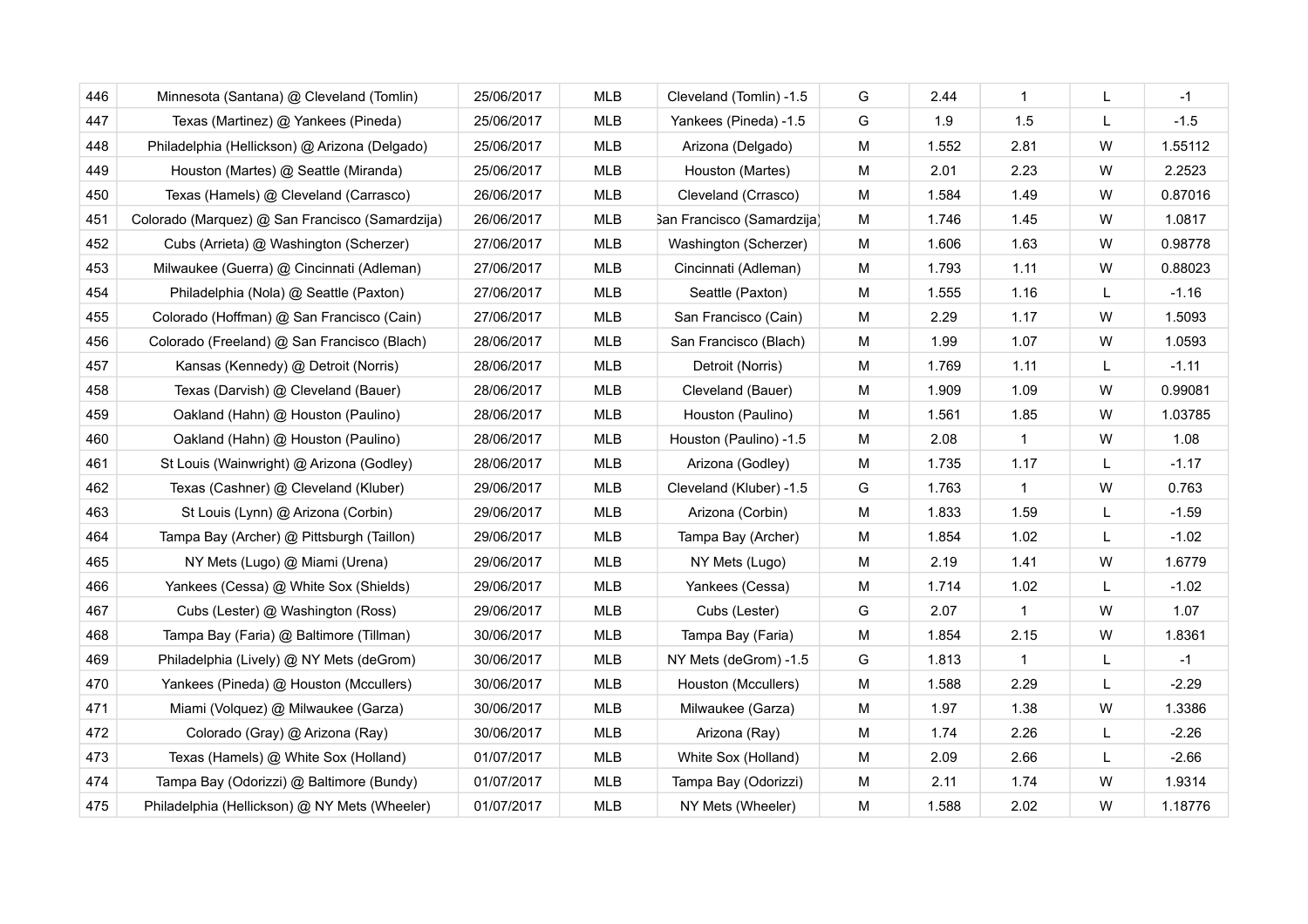| 476 | Colorado (Chatwood) @ Arizona (Greinke)       | 01/07/2017 | <b>MLB</b> | Arizona (Greinke)           | M | 1.641 | 3.11           | W            | 1.99351 |
|-----|-----------------------------------------------|------------|------------|-----------------------------|---|-------|----------------|--------------|---------|
| 477 | Cubs (Arrieta) @ Cincinnati (Adleman)         | 02/07/2017 | <b>MLB</b> | Cincinnati (Adleman)        | M | 2.32  | 1.73           | L            | $-1.73$ |
| 478 | Tampa Bay (Cobb) @ Baltimore (Gausman)        | 02/07/2017 | MLB        | Tampa Bay (Cobb)            | M | 2.09  | 1.84           | L            | $-1.84$ |
| 479 | Texas (Ross) @ White Sox (Quintana)           | 02/07/2017 | MLB        | White Sox (Quintana)        | M | 1.869 | 1.23           | W            | 1.06887 |
| 480 | Colorado (Marquez) @ Arizona (Walker)         | 02/07/2017 | MLB        | Arizona (Walker)            | M | 1.793 | 2.08           | W            | 1.64944 |
| 481 | Minnesota (Santiago) @ Kansas (Wood)          | 02/07/2017 | MLB        | Kansas (Wood)               | M | 1.869 | $\overline{2}$ | W            | 1.738   |
| 482 | Philadelphia (Pivetta) @ NY Mets (Montero)    | 02/07/2017 | MLB        | NY Mets (Montero)           | M | 1.699 | $\overline{2}$ | L            | $-2$    |
| 483 | Toronto (Stroman) @ Yankees (Tanaka)          | 03/07/2017 | <b>MLB</b> | Yankees (Tanaka)            | M | 1.769 | 1.16           | W            | 0.89204 |
| 484 | Cincinnati (Castillo) @ Colorado (Hoffman)    | 03/07/2017 | <b>MLB</b> | Cincinnati (Castillo)       | М | 2.52  | 2.41           | L            | $-2.41$ |
| 485 | Tampa Bay (Archer) @ Cubs (Lester)            | 04/07/2017 | <b>MLB</b> | Tampa Bay (Archer)          | M | 2.26  | 1.43           | W            | 1.8018  |
| 486 | Toronto (Happ) @ Yankees (Sabathia)           | 04/07/2017 | MLB        | Yankees (Sabathia)          | M | 1.917 | 1.8            | L            | $-1.8$  |
| 487 | Pittsburgh (Tailon) @ Philadelphia (Leiter)   | 04/07/2017 | MLB        | Philadelphia (Leiter)       | M | 2.32  | 1.21           | L            | $-1.21$ |
| 488 | Baltimore (Jimenez) @ Milwaukee (Nelson)      | 04/07/2017 | MLB        | Milwaukee (Nelson)          | M | 1.699 | 2.08           | W            | 1.45392 |
| 489 | Houston (Peacock) @ Atlanta (Newcomb)         | 04/07/2017 | MLB        | Houston (Peacock)           | M | 1.694 | 1.79           | W            | 1.24226 |
| 490 | Cincinnati (Bailey) @ Colorado (Freeland)     | 04/07/2017 | <b>MLB</b> | Cincinnati (Bailey)         | M | 2.26  | 2.45           | W            | 3.087   |
| 491 | Toronto (Estrada) @ Yankees (Pineda)          | 05/07/2017 | <b>MLB</b> | Yankees (Pineda)            | M | 1.628 | 2.12           | L            | $-2.12$ |
| 492 | Tampa Bay (Snell) @ Cubs (Lackey)             | 05/07/2017 | MLB        | Tampa Bay (Snell)           | M | 2.429 | 1.53           | L            | $-1.53$ |
| 493 | Miami (Volquez) @ St Louis (Leake)            | 05/07/2017 | MLB        | St Louis (Leake)            | M | 1.746 | 1.68           | L            | $-1.68$ |
| 494 | Cincinnati (Feldman) @ Colorado (Gray)        | 05/07/2017 | MLB        | Cincinnati (Feldman)        | м | 2.36  | 2.02           | $\mathsf{L}$ | $-2.02$ |
| 495 | San Francisco (Cueto) @ Detroit (Sanchez)     | 06/07/2017 | MLB        | Detroit (Sanchez)           | M | 1.925 | 1.52           | P            | 0       |
| 496 | Cincinnati (Romano) @ Colorado (Chatwood)     | 06/07/2017 | <b>MLB</b> | Cincinnati (Romano)         | м | 2.5   | 3.21           | W            | 4.815   |
| 497 | Atlanta (Foltynewicz) @ Washington (Gonzalez) | 06/07/2017 | MLB        | Washington (Gonzalez)       | M | 1.617 | 1.26           | L            | $-1.26$ |
| 498 | Houston (Mccullers) @ Toronto (Liriano)       | 06/07/2017 | MLB        | Houston (Mccullers)         | M | 1.598 | 2.87           | L            | $-2.87$ |
| 499 | Pittsburgh (Williams) @ Cubs (Butler)         | 07/07/2017 | MLB        | Pittsburgh (Williams)       | м | 2.24  | 1.02           | L            | $-1.02$ |
| 500 | San Diego (Richard) @ Philadelphia (Pivetta)  | 07/07/2017 | MLB        | San Diego (Richard)         | M | 2.16  | 1.59           | W            | 1.8444  |
| 501 | Milwaukee (Guerra) @ Yankees (Montgomery)     | 07/07/2017 | <b>MLB</b> | Yankees (Montgomery)        | M | 1.555 | 1.42           | L            | $-1.42$ |
| 502 | Houston (Morton) @ Toronto (Sanchez)          | 07/07/2017 | <b>MLB</b> | Houston (Morton)            | M | 1.819 | 2.85           | W            | 2.33415 |
| 503 | Boston (Pomeranz) @ Tampa Bay (Odorizzi)      | 07/07/2017 | MLB        | Tampa Bay (Odorizzi)        | M | 2.15  | 1.08           | L            | $-1.08$ |
| 504 | White Sox (Holland) @ Colorado (Marquez)      | 07/07/2017 | <b>MLB</b> | White Sox (Holland)         | M | 2.38  | 2.43           | L            | $-2.43$ |
| 505 | Atlanta (Teheran) @ Washington (Strasburg)    | 08/07/2017 | <b>MLB</b> | Vashington (Strasburg) -1.5 | G | 1.961 | 1.87           | L            | $-1.87$ |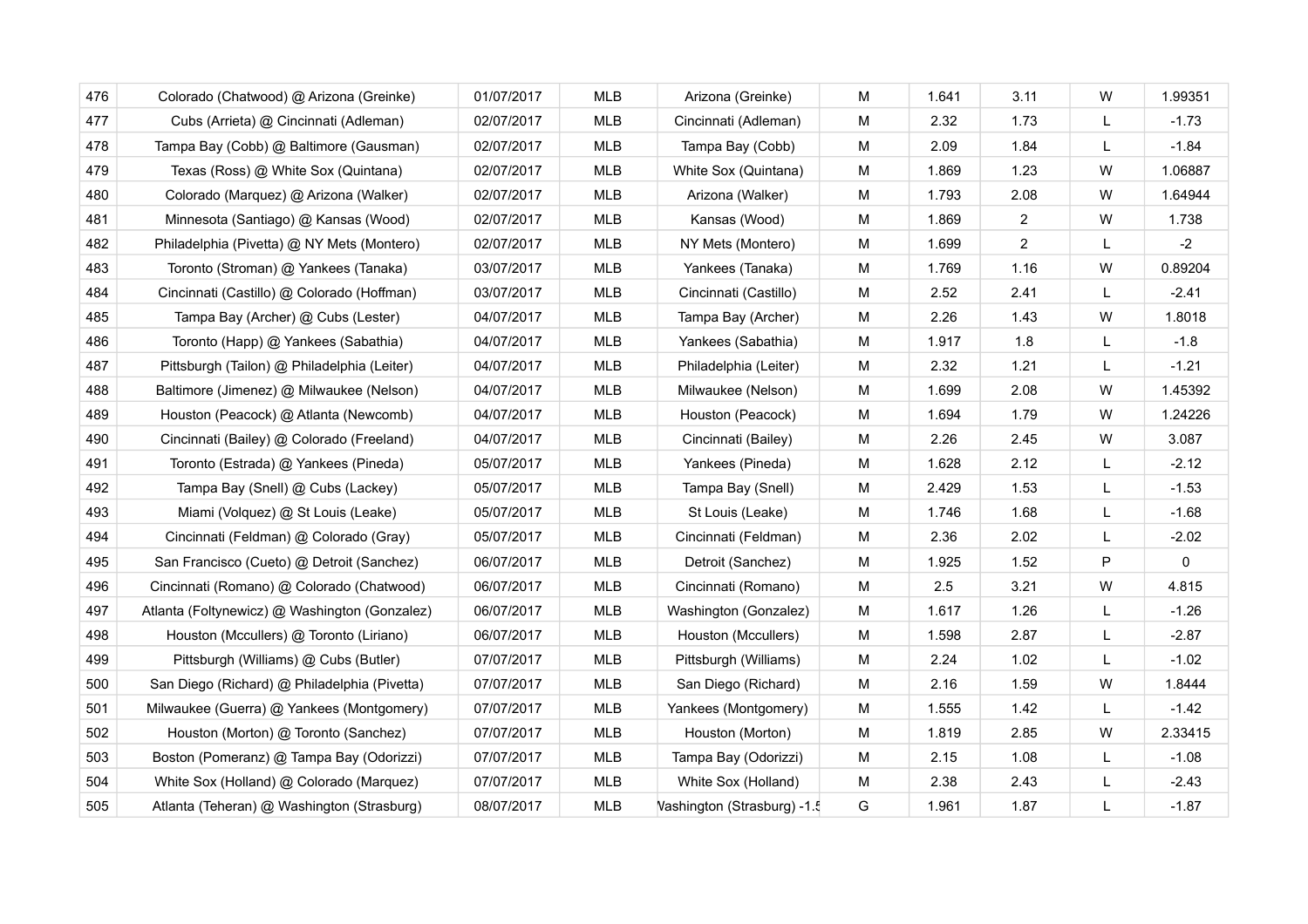| 506 | Houston (Fiers) @ Toronto (Stroman)             | 08/07/2017 | <b>MLB</b> | Houston (Fiers)       | M | 1.961 | 1.66         | L | $-1.66$     |
|-----|-------------------------------------------------|------------|------------|-----------------------|---|-------|--------------|---|-------------|
| 507 | San Diego (Chacin) @ Philadelphia (Nola)        | 08/07/2017 | <b>MLB</b> | San Diego (Chacin)    | M | 2.33  | 1.18         | W | 1.5694      |
| 508 | Detroit (Verlander) @ Cleveland (Clevinger)     | 08/07/2017 | <b>MLB</b> | Cleveland (Clevinger) | M | 1.653 | 1.53         | W | 0.99909     |
| 509 | White Sox (Quintana) @ Colorado (Hoffman)       | 08/07/2017 | <b>MLB</b> | White Sox (Quintana)  | M | 2.23  | 2.3          | W | 2.829       |
| 510 | White Sox (Quintana) @ Colorado (Hoffman)       | 08/07/2017 | <b>MLB</b> | Under 11              | M | 1.909 | 1.5          | W | 1.3635      |
| 511 | Cincinnati (Castillo) @ Arizona (Walker)        | 08/07/2017 | MLB        | Cincinnati (Castillo) | M | 2.52  | 1.21         | W | 1.8392      |
| 512 | Houston (Peacock) @ Toronto (Happ)              | 09/07/2017 | <b>MLB</b> | Houston (Peacock)     | M | 1.943 | 1.89         | W | 1.78227     |
| 513 | Boston (Price) @ Tampa Bay (Archer)             | 09/07/2017 | MLB        | Tampa Bay (Archer)    | M | 1.98  | 2.02         | W | 1.9796      |
| 514 | San Diego (Cahill) @ Philadelphia (Eickhoff)    | 09/07/2017 | <b>MLB</b> | San Diego (Cahill)    | M | 2     | 1.78         | L | $-1.78$     |
| 515 | White Sox (Rodon) @ Colorado (Freeland)         | 09/07/2017 | <b>MLB</b> | White Sox (Rodon)     | M | 2.09  | 2.3          | L | $-2.3$      |
| 516 | Pittsburgh (Taillon) @ Cubs (Lester)            | 09/07/2017 | MLB        | Cubs (Lester) -1.5    | G | 2.33  | $\mathbf{1}$ | P | $\mathbf 0$ |
| 517 | Miami (Urena) @ San Francisco (Cueto)           | 09/07/2017 | <b>MLB</b> | Miami (Urena)         | M | 2.23  | 1.18         | W | 1.4514      |
| 518 | Colorado (Gray) @ Mets (deGrom)                 | 14/07/2017 | MLB        | Mets (deGrom)         | м | 1.724 | 2.04         | W | 1.47696     |
| 519 | Minnesota (Berrios) @ Houston (Morton)          | 14/07/2017 | MLB        | Houston (Morton)      | M | 1.581 | 3.41         | W | 1.98121     |
| 520 | San Francisco (Cueto) @ San Diego (Richard)     | 14/07/2017 | <b>MLB</b> | San Diego (Richard)   | M | 1.99  | 1.3          | L | $-1.3$      |
| 521 | Cubs (Montgomery) @ Baltimore (Gausman)         | 14/07/2017 | MLB        | Under 10              | G | 1.952 | $\mathbf{1}$ | L | $-1$        |
| 522 | Colorado (Chatwood) @ Mets (Lugo)               | 15/07/2017 | MLB        | Mets (Lugo)           | M | 1.917 | 3.29         | W | 3.01693     |
| 523 | Minnesota (Santana) @ Houston (Musgrove)        | 15/07/2017 | MLB        | Houston (Musgrove)    | M | 1.632 | 4.14         | L | $-4.14$     |
| 524 | LA Dodgers (Wood) @ Miami (Urena)               | 15/07/2017 | MLB        | LA Dodgers (Wood)     | м | 1.578 | 1.52         | W | 0.87856     |
| 525 | Cleveland (Kluber) @ Oakland (Blackburn)        | 15/07/2017 | <b>MLB</b> | Cleveland (Kluber)    | M | 1.518 | 1.13         | L | $-1.13$     |
| 526 | Tampa Bay (Cobb) @ LA Angels (Ramirez)          | 15/07/2017 | <b>MLB</b> | Tampa Bay (Cobb)      | M | 2.139 | 1.03         | W | 1.17317     |
| 527 | Toronto (Estrada) @ Detroit (Sanchez)           | 16/07/2017 | <b>MLB</b> | Detroit (Sanchez)     | M | 1.84  | 1.53         | W | 1.2852      |
| 528 | Colorado (Hoffman) @ Mets (Matz)                | 16/07/2017 | <b>MLB</b> | Mets (Matz)           | M | 1.833 | 3.04         | L | $-3.04$     |
| 529 | Minnesota (Gibson) @ Houston (Fiers)            | 16/07/2017 | MLB        | Houston (Fiers)       | M | 1.507 | 4.35         | W | 2.20545     |
| 530 | Philadelphia (Hellickson) @ Milwaukee (Garza)   | 16/07/2017 | <b>MLB</b> | Milwaukee (Garza)     | М | 1.657 | 1.11         | L | $-1.11$     |
| 531 | San Francisco (Samardzija) @ San Diego (Cahill) | 16/07/2017 | <b>MLB</b> | San Diego (Cahill)    | M | 2.09  | 1.36         | W | 1.4824      |
| 532 | San Diego (Perdomo) @ Colorado (Marquez)        | 17/07/2017 | <b>MLB</b> | Under 11              | M | 1.909 | $\mathbf{1}$ | L | $-1$        |
| 533 | San Diego (Perdomo) @ Colorado (Marquez)        | 17/07/2017 | <b>MLB</b> | San Diego (Perdomo)   | M | 2.52  | 2.54         | L | $-2.54$     |
| 534 | Milwaukee (Suter) @ Pittsburgh (Kuhl)           | 17/07/2017 | <b>MLB</b> | Milwaukee (Suter)     | M | 2.15  | 2.12         | L | $-2.12$     |
| 535 | Detroit (Zimmermann) @ Kansas (Vargas)          | 17/07/2017 | <b>MLB</b> | Detroit (Zimmermann)  | M | 2.26  | 1.12         | W | 1.4112      |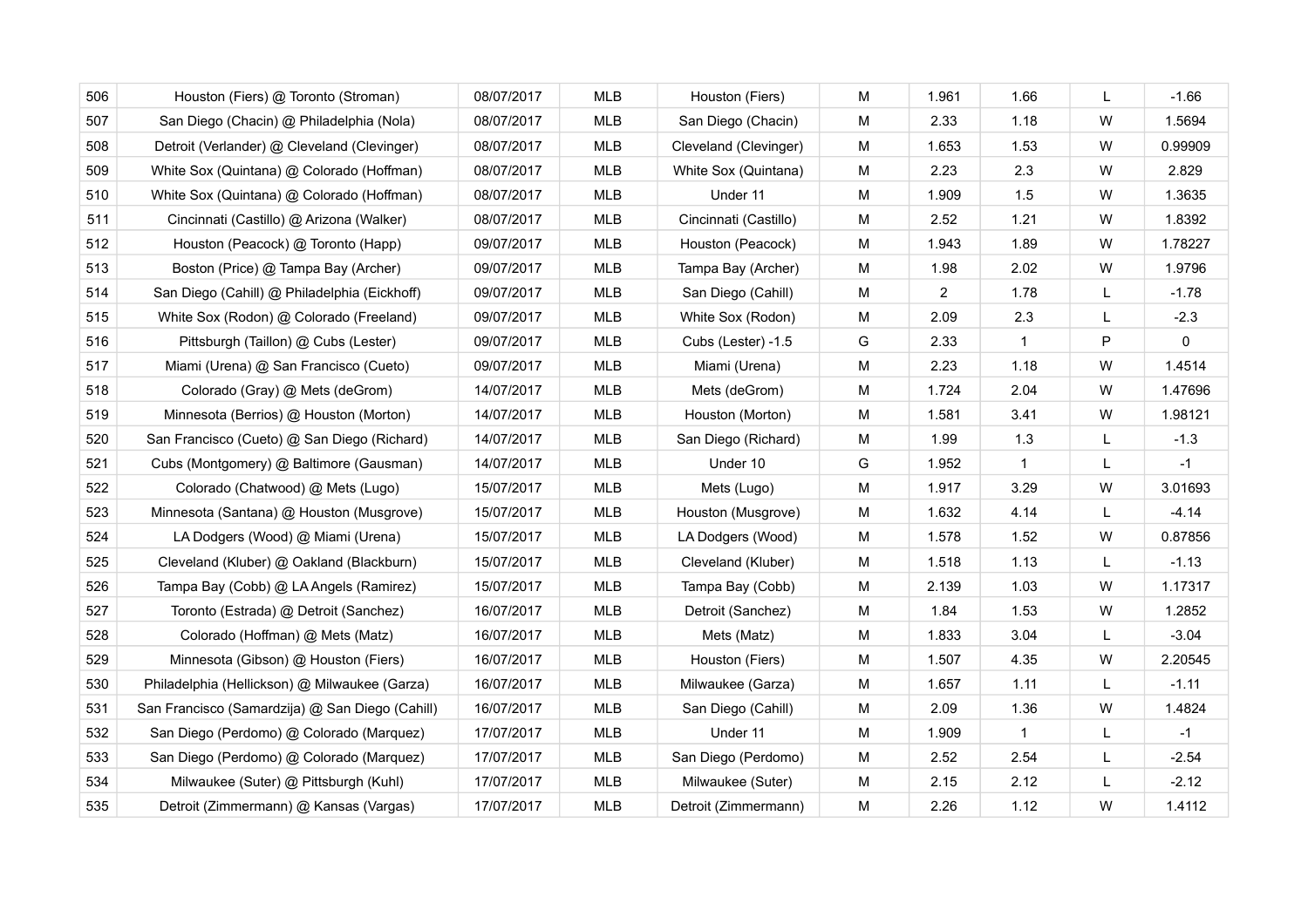| 536 | Cleveland (Tomlin) @ San Francisco (Moore)      | 17/07/2017 | <b>MLB</b> | Cleveland (Tomlin)       | M | 1.793 | 1.83           | W | 1.45119     |
|-----|-------------------------------------------------|------------|------------|--------------------------|---|-------|----------------|---|-------------|
| 537 | Seattle (Miranda) @ Houston (Mccullers)         | 17/07/2017 | <b>MLB</b> | Houston (Mccullers) -1.5 | G | 1.862 | $\overline{2}$ | L | $-2$        |
| 538 | St Louis (Wacha) @ Mets (Montero)               | 18/07/2017 | <b>MLB</b> | Mets (Montero)           | M | 2.06  | 1.32           | L | $-1.32$     |
| 539 | Seattle (Gaviglio) @ Houston (Peacock)          | 18/07/2017 | <b>MLB</b> | Houston (Peacock)        | M | 1.555 | 2.61           | W | 1.44855     |
| 540 | San Diego (Limet) @ Colorado (Senzatela)        | 18/07/2017 | <b>MLB</b> | San Diego (Lamet)        | М | 2.27  | 2.06           | L | $-2.06$     |
| 541 | Cleveland (Clevinger) @ San Francisco (Blach)   | 18/07/2017 | MLB        | Cleveland (Clevinger)    | M | 1.729 | 1.18           | L | $-1.18$     |
| 542 | Seattle (Paxton) @ Houston (Morton)             | 19/07/2017 | <b>MLB</b> | Houston (Morton)         | M | 1.862 | 3.2            | L | $-3.2$      |
| 543 | San Diego (Richard) @ Colorado (Gray)           | 19/07/2017 | MLB        | San Diego (Richard)      | M | 2.58  | 1.26           | L | $-1.26$     |
| 544 | Cubs (Mongomery) @ Atlanta (Dickey)             | 19/07/2017 | <b>MLB</b> | Atlanta (Dickey)         | G | 2.24  | $\mathbf{1}$   | L | $-1$        |
| 545 | Milwaukee (Davies) @ Pittsburgh (Cole)          | 19/07/2017 | <b>MLB</b> | Milwaukee (Davies)       | M | 2.41  | 1.06           | L | $-1.06$     |
| 546 | St Louis (Leake) @ Mets (deGrom)                | 19/07/2017 | <b>MLB</b> | Mets (deGrom)            | М | 1.684 | 1.36           | W | 0.93024     |
| 547 | LA Dodgers (Maeda) @ White Sox (Rodon)          | 19/07/2017 | MLB        | LA Dodgers (Maeda)       | M | 1.625 | 1.17           | W | 0.73125     |
| 548 | San Diego (Richard) @ Colorado (Gray)           | 19/07/2017 | <b>MLB</b> | <b>Under 11.5</b>        | G | 1.869 | $\mathbf{1}$   | L | $-1$        |
| 549 | Arizona (Walker) @ Cincinnati (Castillo)        | 20/07/2017 | <b>MLB</b> | Cincinnati (Castillo)    | M | 1.961 | 1.6            | P | $\mathbf 0$ |
| 550 | Milwaukee (Nelson) @ Pittsburgh (Taillon)       | 20/07/2017 | <b>MLB</b> | Milwaukee (Nelson)       | M | 2.219 | 1.53           | L | $-1.53$     |
| 551 | San Diego (Chacin) @ San Francisco (Bumgarner)  | 20/07/2017 | MLB        | San Diego (Chacin)       | M | 2.85  | 1.15           | W | 2.1275      |
| 552 | Houston (Fiers) @ Baltimore (Jimenez)           | 21/07/2017 | <b>MLB</b> | Houston (Fiers)          | M | 1.704 | 2.72           | W | 1.91488     |
| 553 | Miami (Urena) @ Cincinnati (Bailey)             | 21/07/2017 | <b>MLB</b> | Cincinnati (Bailey)      | M | 1.909 | 1.09           | L | $-1.09$     |
| 554 | Toronto (Estrada) @ Cleveland (Bauer)           | 21/07/2017 | <b>MLB</b> | Cleveland (Bauer)        | М | 1.724 | 1.8            | W | 1.3032      |
| 555 | Detroit (Sanchez) @ Minnesota (Santana)         | 21/07/2017 | <b>MLB</b> | Detroit (Sanchez)        | M | 2.24  | 1.49           | W | 1.8476      |
| 556 | Pittsburgh (Williams) @ Colorado (Hoffman)      | 21/07/2017 | <b>MLB</b> | Pittsburgh (Williams)    | M | 2.23  | 1.05           | W | 1.2915      |
| 557 | San Diego (Cahill) @ San Francisco (Samardzija) | 21/07/2017 | MLB        | San Diego (Cahill)       | M | 2.42  | 1.45           | W | 2.059       |
| 558 | Houston (Mchugh) @ Baltimore (Tillman)          | 22/07/2017 | <b>MLB</b> | Baltimore (Tillman)      | G | 2.26  | 2.5            | L | $-2.5$      |
| 559 | White Sox (Pelfrey) @ Kansas (Vargas)           | 22/07/2017 | MLB        | White Sox (Pelfrey)      | M | 2.77  | 1.45           | L | $-1.45$     |
| 560 | Houston (Mccullers) @ Baltimore (Bundy)         | 23/07/2017 | <b>MLB</b> | Houston (Mccullers)      | M | 1.645 | 2.67           | L | $-2.67$     |
| 561 | San Diego (Lamet) @ San Francisco (Blach)       | 23/07/2017 | <b>MLB</b> | San Diego (Lamet)        | M | 2.15  | 2.21           | W | 2.5415      |
| 562 | Houston (Peacock) @ Philadelphia (Velasquez)    | 24/07/2017 | <b>MLB</b> | Houston (Peacock)        | M | 1.621 | 1.33           | W | 0.82593     |
| 563 | Oakland (Smith) @ Toronto (Liriano)             | 24/07/2017 | <b>MLB</b> | Oakland (Smith)          | M | 2.39  | 1.9            | L | $-1.9$      |
| 564 | Baltimore (Gausman) @ Tampa Bay (Snell)         | 24/07/2017 | <b>MLB</b> | Baltimore (Gausman)      | M | 2.12  | 2              | W | 2.24        |
| 565 | White Sox (Gonzalez) @ Cubs (Hendricks)         | 24/07/2017 | <b>MLB</b> | White Sox (Gonzalez)     | M | 3.4   | $\mathbf{1}$   | W | 2.4         |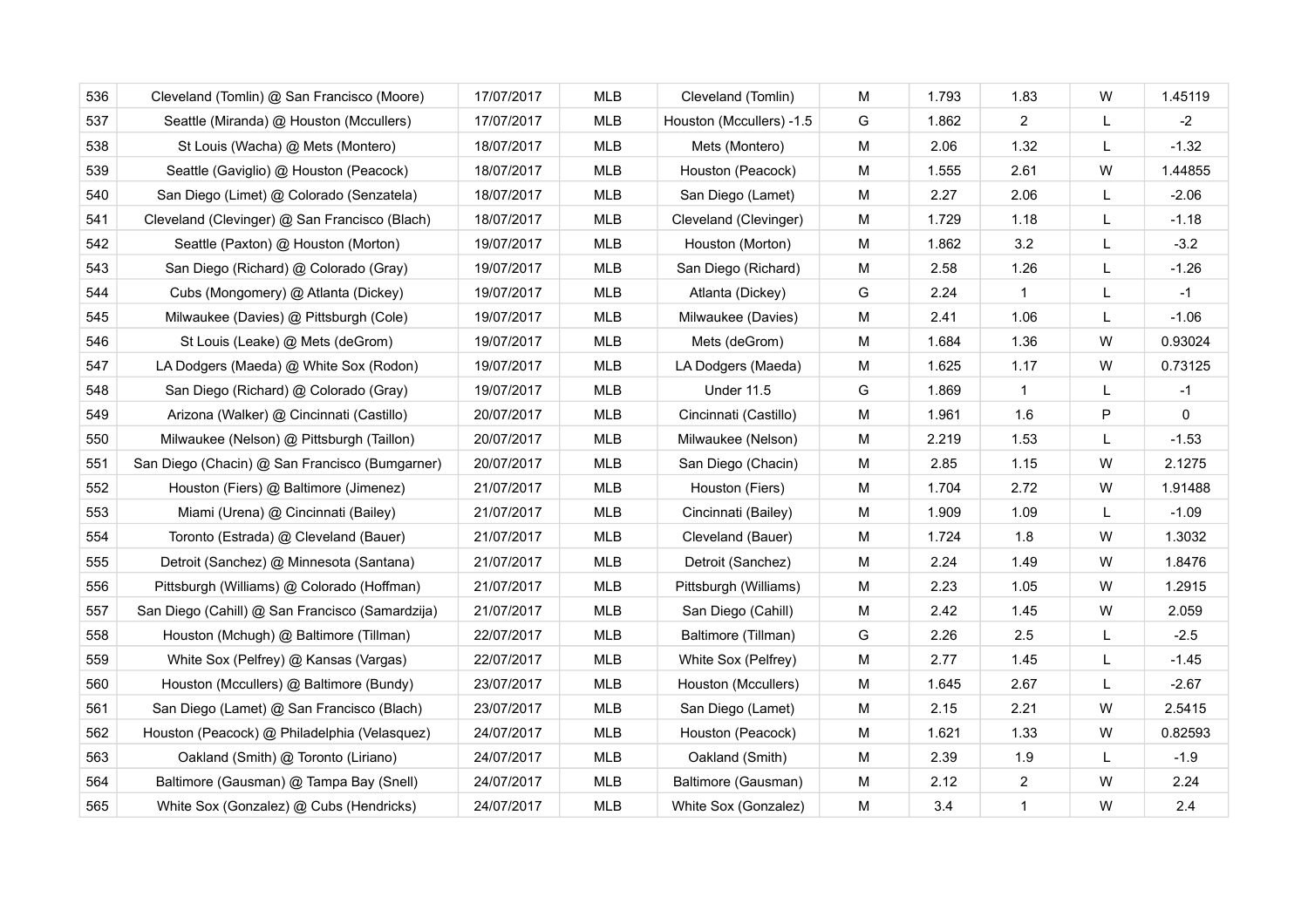| 566 | Houston (Morton) @ Philadelphia (Pivetta)        | 25/07/2017 | <b>MLB</b> | Houston (Morton)          | M | 1.613 | 2.47           | W | 1.51411     |
|-----|--------------------------------------------------|------------|------------|---------------------------|---|-------|----------------|---|-------------|
| 567 | LA Angels (Chavez) @ Cleveland (Clevinger)       | 25/07/2017 | <b>MLB</b> | Cleveland (Clevinger)     | M | 1.61  | 1.15           | W | 0.7015      |
| 568 | Boston (Pomeranz) @ Seattle (Hernandez)          | 25/07/2017 | <b>MLB</b> | Seattle (Hernandez)       | М | 1.952 | 1.41           | W | 1.34232     |
| 569 | Minnesota (Berrios) @ LA Dodgers (Maeda)         | 25/07/2017 | MLB        | Dodgers (Maeda)           | M | 1.568 | 1.02           | W | 0.57936     |
| 570 | Pittsburgh (Taillon) @ San Francisco (Bumgarner) | 25/07/2017 | <b>MLB</b> | Pittsburgh (Taillon)      | М | 2.23  | 1.59           | L | $-1.59$     |
| 571 | Houston (Fiers) @ Philadelphia (Nola)            | 26/07/2017 | MLB        | Houston (Fiers)           | M | 1.775 | 2.31           | L | $-2.31$     |
| 572 | Oaklan (Blackburn) @ Toronto (Estrada)           | 26/07/2017 | <b>MLB</b> | Oakland (Blackburn)       | M | 2.55  | 1.8            | L | $-1.8$      |
| 573 | Cubs (Arrieta) @ White Sox (Shields)             | 26/07/2017 | <b>MLB</b> | White Sox (Shields)       | M | 3.1   | 1.58           | L | $-1.58$     |
| 574 | Angels (Ramirez) @ Cleveland (Bauer)             | 27/07/2017 | <b>MLB</b> | Cleveland (Bauer)         | М | 1.694 | 1.7            | W | 1.1798      |
| 575 | Cubs (Lester) @ White Sox (Pelfrey)              | 27/07/2017 | <b>MLB</b> | White Sox (Pelfrey)       | M | 3.13  | 1.22           | L | $-1.22$     |
| 576 | Tampa Bay (Archer) @ Yankees (Sabathia)          | 27/07/2017 | <b>MLB</b> | Tampa Bay (Archer)        | G | 2.08  | $\overline{2}$ | L | $-2$        |
| 577 | Atlanta (Teheran) @ Philadelphia (Hellickson)    | 28/07/2017 | MLB        | Philadelphia (Hellickson) | М | 2.09  | 1.93           | P | $\mathbf 0$ |
| 578 | Houston (Keuchel) @ Detroit (Zimmermann)         | 28/07/2017 | <b>MLB</b> | Houston (Keuchel)         | M | 1.581 | 2.95           | W | 1.71395     |
| 579 | Pittsburgh (Kuhl) @ San Diego (Wood)             | 28/07/2017 | MLB        | San Diego (Wood)          | M | 2.29  | 2.31           | W | 2.9799      |
| 580 | Cleveland (Clevinger) @ Boston (Fister)          | 31/07/2017 | MLB        | Cleveland (Clevinger)     | М | 1.9   | 1.8            | L | $-1.8$      |
| 581 | Tampa Bay (Cobb) @ Houston (Morton)              | 31/07/2017 | <b>MLB</b> | Houston (Morton)          | M | 1.633 | 3.81           | W | 2.41173     |
| 582 | Toronto (Estrada) @ White Sox (Shields)          | 31/07/2017 | <b>MLB</b> | White Sox (Shields)       | M | 2.57  | 1.39           | W | 2.1823      |
| 583 | San Francisco (Cain) @ Oakland (Blackburn)       | 31/07/2017 | MLB        | Oakland (Blackburn)       | М | 1.746 | 1.97           | W | 1.46962     |
| 584 | Toronto (Happ) @ White Sox (Holland)             | 02/08/2017 | <b>MLB</b> | White Sox (Holland)       | М | 2.85  | 1.54           | L | $-1.54$     |
| 585 | Minnesota (Santana) @ San Diego (Perdomo)        | 02/08/2017 | MLB        | San Diego (Perdomo)       | М | 1.98  | 1.67           | L | $-1.67$     |
| 586 | Cleveland (Bauer) @ Boston (Porcello)            | 02/08/2017 | <b>MLB</b> | Cleveland (Bauer)         | M | 2.09  | 1.7            | P | 0           |
| 587 | Seattle (Miranda) @ Texas (Cashner)              | 02/08/2017 | <b>MLB</b> | Seattle (Miranda)         | M | 2.03  | 1.15           | L | $-1.15$     |
| 588 | Philadelphia (Thompson) @ LA Angels (Ramirez)    | 02/08/2017 | <b>MLB</b> | Philadelphia (Thompson)   | M | 2.85  | 1.09           | L | $-1.09$     |
| 589 | Oakland (Gossett) @ San Francisco (Moore)        | 02/08/2017 | MLB        | Oakland (Gossett)         | M | 2.25  | 1.94           | W | 2.425       |
| 590 | Tampa Bay (Pruitt) @ Houston (Keuchel)           | 02/08/2017 | <b>MLB</b> | Houston (Keuchel)         | G | 1.552 | 4.5            | L | $-4.5$      |
| 591 | Cincinnati (Romano) @ Pittsburgh (Kuhl)          | 03/08/2017 | <b>MLB</b> | Cincinnati (Romano)       | M | 2.52  | 1.25           | L | $-1.25$     |
| 592 | Yankees (Gray) @ Cleveland (Kluber)              | 03/08/2017 | <b>MLB</b> | Cleveland (Kluber)        | M | 1.653 | 1.47           | W | 0.95991     |
| 593 | White Sox (Gonzalez) @ Boston (Porcello)         | 03/08/2017 | MLB        | White Sox (Gonzalez)      | M | 3.48  | 1.02           | L | $-1.02$     |
| 594 | Tampa Bay (Snell) @ Houston (Mchugh)             | 03/08/2017 | <b>MLB</b> | Houston (Mchugh)          | M | 1.719 | 4.31           | L | $-4.31$     |
| 595 | Philadelphia (Eickhoff) @ LA Angels (Bridwell)   | 03/08/2017 | <b>MLB</b> | Philadelphia (Eickhoff)   | М | 2.5   | 1.04           | L | $-1.04$     |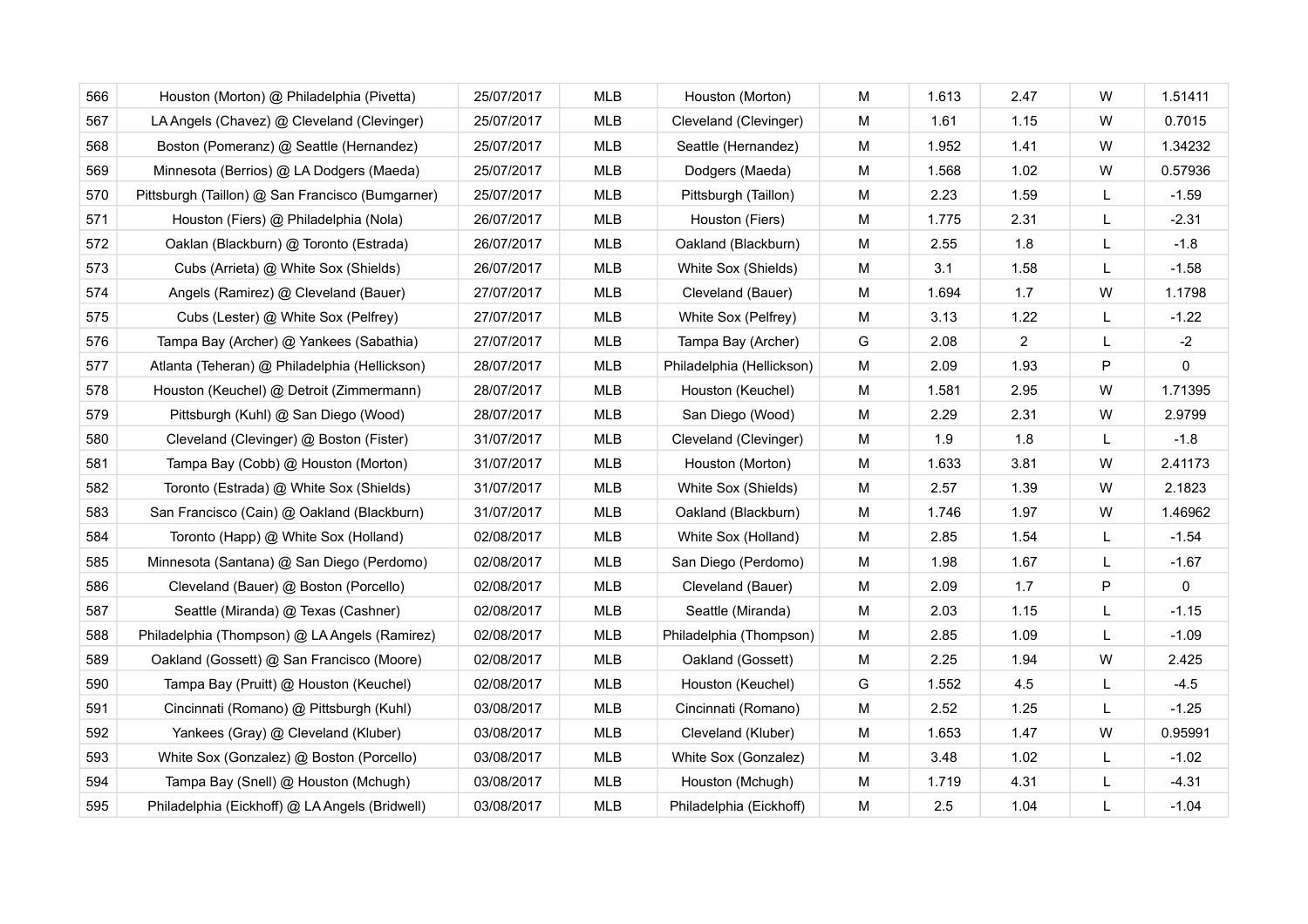| 596 | Oakland (Graveman) @ San Francisco (Blach)        | 03/08/2017 | <b>MLB</b> | Oakland (Graveman)      | M | 2.12           | 1.98           | L            | $-1.98$     |
|-----|---------------------------------------------------|------------|------------|-------------------------|---|----------------|----------------|--------------|-------------|
| 597 | Washington (Roark) @ Cubs (Hendricks)             | 04/08/2017 | MLB        | Washington (Roark)      | M | 2.41           | 1.08           | W            | 1.5228      |
| 598 | San Diego (Wood) @ Pittsburgh (Nova)              | 04/08/2017 | MLB        | San Diego (Wood)        | M | 2.65           | 1.03           | L            | $-1.03$     |
| 599 | Toronto (Valdez) @ Houston (Peacock)              | 04/08/2017 | <b>MLB</b> | Houston (Peacock)       | M | 1.625          | 1.11           | W            | 0.69375     |
| 600 | Washington (Jackson) @ Cubs (Lackey)              | 05/08/2017 | MLB        | Washington (Jackson)    | M | 2.51           | 1.19           | L            | $-1.19$     |
| 601 | Toronto (Estrada) @ Houston (Morton)              | 05/08/2017 | MLB        | Houston (Morton)        | м | 1.613          | 2.49           | L            | $-2.49$     |
| 602 | San Diego (Richard) @ Pittsburgh (Taillon)        | 06/08/2017 | MLB        | San Diego (Richard)     | M | 2.7            | 1.25           | L            | $-1.25$     |
| 603 | Toronto (Stroman) @ Houston (Fiers)               | 06/08/2017 | <b>MLB</b> | Houston (Fiers)         | M | 1.869          | 2.45           | W            | 2.12905     |
| 604 | Milwaukee (Suter) @ Minnesota (Santana)           | 07/08/2017 | <b>MLB</b> | Uner 9                  | M | $\overline{2}$ | $\mathbf{1}$   | P            | 0           |
| 605 | San Diego (Chacin) @ Cincinnati (Adleman)         | 07/08/2017 | <b>MLB</b> | Under 9.5               | М | 1.862          | $\mathbf{1}$   | L            | $-1$        |
| 606 | Boston (Sale) @ Tampa Bay (Pruitt)                | 08/08/2017 | MLB        | Tampa Bay (Pruitt)      | М | 2.85           | 1.19           | L            | $-1.19$     |
| 607 | Milwaukee (Garza) @ Minnesota (Mejia)             | 08/08/2017 | MLB        | Minnesota (Mejia)       | м | 1.869          | 1.42           | W            | 1.23398     |
| 608 | Cubs (Hendricks) @ San Francisco (Bumgarner)      | 09/08/2017 | MLB        | Cubs (Hendricks)        | М | 2.11           | 1.85           | L            | $-1.85$     |
| 609 | Seattle (Gallardo) @ Oakland (Cotton)             | 09/08/2017 | <b>MLB</b> | Oakland (Cotton)        | M | 1.9            | 1.11           | L            | $-1.11$     |
| 610 | San Diego (Wood) @ Cincinnati (Wojciechowski)     | 09/08/2017 | <b>MLB</b> | San Diego (Wood)        | G | 2.42           | 1.5            | L            | $-1.5$      |
| 611 | Kansas (Cahill) @ St Louis (Leake)                | 09/08/2017 | MLB        | Kansas (Cahill)         | G | 2.32           | 1.5            | L            | $-1.5$      |
| 612 | Minnesota (Colon) @ Milwaukee (Woodruff)          | 09/08/2017 | MLB        | Minnesota (Colon)       | G | 2.38           | 1.5            | W            | 2.07        |
| 613 | Philadelphia (Eickhoff) @ Atlanta (Newcomb)       | 09/08/2017 | MLB        | Philadelphia (Eickhoff) | G | 2.39           | 1.5            | W            | 2.085       |
| 614 | Miami (Straily) @ Washington (Roark)              | 10/08/2017 | <b>MLB</b> | Washington (Roark)      | M | 1.676          | 1.16           | W            | 0.78416     |
| 615 | Houston (Peacock) @ White Sox (Rodon)             | 10/08/2017 | <b>MLB</b> | Houston (Peacock)       | M | 1.662          | 1.11           | L            | $-1.11$     |
| 616 | San Francisco (Stratton) @ Washington (Jackson)   | 11/08/2017 | <b>MLB</b> | Washington (Jackson)    | M | 1.602          | 3              | $\mathsf{P}$ | $\mathbf 0$ |
| 617 | Houston (Morton) @ Texas (Hamels)                 | 11/08/2017 | <b>MLB</b> | Houston (Morton)        | M | 1.855          | 1.47           | L            | $-1.47$     |
| 618 | Cincinnati (Bailey) @ Milwaukee (Nelson)          | 11/08/2017 | MLB        | Cincinnati (Bailey)     | M | 2.77           | 1.07           | W            | 1.8939      |
| 619 | Atlanta (Foltynewicz) @ St Louis (Wainwright)     | 11/08/2017 | MLB        | Atlanta (Foltynewicz)   | G | 2.31           | 1.5            | L            | $-1.5$      |
| 620 | Kansas (Duffy) @ White Sox (Lopez)                | 11/08/2017 | <b>MLB</b> | White Sox (Lopez)       | G | 2.13           | 1.5            | W            | 1.695       |
| 621 | San Francisco (Samardzija) @ Washington (Jackson) | 12/08/2017 | <b>MLB</b> | Washington (Jackson)    | M | 1.847          | 2.1            | W            | 1.7787      |
| 622 | Cincinnati (Feldman) @ Milwaukee (Suter)          | 12/08/2017 | <b>MLB</b> | Cincinnati (Feldman)    | M | 2.57           | $\overline{c}$ | L            | $-2$        |
| 623 | Houston (Fiers) @ Texas (Ross)                    | 12/08/2017 | <b>MLB</b> | Houston (Fiers)         | M | 1.884          | 2.13           | L            | $-2.13$     |
| 624 | Baltimore (Bundy) @ Oakland (Manaea)              | 12/08/2017 | <b>MLB</b> | Oakland (Manaea)        | M | 2.06           | 1.05           | L            | $-1.05$     |
| 625 | Tampa Bay (Odorizzi) @ Toronto (Tepesch)          | 14/08/2017 | <b>MLB</b> | Toronto (Tepesch)       | M | 1.971          | 1.5            | W            | 1.4565      |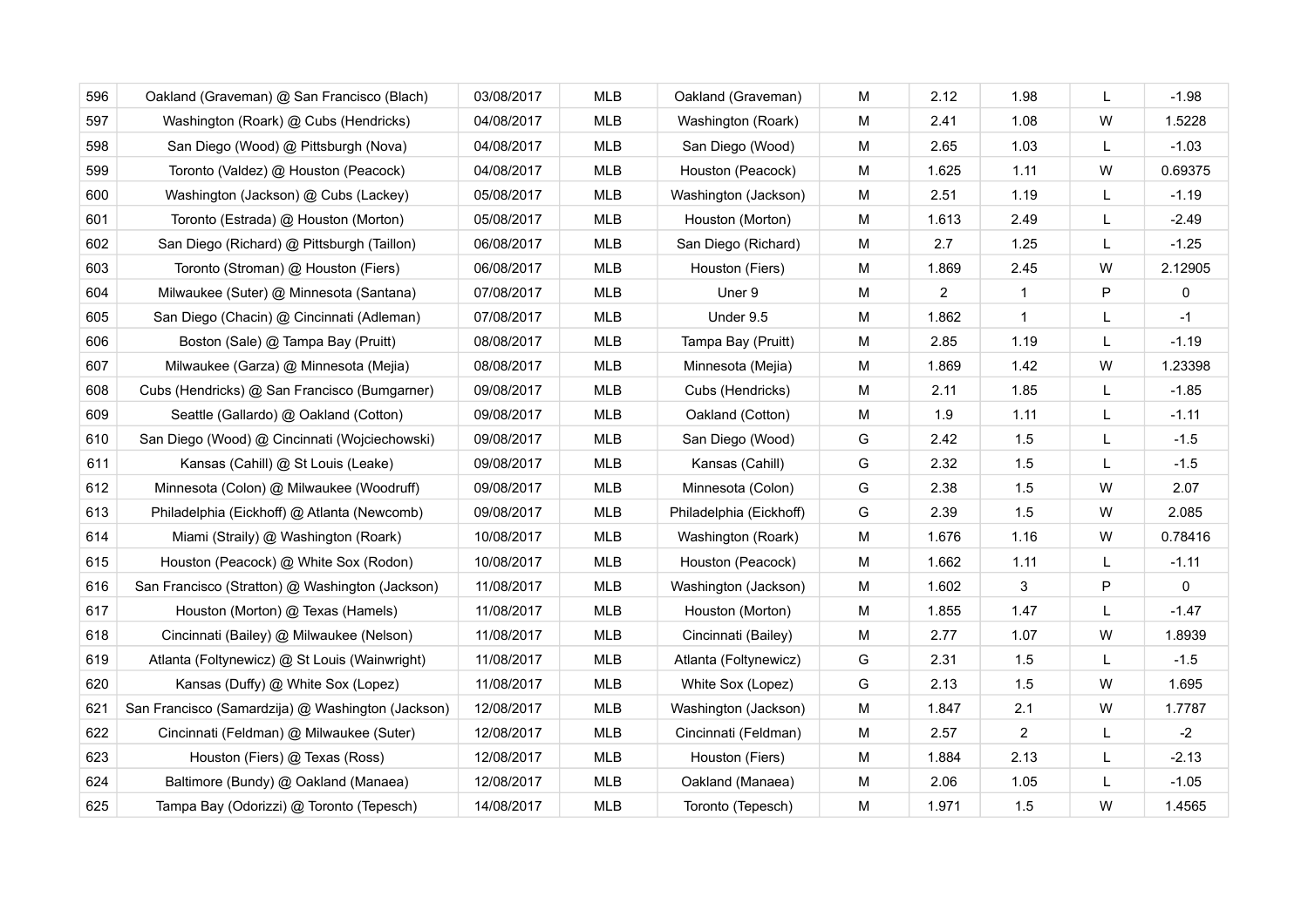| 626 | Cincinnati (Wojciechowski) @ Cubs (Quintana)   | 14/08/2017 | <b>MLB</b> | Cincinnati (Wojciechowski) | M | 2.85           | 1.52         | L            | $-1.52$ |
|-----|------------------------------------------------|------------|------------|----------------------------|---|----------------|--------------|--------------|---------|
| 627 | Houston (Mchugh) @ Arizona (Greinke)           | 14/08/2017 | <b>MLB</b> | Houston (Mchugh)           | M | 2.35           | 1.45         | $\mathsf{L}$ | $-1.45$ |
| 628 | Houston (Peacock) @ Arizona (Banda)            | 15/08/2017 | <b>MLB</b> | Houston (Peacock)          | M | 1.943          | 1.53         | W            | 1.44279 |
| 629 | LA Angels (Skaggs) @ Washington (Gonzalez)     | 15/08/2017 | <b>MLB</b> | Washington (Gonzalez)      | M | 1.952          | 1.02         | W            | 0.97104 |
| 630 | Tampa Bay (Snell) @ Toronto (Estrada)          | 15/08/2017 | <b>MLB</b> | Toronto (Estrada)          | M | 1.847          | 1.38         | L            | $-1.38$ |
| 631 | San Francisco (Bumgarner) @ Miami (Straily)    | 15/08/2017 | <b>MLB</b> | Miami (Straily)            | M | 1.952          | 1.35         | L            | $-1.35$ |
| 632 | St Louis (Leake) @ Boston (Porcello)           | 15/08/2017 | <b>MLB</b> | St Louis (Leake)           | M | 2.3            | 1.37         | L            | $-1.37$ |
| 633 | Arizona (Corbin) @ Houston (Fiers)             | 17/08/2017 | <b>MLB</b> | Houston (Fiers)            | M | 1.793          | 1.69         | $\mathsf{L}$ | $-1.69$ |
| 634 | St Louis (Martinez) @ Pittsburgh (Williams)    | 18/08/2017 | <b>MLB</b> | St Louis (Martinez)        | м | 1.847          | 1.02         | W            | 0.86394 |
| 635 | Cincinnati (Romano) @ Atlanta (Dickey)         | 18/08/2017 | <b>MLB</b> | Cincinnati (Romano)        | M | 2.04           | 1.24         | W            | 1.2896  |
| 636 | Seattle (Miranda) @ Tampa Bay (Odorizzi)       | 19/08/2017 | MLB        | Seattle (Miranda)          | M | 2              | 1.07         | W            | 1.07    |
| 637 | Seattle (Gallardo) @ Tampa Bay (Snell)         | 20/08/2017 | <b>MLB</b> | Seattle (Gallardo)         | M | 2.28           | 1.22         | L            | $-1.22$ |
| 638 | Arizona (Walker) @ Mets (Gsellman)             | 21/08/2017 | <b>MLB</b> | Mets (Gsellman)            | м | 2.2            | 1.42         | L            | $-1.42$ |
| 639 | Boston (Rodriguez) @ Cleveland (Clevinger)     | 21/08/2017 | MLB        | Cleveland (Clevinger)      | M | 1.909          | 1.24         | W            | 1.12716 |
| 640 | Cubs (Lackey) @ Cincinnati (Bailey)            | 22/08/2017 | <b>MLB</b> | Cincinnati (Bailey)        | M | 2.43           | 1.53         | L            | $-1.53$ |
| 641 | Cubs (Montgomery) @ Cincinnati (Wojciechowski) | 23/08/2017 | MLB        | Cincinnati (Wojciechowski) | м | 2.32           | 2            | L            | $-2$    |
| 642 | Arizona (Ray) @ Mets (Montero)                 | 24/08/2017 | MLB        | Mets (Montero)             | M | 2.34           | 1.34         | L            | $-1.34$ |
| 643 | Cubs (Arrieta) @ Cincinnati (Romano)           | 24/08/2017 | MLB        | Cincinnati (Romano)        | M | 2.55           | 1.42         | W            | 2.201   |
| 644 | Cubs (Quintana) @ Philadelphia (Eickhoff)      | 25/08/2017 | MLB        | Philadelphia (Eickhoff)    | м | 2.84           | 1.34         | W            | 2.4656  |
| 645 | Pittsburgh (Nova) @ Cincinnati (Stephenson)    | 25/08/2017 | MLB        | Cincinnati (Stephenson)    | M | 2.15           | 1.27         | W            | 1.4605  |
| 646 | Pittsburgh (Cole) @ Cincinnati (Castillo)      | 26/08/2017 | <b>MLB</b> | Cincinnati (Castillo)      | M | 1.833          | 1.26         | L            | $-1.26$ |
| 647 | Texas (Hamels) @ Oakland (Manaea)              | 26/08/2017 | <b>MLB</b> | Oakland (Manaea)           | M | $\overline{2}$ | 1.02         | W            | 1.02    |
| 648 | Baltimore (Miley) @ Boston (Fister)            | 27/08/2017 | <b>MLB</b> | Baltimore (Miley)          | M | 2.3            | 1.14         | W            | 1.482   |
| 649 | Colorado (Gray) @ Atlanta (Foltynewicz)        | 27/08/2017 | MLB        | Atlanta (Foltynewicz)      | M | 2.15           | 1.2          | L            | $-1.2$  |
| 650 | Texas (Griffin) @ Oakland (Cotton)             | 27/08/2017 | <b>MLB</b> | Oakland (Cotton)           | M | 1.952          | 1.27         | W            | 1.20904 |
| 651 | Cubs (Lackey) @ Philadelphia (Pivetta)         | 27/08/2017 | <b>MLB</b> | Philadelphia (Pivetta)     | M | 2.5            | 1.39         | W            | 2.085   |
| 652 | Miami (Worley) @ Washington (Jackson)          | 29/08/2017 | <b>MLB</b> | Miami (Worley)             | M | 2.44           | 1.13         | L            | $-1.13$ |
| 653 | St Louis (Weaver) @ Milwaukee (Garza)          | 29/08/2017 | <b>MLB</b> | St Louis (Weaver)          | M | 1.758          | 1.54         | W            | 1.16732 |
| 654 | Mets (Flexen) @ Cincinnati (Romano)            | 29/08/2017 | <b>MLB</b> | Cincinnati (Romano)        | M | 1.685          | 2.8          | W            | 1.918   |
| 655 | St Louis (Martinez) @ Milwaukee (Anderson)     | 30/08/2017 | <b>MLB</b> | St Louis (Martinez)        | M | 1.84           | $\mathbf{1}$ | L            | $-1$    |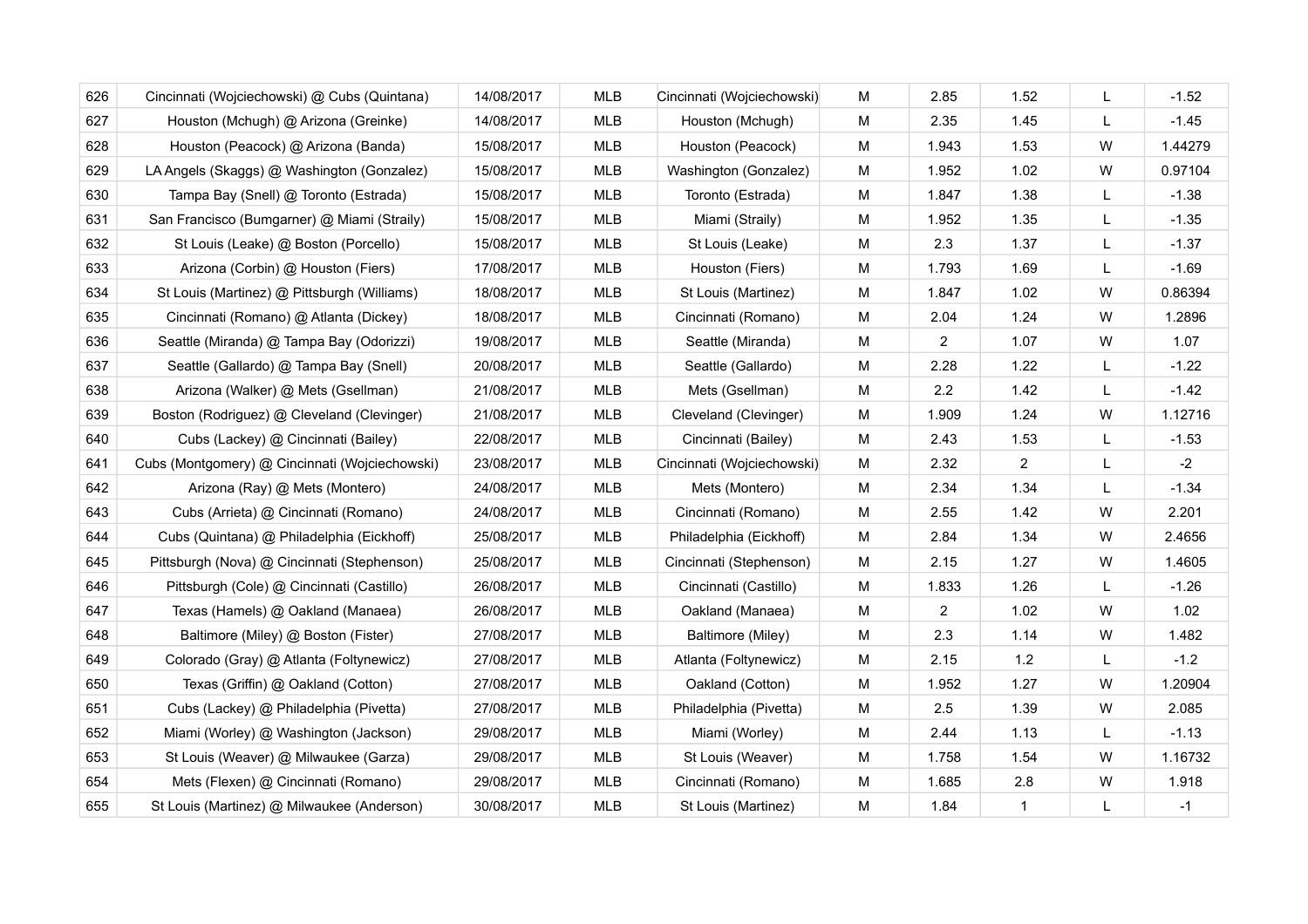| 656 | Mets (Montero) @ Cincinnati (Bailey)          | 30/08/2017 | <b>MLB</b> | Cincinnati (Bailey)     | М | 1.757 | 1.86         | L | $-1.86$ |
|-----|-----------------------------------------------|------------|------------|-------------------------|---|-------|--------------|---|---------|
| 657 | Mets (degrom) @ Cincinnati (Stephenson)       | 31/08/2017 | <b>MLB</b> | Cincinnati (Stephenson) | M | 2.24  | 2.36         | W | 2.9264  |
| 658 | Cincinnati (Castillo) @ Pittsburgh (Cole)     | 01/09/2017 | MLB        | Cincinnati (Castillo)   | М | 2.17  | 1.55         | W | 1.8135  |
| 659 | Kansas (Hammel) @ Minnesota (Gee)             | 01/09/2017 | MLB        | Minnesota (Gee)         | М | 2.01  | 2.68         | L | $-2.68$ |
| 660 | Tampa Bay (Snell) @ White Sox (Lopez)         | 01/09/2017 | MLB        | White Sox (Lopez)       | М | 2.53  | 1.17         | L | $-1.17$ |
| 661 | Cincinnati (Romano) @ Pittsburgh (Williams)   | 03/09/2017 | MLB        | Cincinnati (Romano)     | М | 2.25  | 2.16         | L | $-2.16$ |
| 662 | Kansas (Kennedy) @ Minnesota (Santana)        | 03/09/2017 | <b>MLB</b> | Minnesota (Santana)     | М | 1.724 | 2.61         | L | $-2.61$ |
| 663 | St Louis (Weaver) @ San Francisco (Bumgarner) | 03/09/2017 | <b>MLB</b> | St Louis (Weaver)       | М | 1.862 | 1.56         | W | 1.34472 |
| 664 | Oakland (Gossett) @ Seattle (Albers)          | 03/09/2017 | <b>MLB</b> | Oakland (Gossett)       | М | 2.4   | 1.1          | L | $-1.1$  |
| 665 | Texas (Cashner) @ Atlanta (Dickey)            | 04/09/2017 | <b>MLB</b> | Atlanta (Dickey)        | М | 1.961 | 1.39         | L | $-1.39$ |
| 666 | Milwaukee (Anderson) @ Cincinnati (Bailey)    | 04/09/2017 | MLB        | Cincinnati (Bailey)     | М | 2.15  | 1.37         | W | 1.5755  |
| 667 | Minnesota (Berrios) @ Tampa Bay (Cobb)        | 04/09/2017 | <b>MLB</b> | Minnesota (Berrios)     | М | 2.11  | $\mathbf{1}$ | L | $-1$    |
| 668 | Milwaukee (Davies) @ Cincinnati (Stephenson)  | 05/09/2017 | <b>MLB</b> | Cincinnati (Stephenson) | М | 2.36  | 2.42         | W | 3.2912  |
| 669 | Minnesota (Colon) @ Tampa Bay (Colon)         | 05/09/2017 | <b>MLB</b> | Minnesota (Colon)       | М | 2.29  | 1.95         | L | $-1.95$ |
| 670 | Kansas (Vargas) @ Detroit (Sanchez)           | 05/09/2017 | <b>MLB</b> | Detroit (Sanchez)       | М | 2.15  | 1.7          | W | 1.955   |
| 671 | Toronto (Biagini) @ Boston (Fister)           | 06/09/2017 | <b>MLB</b> | Toronto (Biagini)       | М | 2.52  | 1.63         | L | $-1.63$ |
| 672 | Kansas (Hammel) @ Detroit (Boyd)              | 06/09/2017 | MLB        | Detroit (Boyd)          | М | 2.36  | 1.86         | L | $-1.86$ |
| 673 | Milwaukee (Garza) @ Cincinnati (Castillo)     | 06/09/2017 | <b>MLB</b> | Cincinnati (Castillo)   | М | 1.746 | 2.5          | W | 1.865   |
| 674 | Texas (Hamels) @ Atlanta (Teheran)            | 06/09/2017 | MLB        | Atlanta (Teheran)       | М | 2.11  | 1.43         | W | 1.5873  |
| 675 | Philadelphia (Nola) @ Washington (Roark)      | 07/09/2017 | <b>MLB</b> | Philadelphia (Nola)     | М | 2.53  | 1.29         | L | $-1.29$ |
| 676 | Houston (Mchugh) @ Oakland (Cotton)           | 08/09/2017 | <b>MLB</b> | Oakland (Cotton)        | М | 2.49  | 1.11         | W | 1.6539  |
| 677 | Tampa Bay (Archer) @ Boston (Pomeranz)        | 08/09/2017 | <b>MLB</b> | Tampa Bay (Archer)      | М | 2.22  | 1.88         | L | $-1.88$ |
| 678 | Detroit (Farmer) @ Toronto (Stroman)          | 08/09/2017 | <b>MLB</b> | Detroit (Farmer)        | М | 3     | 1.61         | W | 3.22    |
| 679 | Pittsburgh (Williams) @ St Louis (Weaver)     | 08/09/2017 | <b>MLB</b> | St Louis (Weaver) -1.5  | М | 2.179 | 2            | W | 2.358   |
| 680 | Houston (Morton) @ Oakland (Gossett)          | 09/09/2017 | <b>MLB</b> | Oakland (Gossett)       | М | 2.65  | 1.4          | W | 2.31    |
| 681 | Philadelphia (Leiter) @ Washington (Jackson)  | 09/09/2017 | <b>MLB</b> | Philadelphia (Leiter)   | М | 2.63  | 1.59         | W | 2.5917  |
| 682 | Detroit (Sanchez) @ Toronto (Happ)            | 10/09/2017 | <b>MLB</b> | Detroit (Sanchez)       | М | 2.7   | 1.64         | L | $-1.64$ |
| 683 | Tampa Bay (Cobb) @ Boston (Porcello)          | 10/09/2017 | <b>MLB</b> | Tampa Bay (Cobb)        | М | 2.37  | 1.21         | W | 1.6577  |
| 684 | Minnesota (Colon) @ Kansas (Vargas)           | 10/09/2017 | <b>MLB</b> | Minnesota (Colon)       | М | 2.12  | 1.09         | L | $-1.09$ |
| 685 | Houston (Keuchel) @ Oakland (Graveman)        | 10/09/2017 | <b>MLB</b> | Oakland (Graveman)      | М | 2.76  | 1.42         | W | 2.4992  |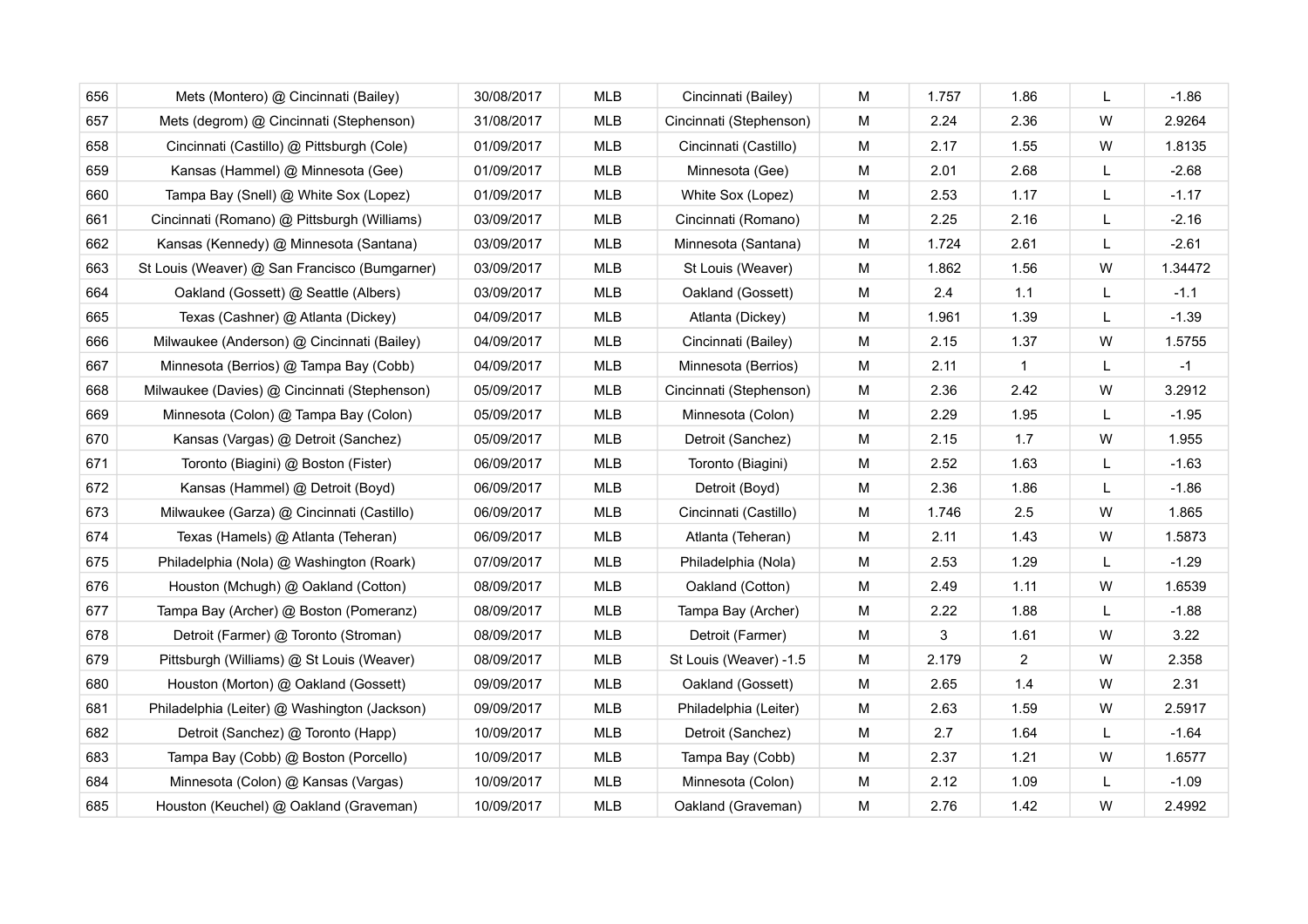| 686 | White Sox (Covey) @ Kansas (Gaviglio)          | 12/09/2017 | <b>MLB</b> | White Sox (Covey)     | м         | 2.61  | 1.22 | L | $-1.22$ |
|-----|------------------------------------------------|------------|------------|-----------------------|-----------|-------|------|---|---------|
| 687 | Atlanta (Teheran) @ Washington (Gonzalez)      | 12/09/2017 | MLB        | Atlanta (Teheran)     | M         | 2.6   | 1.5  | W | 2.4     |
| 688 | Oakland (Manaea) @ Boston (Rodriguez)          | 12/09/2017 | <b>MLB</b> | Oakland (Manaea)      | м         | 2.58  | 1.45 | L | $-1.45$ |
| 689 | Yankees (Garcia) @ Tampa Bay (Archer)          | 13/09/2017 | <b>MLB</b> | Tampa Bay (Archer)    | M         | 1.862 | 1.05 | L | $-1.05$ |
| 690 | Oakland (Cotton) @ Boston (Fister)             | 13/09/2017 | MLB        | Oakland (Cotton)      | м         | 2.67  | 1.62 | W | 2.7054  |
| 691 | LA Dodgers (Darvish) @ San Francisco (Moore)   | 13/09/2017 | MLB        | San Francisco (Moore) | M         | 2.96  | 1.18 | L | $-1.18$ |
| 692 | Oakland (Gossett) @ Boston (Pomeranz)          | 14/09/2017 | MLB        | Oakland (Gossett)     | M         | 2.88  | 2.19 | L | $-2.19$ |
| 693 | Atlanta (Foltynewicz) @ Washington (Roark)     | 14/09/2017 | <b>MLB</b> | Atlanta (Foltynewicz) | M         | 2.62  | 1.2  | L | $-1.2$  |
| 694 | Boston (Sale) @ Tampa Bay (Andriese)           | 15/09/2017 | MLB        | Tampa Bay (Andriese)  | М         | 2.8   | 1.07 | L | $-1.07$ |
| 695 | Pittsburgh (Kuhl) @ Cincinnati (Bailey)        | 15/09/2017 | <b>MLB</b> | Cincinnati (Bailey)   | M         | 1.952 | 1.62 | W | 1.54224 |
| 696 | Toronto (Happ) @ Minnesota (Colon)             | 15/09/2017 | MLB        | Minnesota (Colon)     | M         | 1.98  | 1.55 | L | $-1.55$ |
| 697 | San Diego (Richard) @ Colorado (Chatwood)      | 15/09/2017 | <b>MLB</b> | San Diego (Richard)   | M         | 2.47  | 1.4  | L | $-1.4$  |
| 698 | Pittsburgh (Nova) @ Cincinnati (Romano)        | 16/09/2017 | <b>MLB</b> | Cincinnati (Romano)   | M         | 1.885 | 1.08 | W | 0.9558  |
| 699 | Boston (Porcello) @ Tampa Bay (Cobb)           | 16/09/2017 | <b>MLB</b> | Tampa Bay (Cobb)      | М         | 2.01  | 1.64 | L | $-1.64$ |
| 700 | Milwaukee (Davies) @ Miami (Conley)            | 16/09/2017 | <b>MLB</b> | Miami (Conley)        | M         | 2.32  | 1.04 | W | 1.3728  |
| 701 | Dodgers (Darvish) @ Philadelphia (Nola)        | 19/09/2017 | <b>MLB</b> | Philadelphia (Nola)   | M         | 2.55  | 2.48 | W | 3.844   |
| 702 | NY Mets (Lugo) @ Miami (Despaigne)             | 19/09/2017 | <b>MLB</b> | NY Mets (Lugo)        | M         | 2.28  | 1.43 | L | $-1.43$ |
| 703 | Washington (Scherzer) @ Atlanta (Gohara)       | 19/09/2017 | <b>MLB</b> | Atlanta (Gohara)      | M         | 2.85  | 2.38 | L | $-2.38$ |
| 704 | Washington (Gonzalez) @ Atlanta (Sims)         | 20/09/2017 | <b>MLB</b> | Atlanta (Sims)        | M         | 2.38  | 1.7  | L | $-1.7$  |
| 705 | Texas (Cashner) @ Seattle (Hernandez)          | 20/09/2017 | <b>MLB</b> | Seattle (Hernandez)   | M         | 1.709 | 1.8  | L | $-1.8$  |
| 706 | Colorado (Anderson) @ San Diego (Richard)      | 21/09/2017 | MLB        | San Diego (Richard)   | ${\sf M}$ | 2.16  | 1.7  | W | 1.972   |
| 707 | Washington (Jackson) @ Mets (Gsellman)         | 22/09/2017 | MLB        | Mets (Gsellman)       | M         | 2.25  | 1.96 | W | 2.45    |
| 708 | Boston (Porcello) @ Cincinnati (Romano)        | 22/09/2017 | <b>MLB</b> | Cincinnati (Romano)   | M         | 2.27  | 1.4  | L | $-1.4$  |
| 709 | Texas (Martinez) @ Oakland (Graveman)          | 22/09/2017 | <b>MLB</b> | Oakland (Graveman)    | M         | 1.833 | 2.08 | W | 1.73264 |
| 710 | Colorado (Gray) @ San Diego (Lyles)            | 22/09/2017 | <b>MLB</b> | San Diego (Lyles)     | M         | 2.52  | 1.2  | L | $-1.2$  |
| 711 | Kansas (Duffy) @ White Sox (Covey)             | 23/09/2017 | <b>MLB</b> | White Sox (Covey)     | M         | 2.7   | 1.6  | L | $-1.6$  |
| 712 | Miami (Peters) @ Arizona (Walker)              | 23/09/2017 | <b>MLB</b> | Miami (Peters)        | M         | 2.59  | 1.12 | W | 1.7808  |
| 713 | Texas (Gonalez) @ Oakland (Manaea)             | 23/09/2017 | <b>MLB</b> | Oakland (Manaea)      | ${\sf M}$ | 1.8   | 2.7  | W | 2.16    |
| 714 | Washington (Strasburg) @ NY Mets (Syndergaard) | 23/09/2017 | MLB        | NY Mets (Syndergaard) | M         | 2.83  | 1.9  | L | $-1.9$  |
| 715 | San Francisco (Bumgarner) @ Dodgers (Ryu)      | 23/09/2017 | <b>MLB</b> | Dodgers (Ryu)         | M         | 1.926 | 1.34 | L | $-1.34$ |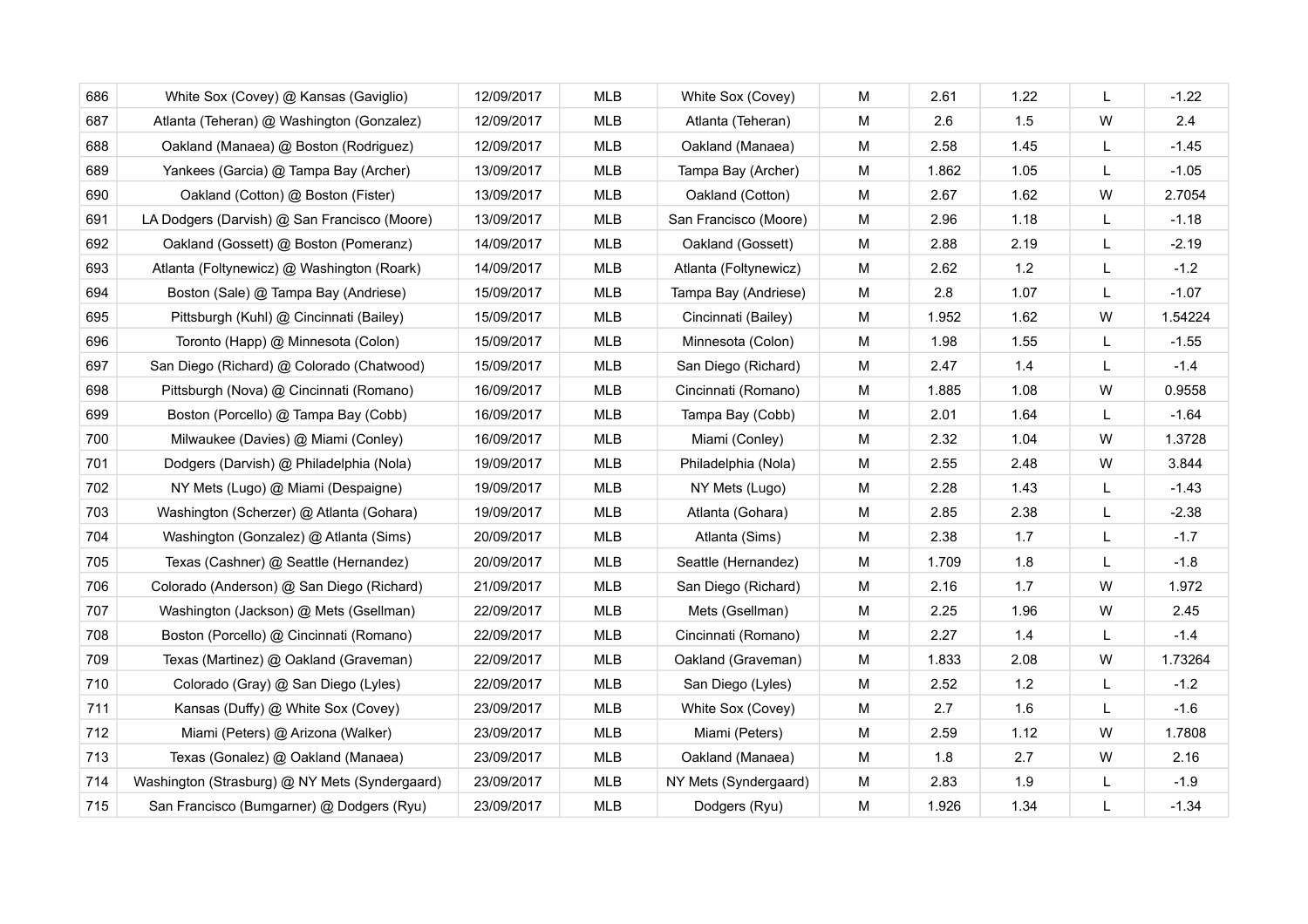| 716 | Nationals (Scherzer) @ Mets (deGrom)            | 24/09/2017 | <b>MLB</b> | Mets (deGrom)           | M | 2.52  | 1.83         | L | $-1.83$ |
|-----|-------------------------------------------------|------------|------------|-------------------------|---|-------|--------------|---|---------|
| 717 | Royals (Kennedy) @ White Sox (Giolito)          | 24/09/2017 | <b>MLB</b> | White Sox (Giolito)     | M | 1.99  | 1.37         | W | 1.3563  |
| 718 | Texas (Perez) @ Oakland (Cotton)                | 24/09/2017 | MLB        | Oakland (Cotton)        | М | 1.943 | 1.87         | W | 1.76341 |
| 719 | Toronto (Anderson) @ Boston (Pomeranz)          | 25/09/2017 | MLB        | Toronto (Anderson)      | M | 2.88  | 1.1          | W | 2.068   |
| 720 | Houston (Mchugh) @ Texas (Cashner)              | 25/09/2017 | <b>MLB</b> | Houston (Mchugh)        | М | 1.819 | 1.13         | W | 0.92547 |
| 721 | LA Angels (Nolasco) @ White Sox (Shields)       | 25/09/2017 | MLB        | White Sox (Shields)     | M | 2.4   | $\mathbf{1}$ | W | 1.4     |
| 722 | Cubs (Lester) @ St Louis (Weaver)               | 25/09/2017 | <b>MLB</b> | St Louis (Weaver)       | M | 1.741 | 2.51         | L | $-2.51$ |
| 723 | San Francisco (Cueto) @ Arizona (Godley)        | 25/09/2017 | <b>MLB</b> | Arizona (Godley)        | M | 1.794 | 2.85         | L | $-2.85$ |
| 724 | Houston (Keuchel) @ Texas (Hamels)              | 26/09/2017 | <b>MLB</b> | Houston (Keuchel)       | М | 1.752 | 1.16         | W | 0.87232 |
| 725 | Detroit (Sanchez) @ Kansas (Vargas)             | 26/09/2017 | MLB        | Detroit (Sanchez)       | M | 2.59  | 1.71         | L | $-1.71$ |
| 726 | Washington (Gonzalez) @ Philadelphia (Thompson) | 26/09/2017 | <b>MLB</b> | Philadelphia (Thompson) | M | 2.77  | 1.37         | W | 2.4249  |
| 727 | Washington (Roark) @ Philadelphia (Leiter)      | 27/09/2017 | <b>MLB</b> | Philadelphia (Leiter)   | M | 2.5   | 1.76         | W | 2.64    |
| 728 | Oakland (Manaea) @ Texas (Gonzalez)             | 28/09/2017 | <b>MLB</b> | Oakland (Manaea)        | M | 1.87  | 1.49         | W | 1.2963  |
| 729 | Cubs (Hendricks) @ St Louis (Lynn)              | 28/09/2017 | <b>MLB</b> | Cubs (Hendricks)        | M | 2.82  | 2.7          | W | 4.914   |
| 730 | Atlanta (Gohara) @ Miami (Straily)              | 29/09/2017 | MLB        | Atlanta (Gohara)        | м | 2.52  | 1.05         | L | $-1.05$ |
| 731 | Houston (Morton) @ Boston (Fister)              | 29/09/2017 | MLB        | Houston (Morton)        | M | 1.9   | 1.47         | W | 1.323   |
| 732 | Oakland (Alcantara) @ Texas (Perez)             | 29/09/2017 | <b>MLB</b> | Oakland (Alcantara)     | M | 2.1   | 1.61         | L | $-1.61$ |
| 733 | Seattle (Gonzales) @ Angels (Skaggs)            | 29/09/2017 | MLB        | Seattle (Gonzales)      | M | 2.47  | 1.22         | L | $-1.22$ |
| 734 | Houston (Mccullers) @ Boston (Pomeranz)         | 30/09/2017 | MLB        | Houston (Mccullers)     | M | 2.04  | 2.64         | L | $-2.64$ |
| 735 | Oakland (Gossett) @ Texas (Cashner)             | 30/09/2017 | MLB        | Oakland (Gossett)       | M | 2.18  | 2.59         | L | $-2.59$ |
| 736 | Dodgers (Kershaw) @ Colorado (Marquez)          | 30/09/2017 | <b>MLB</b> | Colorado (Marquez)      | м | 2.75  | $1.1$        | L | $-1.1$  |
| 737 | Oakland (Mengden) @ Texas (Hamels)              | 01/10/2017 | <b>MLB</b> | Oakland (Mengden)       | M | 2.3   | 1.69         | W | 2.197   |
| 738 | Detroit (Sanchez) @ Minnesota (Colon)           | 01/10/2017 | <b>MLB</b> | Minnesota (Colon)       | M | 1.781 | 1.01         | W | 0.78881 |
| 739 | Houston (Morton) at Boston (Porcello)           | 09/10/2017 | <b>MLB</b> | Houston                 | M | 1.812 | 2.3          | W | 1.8676  |
| 740 | Washington (Roark) @ Cubs (Arrieta)             | 11/10/2017 | <b>MLB</b> | Washingtion             | M | 2.432 | 1.11         | W | 1.58952 |
| 741 | Yankees (Tanaka) @ Houston (Keuchel)            | 13/10/2017 | <b>MLB</b> | Yankees                 | M | 2.452 | 1.2          | L | $-1.2$  |
| 742 | Yankees (Severino) @ Houston (Verlander)        | 14/10/2017 | <b>MLB</b> | Yankees                 | M | 2.235 | 1.03         | L | $-1.03$ |
| 743 | Houston at Yankees                              | 16/10/2017 | <b>MLB</b> | Houston                 | G | 2.13  | $\mathbf{1}$ | L | $-1$    |
| 744 | <b>Houston at Yankees</b>                       | 18/10/2017 | <b>MLB</b> | Yankees                 | M | 1.98  | 1.09         | W | 1.0682  |
| 745 | LA Dodgers at Chicago Cubs                      | 19/10/2017 | <b>MLB</b> | Cubs                    | M | 2.462 | 1.69         | L | $-1.69$ |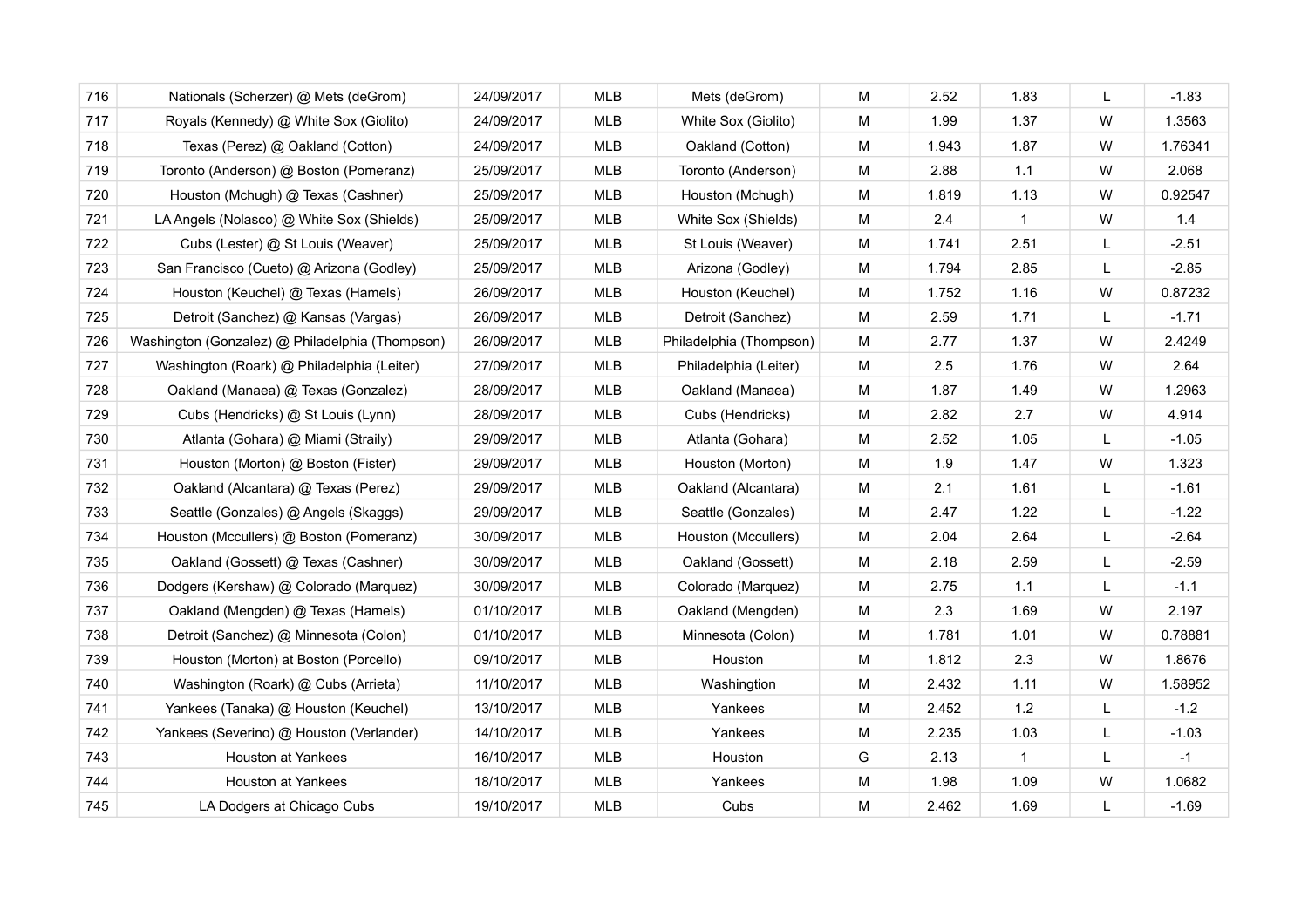| 746 | Yankees (Severino) at Houston (Verlander)        | 20/10/2017 | <b>MLB</b> | Yankees (Severino)          | М | 2.27           | 1.15 | L | $-1.15$ |
|-----|--------------------------------------------------|------------|------------|-----------------------------|---|----------------|------|---|---------|
| 747 | New York Yankees at Houston Astros               | 21/10/2017 | <b>MLB</b> | Houston -1                  | G | 2.027          | 1.5  | W | 1.5405  |
| 748 | Houston Astros vs LA Dodgers - Outrights         | 22/10/2017 | MLB        | louston to win World Series | G | 2.25           | 3    | W | 3.75    |
| 749 | Houston Astros (Keuchel) at LA Dodgers (Kershaw) | 24/10/2017 | MLB        | Houston                     | М | 2.53           | 1.73 | L | $-1.73$ |
| 750 | Los Angeles Dodgers at Houston Astros            | 28/10/2017 | MLB        | Houston                     | М | 1.761          | 1.57 | L | $-1.57$ |
| 751 | Los Angeles Dodgers at Houston Astros            | 29/10/2017 | MLB        | Houston                     | М | 2.314          | 2.47 | W | 3.24558 |
| 752 | Houston Astros at Los Angeles Dodgers            | 31/10/2017 | MLB        | Houston                     | G | 2.096          | 1.5  | L | $-1.5$  |
| 753 | Houston Astros at LA Dodgers                     | 01/11/2017 | <b>MLB</b> | Houston                     | M | 2.39           | 1.88 | W | 2.6132  |
| 754 | Tampa Bay Rays at Chicago White Sox              | 10/04/2018 | MLB        | <b>White Sox</b>            | G | $\overline{2}$ | 0.75 | L | $-0.75$ |
| 755 | Detroit Tigers at Cleveland Indians              | 10/04/2018 | MLB        | Detroit                     | G | 2.75           | 0.75 | L | $-0.75$ |
| 756 | New York Yankees at Boston Red Sox               | 10/04/2018 | MLB        | NY Yankees                  | G | 2.29           | 0.75 | L | $-0.75$ |
| 757 | LAA Angels at Texas Rangers                      | 10/04/2018 | MLB        | LAA                         | G | 1.76           | 0.75 | W | 0.57    |
| 758 | Oakland Athletics at Los Angeles Dodgers         | 10/04/2018 | MLB        | Oakland                     | G | 2.15           | 0.75 | L | $-0.75$ |
| 759 | Seattle (Paxton) at Kansas (Duffy)               | 11/04/2018 | <b>MLB</b> | Seattle (Paxton)            | G | 1.67           | 0.75 | W | 0.5025  |
| 760 | NY Yankees (Tanaka) at Boston (Price)            | 11/04/2018 | MLB        | NY Yankees (Tanaka)         | G | 2.04           | 0.75 | W | 0.78    |
| 761 | Toronto (Estrada) at Baltimore (Gausman)         | 11/04/2018 | MLB        | Toronto (Estrada)           | G | 2.04           | 0.75 | L | $-0.75$ |
| 762 | Cincinnati (Castillo) at Philadelphia (Pivetta)  | 11/04/2018 | MLB        | Philadelphia (Pivetta)      | G | 1.826          | 0.75 | W | 0.6195  |
| 763 | San Diego (Perdomo) at Colorado(Marquez)         | 11/04/2018 | MLB        | San Diego (Perdomo)         | G | 2.34           | 0.75 | L | $-0.75$ |
| 764 | Detroit (Fulmer) at Cleveland (Bauer)            | 12/04/2018 | <b>MLB</b> | Detroit (Fulmer)            | G | 2.58           | 0.75 | L | $-0.75$ |
| 765 | Colorado (Bettis) at Washington (Gonzalez)       | 12/04/2018 | <b>MLB</b> | Vashington (Gonzalez) -1.5  | G | 2.22           | 0.75 | L | $-0.75$ |
| 766 | Toronto (Stroman) at Cleveland (Clevinger)       | 13/04/2018 | <b>MLB</b> | Toronto (Stroman)           | G | 2.15           | 0.75 | W | 0.8625  |
| 767 | Pittsburgh (Kuhl) at Miami (Peters)              | 13/04/2018 | MLB        | Pittsburgh (Kuhl)           | G | 1.75           | 0.75 | L | $-0.75$ |
| 768 | Texas (Hamels) at Houston (Cole)                 | 13/04/2018 | MLB        | Houston (Cole) -1.5         | G | 1.81           | 0.75 | L | $-0.75$ |
| 769 | Arizona (Greinke) at LA Dodgers (Maeda)          | 13/04/2018 | <b>MLB</b> | Arizona (Greinke)           | G | 2.2            | 0.75 | W | 0.9     |
| 770 | Oakland (Triggs) at Seattle (Leake)              | 13/04/2018 | <b>MLB</b> | Oakland (Triggs)            | G | 1.9            | 0.75 | L | $-0.75$ |
| 771 | San Francisco (Blach) at San Diego (Ross)        | 13/04/2018 | <b>MLB</b> | San Diego (Ross)            | G | $\overline{2}$ | 0.75 | W | 0.75    |
| 772 | Colorado (Gray) at Washington (Scherzer)         | 14/04/2018 | <b>MLB</b> | Washington (Scherzer) -1.5  | G | 2.11           | 0.75 | W | 0.8325  |
| 773 | Atlanta (Newcomb) at Cubs (Quintana)             | 14/04/2018 | MLB        | Atlanta (Newcomb)           | G | 2.7            | 0.75 | L | $-0.75$ |
| 774 | Texas (Minor) at Houston (Morton)                | 14/04/2018 | MLB        | Houston (Morton) -1.5       | G | 1.952          | 0.75 | L | $-0.75$ |
| 775 | Milwaukee (Anderson) at NY Mets (Harvey)         | 14/04/2018 | <b>MLB</b> | NY Mets (Harvey)            | G | 1.854          | 0.75 | L | $-0.75$ |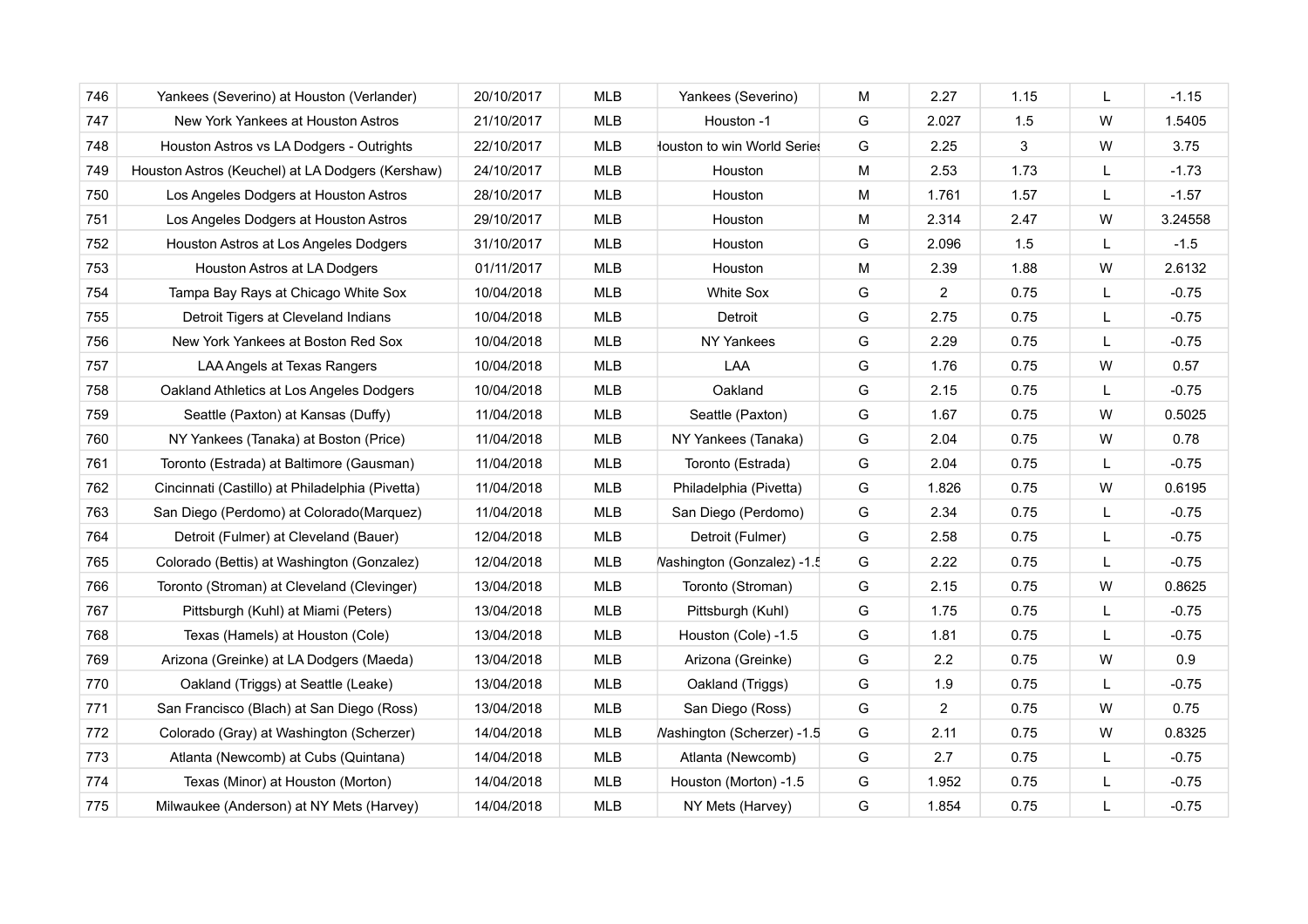| 776 | San Francisco (Holland) at San Diego (Richard)  | 14/04/2018    | <b>MLB</b> | San Diego (Richard)    | G | 1.91           | 0.75           | W | 0.6825  |
|-----|-------------------------------------------------|---------------|------------|------------------------|---|----------------|----------------|---|---------|
| 777 | Pittsburgh (Taillon) at Miami (Richards)        | 14/04/2018    | <b>MLB</b> | Pittsburgh (Taillon)   | G | 1.625          | 0.75           | W | 0.46875 |
| 778 | Oakland (Graveman) at Seattle (Gonzales)        | 14/04/2018    | <b>MLB</b> | Seattle (Gonzales)     | G | 1.9            | 0.75           | W | 0.675   |
| 779 | Arizona at LA Dodgers                           | 15/04/2018    | <b>MLB</b> | Arizona                | G | 2.97           | 0.75           | L | $-0.75$ |
| 780 | Colorado (Marquez) at Pittsburgh (Brault)       | 16/04/2018    | <b>MLB</b> | Pittsburgh (Brault)    | G | 1.78           | 0.75           | L | $-0.75$ |
| 781 | Houston (Keuchel) at Seattle (Paxton)           | 16/04/2018    | <b>MLB</b> | Seattle (Paxton)       | G | 2.11           | 0.75           | W | 0.8325  |
| 782 | White Sox (Lopez) at Oakland (Mengden)          | 16/04/2018    | <b>MLB</b> | Over 8.5               | G | 2.03           | 0.75           | W | 0.7725  |
| 783 | Philadelphia (Nola) at Atlanta (Teheran)        | 16/04/2018    | MLB        | Atlanta (Teheran)      | G | 2.17           | 0.75           | W | 0.8775  |
| 784 | Colorado (Bettis) at Pittsburgh (Williams)      | 17/04/2018    | MLB        | Pittsburgh (Williams)  | G | 1.74           | 0.75           | L | $-0.75$ |
| 785 | Philadelphia (Pivetta) at Atlanta (Foltynewicz) | 17/04/2018    | <b>MLB</b> | Atlanta (Foltynewicz)  | G | 1.97           | 0.75           | L | $-0.75$ |
| 786 | San Francisco (Cueto) at Arizona (Corbin)       | 17/04/2018    | MLB        | Arizona (Corbin)       | G | 1.75           | 0.75           | W | 0.5625  |
| 787 | Boston (Price) at LA Angels (Ohtani)            | 17/04/2018    | <b>MLB</b> | LA Angels (Ohtani)     | G | 1.65           | 0.75           | L | $-0.75$ |
| 788 | Houston (Mcullers) at Seattle (Miranda)         | 17/04/2018    | <b>MLB</b> | Seattle (Miranda)      | G | 2.59           | 0.75           | L | $-0.75$ |
| 789 | Cleveland (Kluber) at Minnesota (Odorizzi)      | 17/04/2018    | <b>MLB</b> | Minnesota (Odorizzi)   | G | 2.71           | 0.75           | L | $-0.75$ |
| 790 | Colorado (Freeland) @ Pittsburgh (Kuhl)         | 18/04/2018    | <b>MLB</b> | Pittsburgh (Kuhl)      | G | 1.86           | $\overline{1}$ | W | 0.86    |
| 791 | Cleveland (Carrasco) @ Minnesota (Berrios)      | 18/04/2018    | <b>MLB</b> | Minnesota (Berrios)    | G | 2.11           | $\mathbf{1}$   | W | 1.11    |
| 792 | San Francisco (Stratton) @ Arizona (Ray)        | 18/04/2018    | <b>MLB</b> | Arizona (Ray)          | G | 1.71           | 0.75           | L | $-0.75$ |
| 793 | Cincinnati (Mahle) @ Milwaukee (Davies)         | 18/04/2018    | <b>MLB</b> | Milwaukee (Davies)     | G | 1.69           | 0.75           | W | 0.5175  |
| 794 | St Louis (Weaver) @ Cubs                        | 18/04/2018    | <b>MLB</b> | St Louis (Weaver)      | G | 2.08           | 0.75           | P | 0       |
| 795 | Cincinnati (Mahle) @ Milwaukee (Davies)         | 18/04/2018    | <b>MLB</b> | Under 9                | G | 1.95           | 0.75           | W | 0.7125  |
| 796 | Texas (Hamels) @ Tampa Bay (Faria)              | 18/04/2018    | <b>MLB</b> | Texas (Hamels)         | G | 2.03           | 0.75           | L | $-0.75$ |
| 797 | Baltimore (Cobb) @ Detroit (Zimmermann)         | 19/04/2018    | <b>MLB</b> | Detroit (Zimmermann)   | G | 2.07           | 0.75           | W | 0.8025  |
| 798 | St Louis (Weaver) @ Cubs (Lester)               | 19/04/2018    | <b>MLB</b> | St Louis (Weaver)      | G | 2.02           | 0.75           | L | $-0.75$ |
| 799 | Pittsburgh (Taillon) @ Philadelphia (Arrieta)   | 19/04/2018    | <b>MLB</b> | Pittsburgh (Taillon)   | G | $\overline{2}$ | $\overline{1}$ | L | $-1$    |
| 800 | Houston (Morton) @ Seattle (Gonzales)           | 19/04/2018    | <b>MLB</b> | Seattle (Gonzales)     | G | 2.58           | 0.75           | L | $-0.75$ |
| 801 | Boston (Rodriguez) @ LA Angels (Tropeano)       | 19/04/2018    | <b>MLB</b> | Over 8.5               | G | 1.934          | 0.75           | W | 0.7005  |
| 802 | San Francisco (Blach) @ Arizona (Greinke)       | 19/04/2018    | <b>MLB</b> | Arizona (Greinke) -1.5 | G | 2.19           | 0.75           | W | 0.8925  |
| 803 | Cleveland (Bauer) at Baltimore (Bundy)          | Fri/4/20/2018 | <b>MLB</b> | Baltimore (Bundy)      | G | 2.09           | $\overline{1}$ | W | 1.09    |
| 804 | Kansas (Junis) at Detroit (Fulmer)              | Fri/4/20/2018 | <b>MLB</b> | Detroit (Fulmer)       | G |                |                | P | 0       |
| 805 | Kansas (Hammel) at Detroit (Norris)             | Fri/4/20/2018 | <b>MLB</b> | Detroit (Norris)       | G |                |                | P | 0       |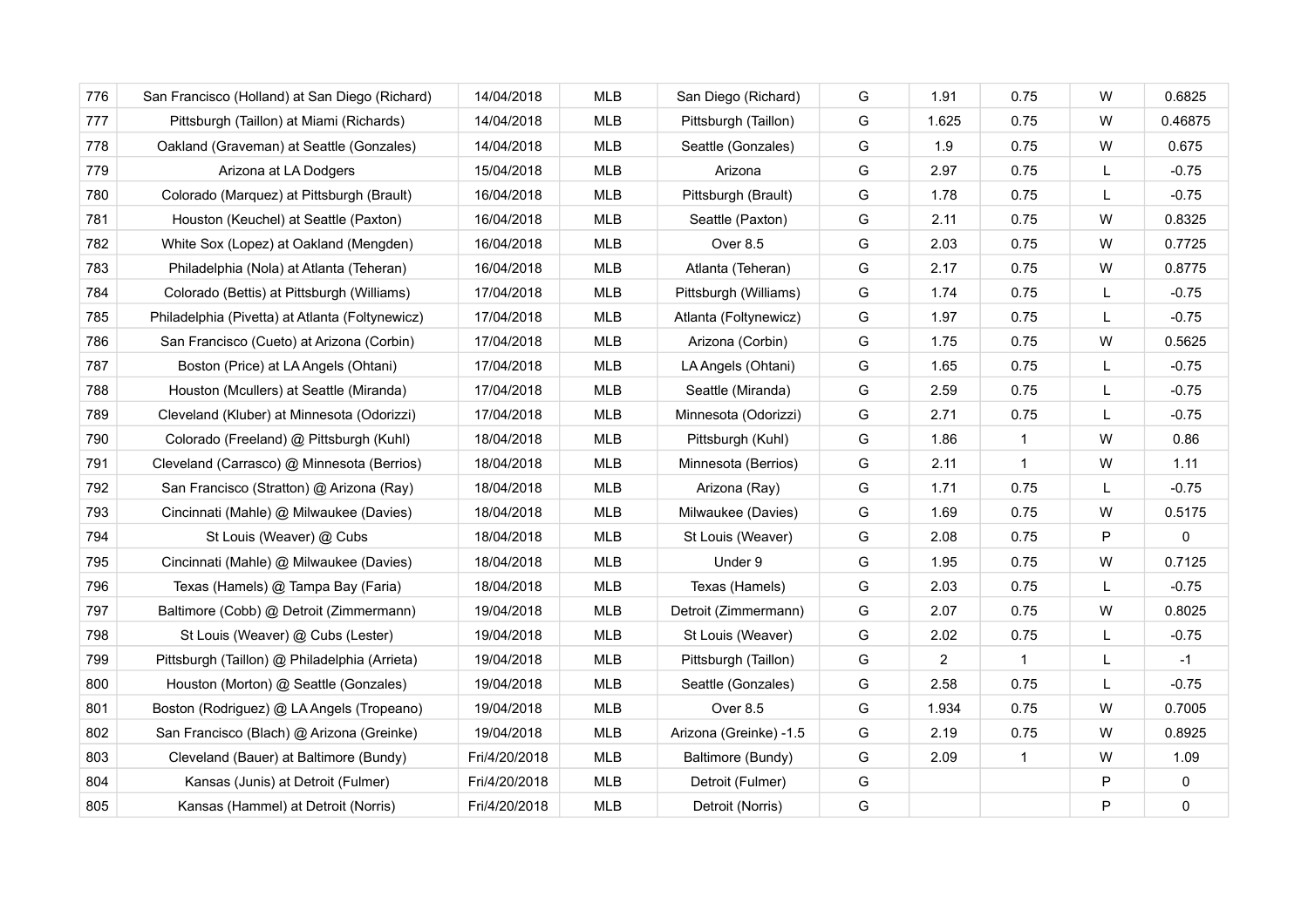| 806 | Seattle (Hernandez) at Texas (Minor)         | Fri/4/20/2018 | <b>MLB</b> | Seattle (Hernandez)      | G | 2.1            | $\mathbf{1}$   | W            | 1.1         |
|-----|----------------------------------------------|---------------|------------|--------------------------|---|----------------|----------------|--------------|-------------|
| 807 | NY Mets (Syndergaard) at Atlanta (Newcomb)   | Fri/4/20/2018 | MLB        | Atlanta (Newcomb)        | G | 2.28           | 0.75           | L            | $-0.75$     |
| 808 | Cubs (Hendricks) at Colorado (Gray)          | Fri/4/20/2018 | <b>MLB</b> | Cubs (Hendricks)         | G | 2.02           | 0.75           | W            | 0.765       |
| 809 | Kansas (Duffy) at Detroit (Fiers)            | Sat/4/21/2018 | <b>MLB</b> | Detroit (Fiers)          | G | 1.85           | 0.75           | W            | 0.6375      |
| 810 | Cincinnati (Bailey) at St Louis (Martinez)   | Sat/4/21/2018 | <b>MLB</b> | St Louis (Martinez) -1.5 | G | 1.98           | $\mathbf{1}$   | L            | $-1$        |
| 811 | Cleveland (Clevinger) at Baltimore (Tillman) | Sat/4/21/2018 | <b>MLB</b> | Baltimore (Tillman)      | G | 2.65           | 0.75           | L            | $-0.75$     |
| 812 | Cubs (Darvish) at Colorado (Andeson)         | Sat/4/21/2018 | <b>MLB</b> | Cubs (Darvish)           | G | 1.72           | $\mathbf{1}$   | L            | $-1$        |
| 813 | Pittsburgh (Brault) at Philadelphia (Nola)   | Sat/4/21/2018 | MLB        | Over 8                   | G | 2.05           | 0.75           | P            | 0           |
| 814 | Seattle (Paxton) at Texas (Colon)            | Sat/4/21/2018 | <b>MLB</b> | Under 9                  | G | 2              | 0.75           | L            | $-0.75$     |
| 815 | NY Mets (Wheeler) at Atlanta (Foltynewicz)   | Sun/4/22/2018 | MLB        | Atlanta (Foltynewicz)    | G | 1.93           |                | P            | $\mathbf 0$ |
| 816 | Cincinnati (Castillo) at St Louis (Mikolas)  | Sun/4/22/2018 | <b>MLB</b> | St Louis (Mikolas)       | G | 1.69           | 0.75           | W            | 0.5175      |
| 817 | Cubs (Quintana) at Colorado (Marquez)        | Sun/4/22/2018 | <b>MLB</b> | Cubs (Quintana)          | G | 1.88           | 0.75           | W            | 0.66        |
| 818 | Boston (Price) at Oakland (Mengden)          | Sun/4/22/2018 | <b>MLB</b> | Oakland (Mengden)        | G | 2.32           | 0.75           | W            | 0.99        |
| 819 | San Diego (Lucchesi) at Arizona (Corbin)     | Sun/4/22/2018 | <b>MLB</b> | San Diego (Lucchesi)     | G | 2.65           | 0.75           | $\mathsf{L}$ | $-0.75$     |
| 820 | Boston (Price) at Oakland (Mengden)          | Sun/4/22/2018 | <b>MLB</b> | Over 8.5                 | G | 1.95           | 0.75           | L            | $-0.75$     |
| 821 | San Diego (Lucchesi) at Arizona (Corbin)     | Sun/4/22/2018 | MLB        | Under 7.5                | G | 1.92           | 0.75           | W            | 0.69        |
| 822 | Cleveland (Carrasco) at Baltimore (Gausman)  | Mon/4/23/2018 | <b>MLB</b> | Baltimore (Gausman)      | G | 2.7            | 1.49           | L            | $-1.49$     |
| 823 | Oakland (Cahill) at Texas (Moore)            | Mon/4/23/2018 | MLB        | Oakland (Cahill)         | G | 1.77           | 1.72           | W            | 1.3244      |
| 824 | Atlanta (Foltynewicz) at Cincinnati (Romano) | Mon/4/23/2018 | MLB        | Atlanta (Foltynewicz)    | G | 1.79           | 2              | L            | $-2$        |
| 825 | Minnesota (Berrios) at NY Yankees (Sabathia) | Tue/4/24/2018 | MLB        | NY Yankees (Sabathia)    | M | 1.77           | 1.9            | W            | 1.463       |
| 826 | Atlanta (Mccarthy) at Cincinnati (Mahle)     | Tue/4/24/2018 | MLB        | Atlanta (Mccarthy)       | м | 1.85           | $\overline{2}$ | L            | $-2$        |
| 827 | Boston (Porcello) at Toronto (Happ)          | Tue/4/24/2018 | MLB        | Toronto (Happ)           | M | $\overline{2}$ | 1.74           | W            | 1.74        |
| 828 | Oakland (Triggs) at Texas (Hamels)           | Tue/4/24/2018 | <b>MLB</b> | Oakland (Triggs)         | м | 1.92           | 1.04           | W            | 0.9568      |
| 829 | Milwaukee (Davies) at Kansas (Kennedy)       | Tue/4/24/2018 | MLB        | Milwaukee (Davies)       | M | 1.81           | 1.09           | W            | 0.8829      |
| 830 | San Diego (Ross) at Colorado (Gray)          | Wed/4/25/2018 | MLB        | San Diego (Ross)         | M | 2.4            | 2              | $\mathsf{L}$ | $-2$        |
| 831 | NY Mets (Matz) at St Louis (Wacha)           | Wed/4/25/2018 | MLB        | NY Mets (Matz)           | M | 2.34           | 1.32           | L            | $-1.32$     |
| 832 | Oakland (Graveman) at Texas (Fister)         | Wed/4/25/2018 | MLB        | Oakland (Graveman)       | M | 1.91           | 1.73           | L            | $-1.73$     |
| 833 | Cubs (Lester) at Cleveland (Bauer)           | Wed/4/25/2018 | MLB        | Cubs (Lester)            | M | 2.17           | $\overline{2}$ | L            | $-2$        |
| 834 | San Diego (Ross) at Colorado (Gray)          | Wed/4/25/2018 | <b>MLB</b> | Under 10                 | M | 1.95           | $\mathbf{1}$   | W            | 0.95        |
| 835 | Seattle (Paxton) at Cleveland (Clevinger)    | Thu/4/26/2018 | <b>MLB</b> | Seattle (Paxton)         | М | 1.99           | $\overline{2}$ | W            | 1.98        |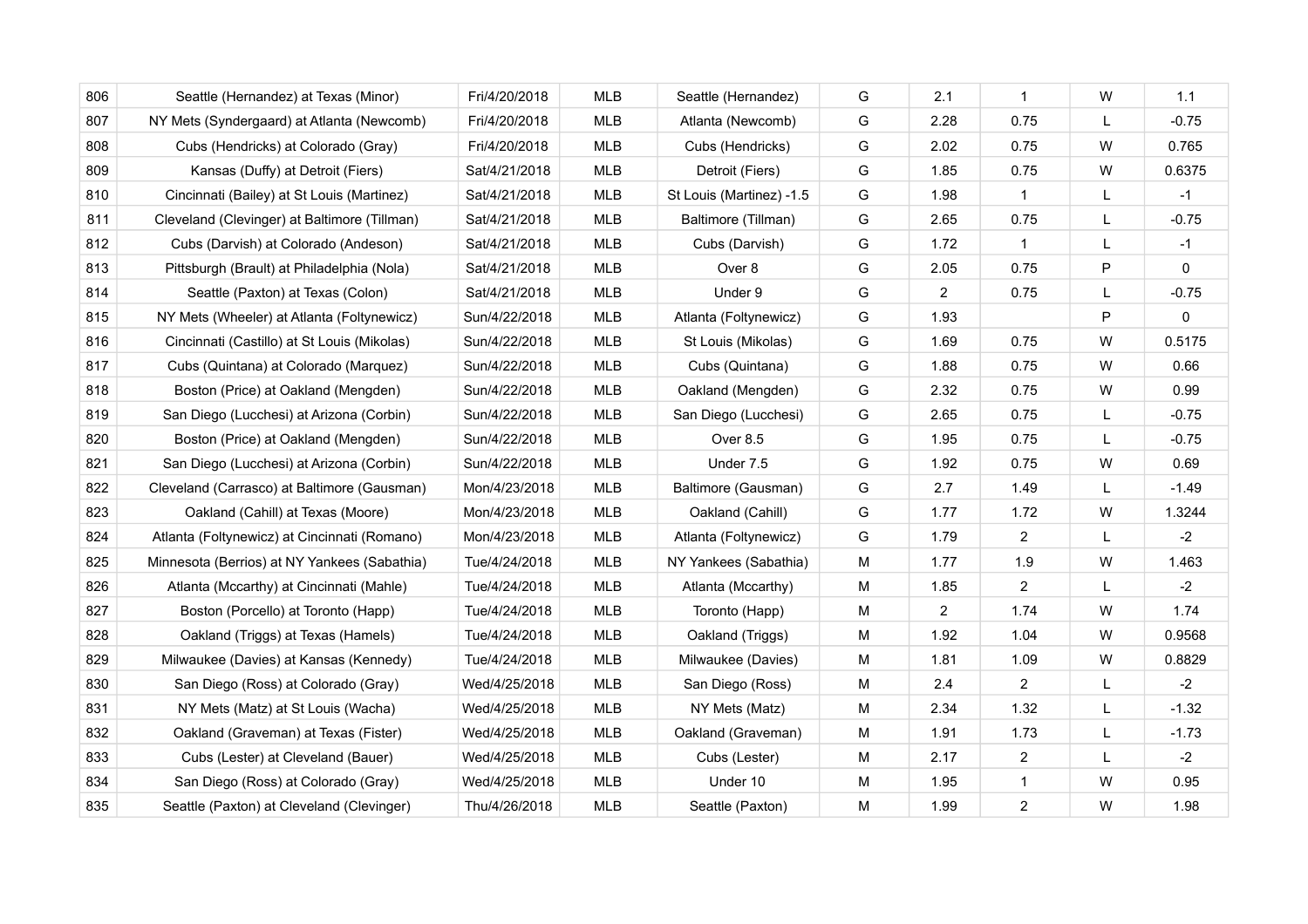| 836 | Atlanta (Newcomb) at Cincinnati (Bailey)    | Thu/4/26/2018 | <b>MLB</b> | Atlanta (Newcomb)     | M | 1.76 | 1.17             | W | 0.8892  |
|-----|---------------------------------------------|---------------|------------|-----------------------|---|------|------------------|---|---------|
| 837 | Tampa Bay (Archer) at Baltimore (Bundy)     | Thu/4/26/2018 | <b>MLB</b> | Tampa Bay (Archer)    | M | 2.11 | 1.03             | W | 1.1433  |
| 838 | Atlanta (Teheran) at Philadelphia (Nola)    | Fri/4/27/2018 | <b>MLB</b> | Atlanta (Teheran)     | M | 2.52 | 1.37             | L | $-1.37$ |
| 839 | Colorado (Andeson) at Miami (Urena)         | Fri/4/27/2018 | <b>MLB</b> | Miami (Urena)         | M | 2.26 | 1.96             | L | $-1.96$ |
| 840 | Detroit (Fiers) at Baltimore (Tillman)      | Fri/4/27/2018 | <b>MLB</b> | Detroit (Fiers)       | M | 1.96 | 2                | L | $-2$    |
| 841 | Tampa Bay (Snell) at Boston (Pomeranz)      | Fri/4/27/2018 | <b>MLB</b> | Tampa Bay (Snell)     | M | 2.51 | 1.59             | W | 2.4009  |
| 842 | Oakland (Manaea) at Houston (Keuchel)       | Fri/4/27/2018 | <b>MLB</b> | Oakland (Manaea)      | M | 2.51 | 1.63             | W | 2.4613  |
| 843 | Texas (Minor) at Toronto (Stroman)          | Fri/4/27/2018 | MLB        | Under 9               | M | 1.87 | $\mathbf{1}$     | L | $-1$    |
| 844 | Arizona (Corbin) at Washington (Hellickson) | Sat/4/28/2018 | MLB        | Arizona (Corbin)      | M | 1.79 | 1.53             | W | 1.2087  |
| 845 | Colorado (Marquez) at Miami (Smith)         | Sat/4/28/2018 | <b>MLB</b> | Miami (Smith)         | M |      |                  | P | 0       |
| 846 | NY Mets (Vargas) at San Diego (Lucchesi)    | Sat/4/28/2018 | MLB        | San Diego (Lucchesi)  | M | 1.8  | 1.18             | W | 0.944   |
| 847 | Seattle (Leake) at Cleveland (Carrasco)     | Sat/4/28/2018 | <b>MLB</b> | Seattle (Leake)       | M | 3.06 | $\mathbf{1}$     | W | 2.06    |
| 848 | NY Yankees (Tanaka) at LA Angels (Richards) | Sat/4/28/2018 | <b>MLB</b> | NY Yankees (Tanaka)   | M | 1.99 | $\overline{2}$   | W | 1.98    |
| 849 | Arizona (Ray) at Washington (Gonzalez)      | Sun/4/29/2018 | <b>MLB</b> | Arizona (Ray)         | M | 2.09 | 1.46             | L | $-1.46$ |
| 850 | Cardinals (Weaver) at Pittsburgh (Kingham)  | Sun/4/29/2018 | MLB        | Pittsburgh (Kingham)  | M | 2.29 | 1.43             | W | 1.8447  |
| 851 | Seattle (Gonzales) at Cleveland (Tomlin)    | Sun/4/29/2018 | MLB        | Seattle (Gonzales)    | M | 2.06 | $\overline{2}$   | W | 2.12    |
| 852 | Oakland (Cahill) at Houston (Cole)          | Sun/4/29/2018 | <b>MLB</b> | Oakland (Cahill)      | M | 3.01 | $\mathbf{1}$     | L | $-1$    |
| 853 | NY Yankees (Sabathia) at LA Angels (Skaggs) | Sun/4/29/2018 | <b>MLB</b> | NY Yankees (Sabathia) | M | 2.12 | $\boldsymbol{2}$ | W | 2.24    |
| 854 | Milwaukee (Chacin) at Cincinnati (Finnegan) | Mon/4/30/2018 | <b>MLB</b> | Cincinnati (Finnegan) | M | 2.1  | 1.52             | L | $-1.52$ |
| 855 | Texas (Hamels) at Cleveland (Bauer)         | Mon/4/30/2018 | <b>MLB</b> | Texas (Hamels)        | M | 2.62 | 1.25             | L | $-1.25$ |
| 856 | Atlanta (Newcomb) at NY Mets (Syndergaard)  | Tue/5/01/2018 | MLB        | Atlanta (Newcomb)     | M |      |                  | P | 0       |
| 857 | Milwaukee (Anderson) at Cincinnati (Bailey) | Tue/5/01/2018 | MLB        | Cincinnati (Bailey)   | M | 2.04 | $1.2$            | L | $-1.2$  |
| 858 | Texas (Fister) at Cleveland (Clevinger)     | Tue/5/01/2018 | MLB        | Texas (Fister)        | M | 2.65 | 1.08             | W | 1.782   |
| 859 | Colorado (Gray) at Cubs (Hendricks)         | Tue/5/01/2018 | MLB        | Cubs (Hendricks)      | M | 1.61 | 1.61             | L | $-1.61$ |
| 860 | White Sox (Shields) at St Louis (Wacha)     | Tue/5/01/2018 | <b>MLB</b> | White Sox (Shields)   | M | 3.05 | -1               | L | $-1$    |
| 861 | Tampa Bay (Archer) at Detroit (Boyd)        | Tue/5/01/2018 | <b>MLB</b> | Tampa Bay (Archer)    | м | 1.69 | 1.42             | L | $-1.42$ |
| 862 | Toronto (Estrada) at Minnesota (Gibson)     | Tue/5/01/2018 | MLB        | Toronto (Estrada)     | M | 2.28 | 1.14             | W | 1.4592  |
| 863 | Oakland (Triggs) at Seattle (Hernandez)     | Tue/5/01/2018 | MLB        | Oakland (Triggs)      | M | 2.05 | 1.34             | L | $-1.34$ |
| 864 | Pittsburgh (Nova) at Washington (Strasburg) | Wed/5/02/2018 | MLB        | Pittsburgh (Nova)     | M | 2.8  | 1.43             | L | $-1.43$ |
| 865 | Atlanta (Newcomb) at NY Mets (deGrom)       | Wed/5/02/2018 | <b>MLB</b> | Atlanta (Newcomb)     | M | 2.65 | 1.23             | W | 2.0295  |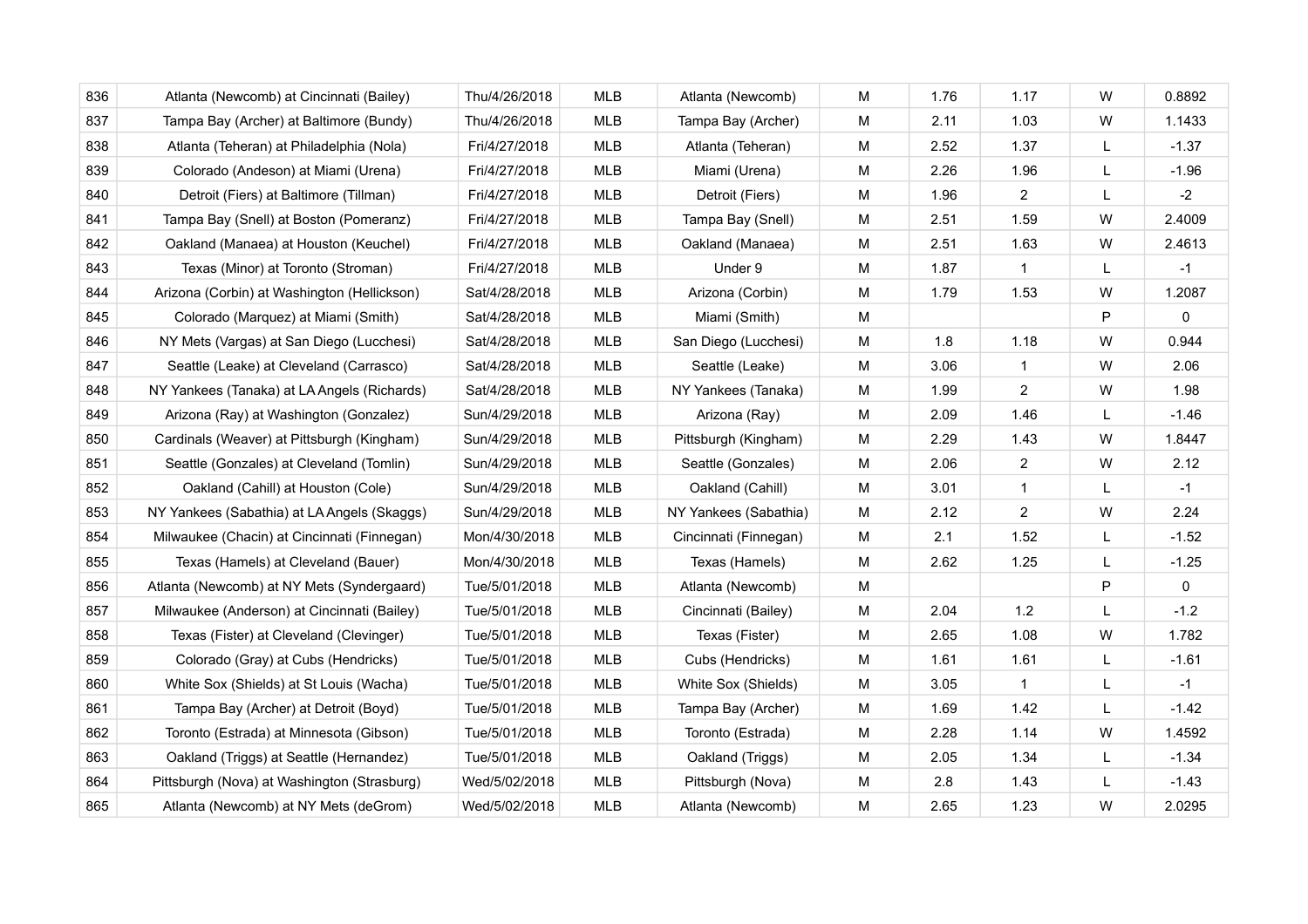| 866 | LA Dodgers (Ryu) at Arizona (Godley)           | Wed/5/02/2018 | <b>MLB</b> | LA Dodgers (Ryu)      | M | 2.2  | 1.4            | W | 1.68    |
|-----|------------------------------------------------|---------------|------------|-----------------------|---|------|----------------|---|---------|
| 867 | Tampa Bay (Snell) at Detroit (Fulmer)          | Wed/5/02/2018 | MLB        | Tampa Bay (Snell)     | M | 1.94 | 1.41           | L | $-1.41$ |
| 868 | NY Yankees (Severino) at Houston (Keuchel)     | Wed/5/02/2018 | <b>MLB</b> | NY Yankees (Sevrino)  | М | 2.02 | 1.3            | W | 1.326   |
| 869 | White Sox (Giolito) at St Louis (Martinez)     | Wed/5/02/2018 | <b>MLB</b> | Over 8.5              | М | 1.91 | $\mathbf{1}$   | L | $-1$    |
| 870 | Toronto (Garcia) at Cleveland (Carrasco)       | Thu/5/03/2018 | <b>MLB</b> | Toronto (Garcia)      | М | 2.79 | $\overline{2}$ | W | 3.58    |
| 871 | Boston (Price) at Texas (Minor)                | Thu/5/03/2018 | <b>MLB</b> | Texas (Minor)         | M | 2.25 | 1.43           | W | 1.7875  |
| 872 | Atlanta (Teheran) at NY Mets (Vargas)          | Thu/5/03/2018 | <b>MLB</b> | Over 8.5              | М | 1.85 | $\mathbf{1}$   | W | 0.85    |
| 873 | Colorado (Marquez) at NY Mets (Wheeler)        | Fri/5/04/2018 | <b>MLB</b> | NY Mets (Wheeler)     | M | 1.79 | $\overline{2}$ | L | $-2$    |
| 874 | SF Giants (Stratton) at Atlanta (Foltynewicz)  | Fri/5/04/2018 | <b>MLB</b> | Atlanta (Foltynewicz) | M | 1.71 | $\overline{2}$ | L | $-2$    |
| 875 | Baltimore (Cashner) at Oakland (Mengden)       | Fri/5/04/2018 | <b>MLB</b> | Oakland (Mengden)     | M | 1.68 | $\overline{2}$ | W | 1.36    |
| 876 | LA Angels (Richards) at Seattle (Leake)        | Fri/5/04/2018 | <b>MLB</b> | Seattle (Leake)       | M | 2.2  | 1.8            | L | $-1.8$  |
| 877 | Colorado (Bettis) at NY Mets (Matz)            | Sat/5/05/2018 | MLB        | NY Mets (Matz)        | M | 1.77 | 1.8            | L | $-1.8$  |
| 878 | San Francisco (Blach) at Atlanta (Mccarthy)    | Sat/5/05/2018 | <b>MLB</b> | Atlanta (Mccarthy)    | M | 1.71 | $\overline{2}$ | L | $-2$    |
| 879 | Boston (Rodriguez) at Texas (Hamels)           | Sat/5/05/2018 | <b>MLB</b> | Texas (Hamels)        | M | 2.38 | 1.06           | L | $-1.06$ |
| 880 | Baltimore (Gausman) at Oakland (Cahill)        | Sat/5/05/2018 | <b>MLB</b> | Oakland (Cahill)      | М | 1.67 | 2              | W | 1.34    |
| 881 | LA Angels (Skaggs) at Seattle (Gonzales)       | Sat/5/05/2018 | <b>MLB</b> | Seattle (Gonzales)    | M | 2.05 | $\overline{c}$ | W | 2.1     |
| 882 | Houston (Morton) at Arizona (Greinke)          | Sat/5/05/2018 | <b>MLB</b> | Arizona (Greinke)     | M | 2.2  | 1.49           | W | 1.788   |
| 883 | Miami (Smith) at Cincinnati (Mahle)            | Sat/5/05/2018 | MLB        | Under 9               | M | 1.98 | $\mathbf{1}$   | W | 0.98    |
| 884 | Toronto (Sanchez) at Tampa Bay (Faria)         | Sat/5/05/2018 | <b>MLB</b> | Over 8                | М | 1.91 | $\mathbf{1}$   | P | 0       |
| 885 | Boston (Rodriguez) at Texas (Hamels)           | Sat/5/05/2018 | MLB        | Under 9.5             | М | 1.95 | $\mathbf{1}$   | L | $-1$    |
| 886 | Pittsburgh (Kuhl) at Milwaukee (Anderson)      | Sun/5/06/2018 | <b>MLB</b> | Pittsburgh (Kuhl)     | М | 2.31 | 1.87           | W | 2.4497  |
| 887 | LA Angels (Ohtani) at Seattle (Hernandez)      | Sun/5/06/2018 | <b>MLB</b> | Seattle (Hernandez)   | M | 2.22 | 1.24           | L | $-1.24$ |
| 888 | Washington (Hellickson) at San Diego (Richard) | Tue/5/08/2018 | <b>MLB</b> | San Diego (Richard)   | М | 2.25 | 1.45           | L | $-1.45$ |
| 889 | Arizona (Godley) at LA Dodgers (Hill)          | Tue/5/08/2018 | MLB        | LA Dodgers (Hill)     | M | 1.77 | 1.28           | L | $-1.28$ |
| 890 | Houston (Mccullers) at Oakland (Manaea)        | Tue/5/08/2018 | <b>MLB</b> | Oakland (Manaea)      | М | 2.15 | 1.1            | L | $-1.1$  |
| 891 | Minnesota (Odorizzi) at St Louis (Martinez)    | Tue/5/08/2018 | MLB        | Minnesota (Odorizzi)  | M | 2.76 | 1.08           | W | 1.9008  |
| 892 | Pittsburgh (Nova) at White Sox (Giolito)       | Tue/5/08/2018 | MLB        | Pittsburgh (Nova)     | M | 1.75 | 1.59           | W | 1.1925  |
| 893 | LA Angels (Heaney) at Colorado (Gray)          | Tue/5/08/2018 | MLB        | LA Angels (Heaney)    | M | 2.29 | 2              | L | $-2$    |
| 894 | LA Angels (Heaney) at Colorado (Gray)          | Tue/5/08/2018 | <b>MLB</b> | <b>Under 10.5</b>     | M | 1.95 | $\mathbf{1}$   | W | 0.95    |
| 895 | Washington (Gonzalez) at San Diego (Lucchesi)  | Wed/5/09/2018 | <b>MLB</b> | San Diego (Lucchesi)  | м | 2.15 | 1.15           | W | 1.3225  |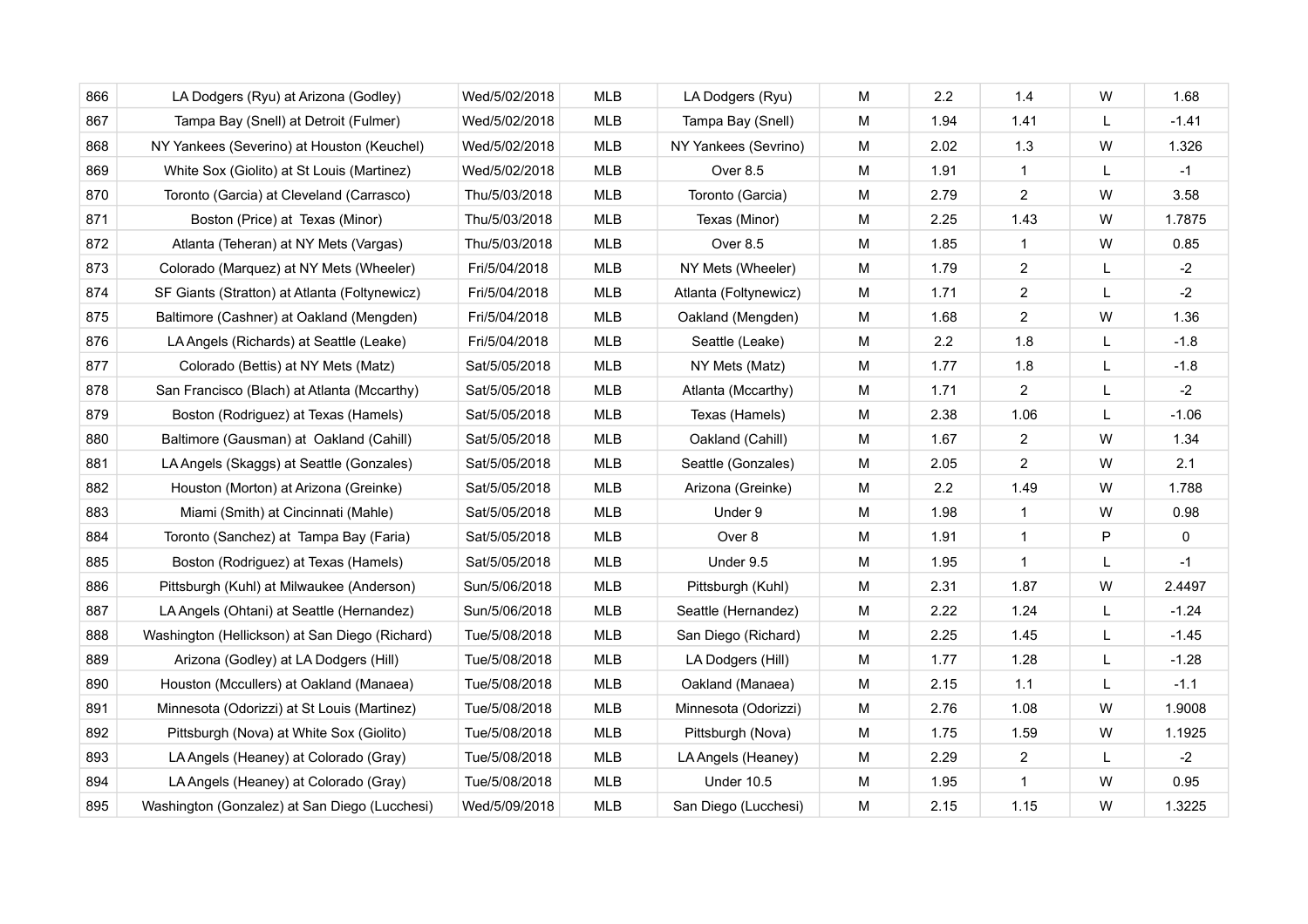| 896 | Arizona (Corbin) at LA Dodgers (Wood)           | Wed/5/09/2018 | <b>MLB</b> | LA Dodgers (Wood)       | M | 1.88 | 1.14           | W         | 1.0032  |
|-----|-------------------------------------------------|---------------|------------|-------------------------|---|------|----------------|-----------|---------|
| 897 | Detroit (Liriano) at Texas (Colon)              | Wed/5/09/2018 | MLB        | Texas (Colon)           | M | 1.86 | 1.09           | W         | 0.9374  |
| 898 | LA Angels (Barria) at Colorado (Anderson)       | Wed/5/09/2018 | MLB        | LA Angels (Barria)      | M | 2.33 | 1.78           | W         | 2.3674  |
| 899 | LA Angels (Barria) at Colorado (Anderson)       | Wed/5/09/2018 | MLB        | <b>Under 11.5</b>       | M | 1.88 | $\mathbf{1}$   | W         | 0.88    |
| 900 | Atlanta (Teheran) at Tampa Bay (Yarbrough)      | Wed/5/09/2018 | MLB        | Over 8                  | M | 1.95 | $\mathbf{1}$   | L         | $-1$    |
| 901 | Kansas (Skoglund) at Baltimore (Cashner)        | Wed/5/09/2018 | MLB        | Kansas (Skoglund)       | M | 2.2  | $\mathbf{1}$   | L         | $-1$    |
| 902 | NY Mets (Matz) at Philadelphia (Arrieta)        | Fri/5/11/2018 | <b>MLB</b> | NY Mets (Matz)          | M | 2.44 | 0.9            | W         | 1.296   |
| 903 | St Louis (Weaver) at San Diego (Lauer)          | Fri/5/11/2018 | MLB        | San Diego (Lauer)       | M | 2.34 | 1.77           | L         | $-1.77$ |
| 904 | Tampa Bay (Faria) at Baltimore (Gasuman)        | Fri/5/11/2018 | MLB        | Tampa Bay (Faria)       | M | 2.11 | 1.54           | L         | $-1.54$ |
| 905 | Seattle (Gonzales) at Detroit (Boyd)            | Fri/5/11/2018 | MLB        | Seattle (Gonzales)      | M |      |                | P         | 0       |
| 906 | White Sox (Fulmer) at Cubs (Chatwood)           | Fri/5/11/2018 | <b>MLB</b> | White Sox (Fulmer)      | М | 3.1  | 1.09           | L         | $-1.09$ |
| 907 | Boston (Sale) at Toronto (Sanchez)              | Fri/5/11/2018 | <b>MLB</b> | Boston (Sale) -1.5      | M | 1.94 | $\mathbf{1}$   | L         | $-1$    |
| 908 | NY Mets (Syndergaard) at Philadelphia (Eflin)   | Sat/5/12/2018 | <b>MLB</b> | Philadelphia (Eflin)    | M |      |                | P         | 0       |
| 909 | San Francisco (Samardzija) at Pittsburgh (Kuhl) | Sat/5/12/2018 | <b>MLB</b> | Pittsburgh (Kuhl)       | M | 1.78 | $\overline{2}$ | W         | 1.56    |
| 910 | Atlanta (Soroka) at Miami (Garcia)              | Sat/5/12/2018 | <b>MLB</b> | Atlanta (Soroka)        | M | 1.78 | $\overline{2}$ | W         | 1.56    |
| 911 | St Louis (Wacha) at San Diego (Ross)            | Sat/5/12/2018 | MLB        | San Diego (Ross)        | M | 2.08 | 1.51           | W         | 1.6308  |
| 912 | San Francisco (Holland) at Pittsburgh (Nova)    | Sun/5/13/2018 | <b>MLB</b> | Pittsburgh (Nova)       | м | 1.71 | 2              | L         | $-2$    |
| 913 | St Louis (Wainwright) at San Diego (Richard)    | Sun/5/13/2018 | <b>MLB</b> | San Diego (Richard)     | M | 2.15 | 1.39           | W         | 1.5985  |
| 914 | Washington (Hellickson) at Arizona (Godley)     | Sun/5/13/2018 | MLB        | Washington (Hellickson) | M | 2.1  | 1.08           | W         | 1.188   |
| 915 | Minnesota (Romero) at LA Angels (Ohtani)        | Sun/5/13/2018 | MLB        | Minnesota (Romero)      | м | 2.47 | 1.07           | L         | $-1.07$ |
| 916 | Colorado (Anderson) at San Diego (Lucchesi)     | Mon/5/14/2018 | <b>MLB</b> | San Diego (Lucchesi)    | M | 1.99 | $\overline{2}$ | L         | $-2$    |
| 917 | Houston (Mccullers) at LAA (Heaney)             | Mon/5/14/2018 | MLB        | LAA (Heaney)            | M | 2.23 | 1.03           | W         | 1.2669  |
| 918 | Atlanta (Teheran) at Cubs (Quintana)            | Mon/5/14/2018 | MLB        | Atlanta (Teheran)       | M | 2.41 | 1.5            | W         | 2.115   |
| 919 | Texas (Minor) at Seattle (Leake)                | Tue/5/15/2018 | <b>MLB</b> | Seattle (Leake)         | M | 1.71 | 1.67           | W         | 1.1857  |
| 920 | White Sox (Lopez) at Pittsburgh (Williams)      | Tue/5/15/2018 | MLB        | Pittsburgh (Williams)   | M | 1.68 | 1.11           | W         | 0.7548  |
| 921 | Toronto (Garcia) at NY Mets (Syndergaard)       | Tue/5/15/2018 | <b>MLB</b> | Toronto (Garcia)        | M | 2.61 | 1.85           | L         | $-1.85$ |
| 922 | Cubs (Chatwood) at Atlanta (Mccarthy)           | Wed/5/16/2018 | <b>MLB</b> | Atlanta (Mccarthy)      | M | 2.04 | $\overline{2}$ | W         | 2.08    |
| 923 | Tampa Bay (Faria) at Kansas (Hammel)            | Wed/5/16/2018 | <b>MLB</b> | Tampa Bay (Faria)       | M | 1.93 | 1.02           | W         | 0.9486  |
| 924 | Toronto (Happ) at NY Mets (Wheeler)             | Wed/5/16/2018 | <b>MLB</b> | Toronto (Happ)          | M | 1.86 | $\overline{2}$ | W         | 1.72    |
| 925 | San Diego (Lauer) at Pittsburgh (Kuhl)          | Thu/5/17/2018 | <b>MLB</b> | Pittsburgh (Kuhl)       | М | 1.61 | 1.45           | ${\sf W}$ | 0.8845  |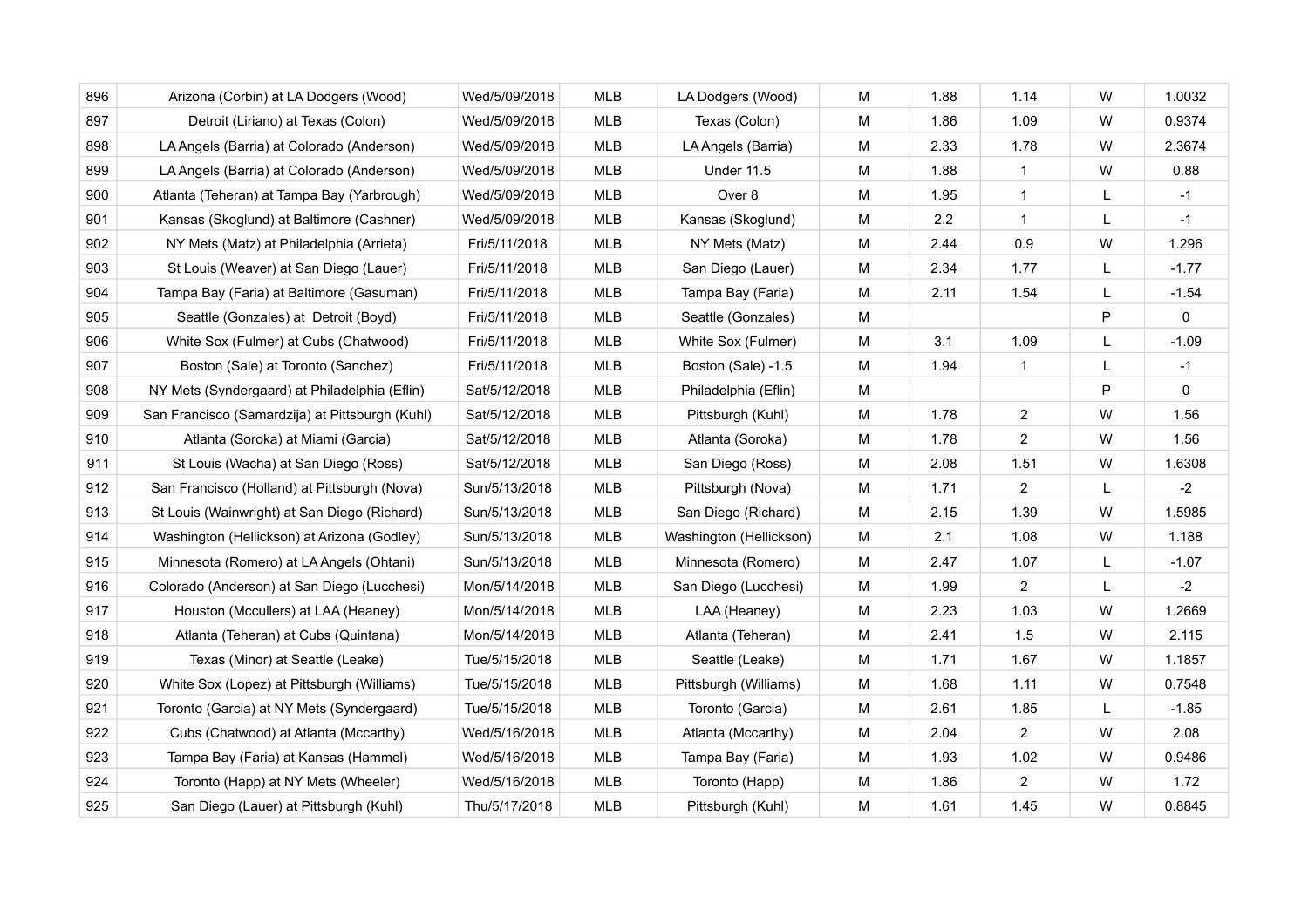| 926 | Philadelphia (Velasquez) at St Louis (Weaver)   | Thu/5/17/2018 | <b>MLB</b> | Philadelphia (Velasquez)   | M | 2.15 | $\overline{2}$ | W | 2.3          |
|-----|-------------------------------------------------|---------------|------------|----------------------------|---|------|----------------|---|--------------|
| 927 | Cubs (Lester) at Atlanta (Soroka)               | Thu/5/17/2018 | <b>MLB</b> | Atlanta (Soroka)           | M |      |                | P | $\Omega$     |
| 928 | Colorado (Bettis) at San Francisco (Samardzija) | Thu/5/17/2018 | MLB        | San Francisco (Samardzija) | м | 1.83 | 1.88           | L | $-1.88$      |
| 929 | Tampa Bay (Archer) at LA Angels (Skaggs)        | Thu/5/17/2018 | <b>MLB</b> | Tampa Bay (Archer)         | M | 2.35 | 1.04           | W | 1.404        |
| 930 | Detroit (Boyd) at Seattle (Gonzales)            | Thu/5/17/2018 | <b>MLB</b> | Seattle (Gonzales)         | M | 1.61 | 2              | L | $-2$         |
| 931 | Texas (Fister) at White Sox (Shields)           | Thu/5/17/2018 | <b>MLB</b> | White Sox (Shields)        | M | 2.03 | 1.17           | W | 1.2051       |
| 932 | San Diego (Ross) at Pittsburgh (Nova)           | Fri/5/18/2018 | <b>MLB</b> | Pittsburgh (Nova)          | M | 1.81 | 1.63           | L | $-1.63$      |
| 933 | Arizona (Godley) at NY Mets (deGrom)            | Fri/5/18/2018 | <b>MLB</b> | NY Mets (deGrom)           | M | 1.62 | 1.82           | W | 1.1284       |
| 934 | Cubs (Hendricks) at Cincinnati (Bailey)         | Fri/5/18/2018 | <b>MLB</b> | Cincinnati (Bailey)        | M |      |                | P | $\mathbf{0}$ |
| 935 | Colorado (Freeland) at San Francisco (Holland)  | Fri/5/18/2018 | <b>MLB</b> | San Francisco (Holland)    | M | 1.96 | 1.78           | L | $-1.78$      |
| 936 | Tampa Bay (Snell) at LA Angels (Tropeano)       | Fri/5/18/2018 | <b>MLB</b> | Tampa Bay (Snell)          | M | 2.2  | 1.87           | W | 2.244        |
| 937 | Detroit (Fulmer) at Seattle (Hernandez)         | Fri/5/18/2018 | <b>MLB</b> | Seattle (Hernandez)        | M | 1.67 | 1.26           | W | 0.8442       |
| 938 | Miami (Straily) at Atlanta (Newcomb)            | Fri/5/18/2018 | <b>MLB</b> | Atlanta (Newcomb) -1.5     | M |      |                | P | 0            |
| 939 | Cubs (Lester) at Cincinnati (Bailey)            | Fri/5/18/2018 | <b>MLB</b> | Cincinnati (Bailey)        | M | 2.55 | $\overline{2}$ | L | $-2$         |
| 940 | San Diego (Richard) at Pittsburgh (Kingham)     | Sat/5/19/2018 | <b>MLB</b> | Pittsburgh (Kingham)       | м | 1.79 | $\overline{2}$ | L | $-2$         |
| 941 | Cubs (Quintana) at Cincinnati (Romano)          | Sat/5/19/2018 | <b>MLB</b> | Cincinnati (Romano)        | м | 2.47 | 1.57           | L | $-1.57$      |
| 942 | Cubs (Hendricks) at Cincinnati (Castillo)       | Sat/5/19/2018 | <b>MLB</b> | Cincinnati (Castillo)      | M | 2.22 | 1.42           | W | 1.7324       |
| 943 | Cubs (Darvish) at Cincinnati (Mahle)            | Sun/5/20/2018 | <b>MLB</b> | Cincinnati (Mahle)         | M | 2.36 | 1.65           | L | $-1.65$      |
| 944 | Philadelphia (Nola) at St Louis (Flaherty)      | Sun/5/20/2018 | <b>MLB</b> | Philadelphia (Nola)        | M | 1.91 | 2              | L | $-2$         |
| 945 | Colorado (Anderson) at San Francisco (Blach)    | Sun/5/20/2018 | MLB        | San Francisco (Blach)      | M | 1.96 | 1.48           | W | 1.4208       |
| 946 | NY Yankees (Gray) at Kansas (Skoglund)          | Sun/5/20/2018 | <b>MLB</b> | Kansas (Skoglund)          | M | 2.56 | 1.23           | L | $-1.23$      |
| 947 | Arizona (Greinke) at Milwaukee (Anderson)       | Mon/5/21/2018 | <b>MLB</b> | Milwaukee (Anderson)       | м | 2.04 | 2              | W | 2.08         |
| 948 | Arizona (Greinke) at Milwaukee (Anderson)       | Mon/5/21/2018 | <b>MLB</b> | Under 8.5                  | M | 1.88 | $\mathbf{1}$   | W | 0.88         |
| 949 | NY Yankees (Tanaka) at Texas (Colon)            | Mon/5/21/2018 | <b>MLB</b> | Under 9.5                  | M | 1.95 | $\mathbf{1}$   | L | $-1$         |
| 950 | Kansas (Kennedy) at St Louis (Mikolas)          | Mon/5/21/2018 | <b>MLB</b> | Kansas (Kennedy)           | м | 2.82 | $\mathbf{1}$   | L | $-1$         |
| 951 | Arizona (Koch) at Milwaukee (Chacin)            | Tue/5/22/2018 | <b>MLB</b> | Milwaukee (Chacin)         | M | 1.75 | $\overline{2}$ | W | 1.5          |
| 952 | LA Angels (Richards) at Toronto (Happ)          | Tue/5/22/2018 | <b>MLB</b> | Toronto (Happ)             | M | 2.03 | 1.13           | W | 1.1639       |
| 953 | Baltimore (Gausman) at White Sox (Shields)      | Tue/5/22/2018 | <b>MLB</b> | White Sox (Shields)        | M | 2.14 | 1.04           | W | 1.1856       |
| 954 | Cleveland (Bauer) at Cubs (Chatwood)            | Tue/5/22/2018 | <b>MLB</b> | Cleveland (Bauer)          | M | 1.95 | 1.6            | W | 1.52         |
| 955 | NY Yankees (German) at Texas (Hamels)           | Tue/5/22/2018 | <b>MLB</b> | Under 9.5                  | M | 1.93 | $\mathbf{1}$   | L | $-1$         |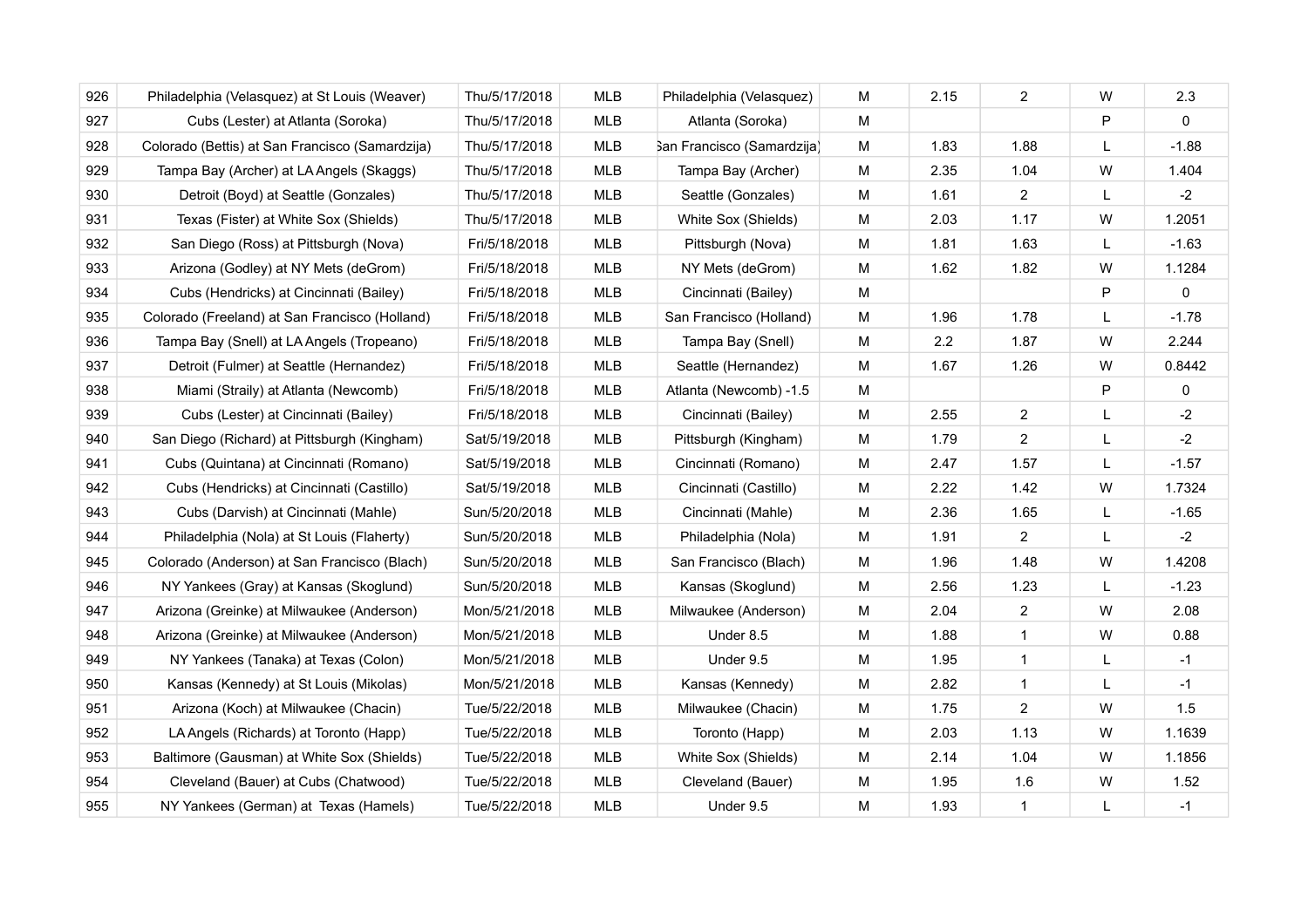| 956 | Arizona (Godley) at Milwaukee (Suter)        | Wed/5/23/2018 | <b>MLB</b> | Milwaukee (Suter)        | M | 1.87           | 2              | W | 1.74    |
|-----|----------------------------------------------|---------------|------------|--------------------------|---|----------------|----------------|---|---------|
| 957 | Atlanta (Gohara) at Philadelphia (Arrieta)   | Wed/5/23/2018 | MLB        | Atlanta (Gohara)         | M | 2.27           | 1.24           | L | $-1.24$ |
| 958 | Pittsburgh (Kuhl) at Cincinnati (Bailey)     | Wed/5/23/2018 | MLB        | Pittsburgh (Kuhl)        | M | 1.9            | 1.56           | W | 1.404   |
| 959 | Colorado (Freeland) at LA Dodgers (Maeda)    | Wed/5/23/2018 | MLB        | LA Dodgers (Maeda)       | M | 1.67           | 1.19           | W | 0.7973  |
| 960 | Boston (Price) at Tampa Bay (Archer)         | Wed/5/23/2018 | MLB        | Tampa Bay (Archer)       | M | 2.11           | 1.77           | L | $-1.77$ |
| 961 | Kansas (Junis) at St Louis (Wacha)           | Wed/5/23/2018 | MLB        | Kansas (Junis)           | M | 2.76           | 1.73           | W | 3.0448  |
| 962 | NY Yankees (Sabathia) at Texas (Fister)      | Wed/5/23/2018 | MLB        | <b>Under 10.5</b>        | М | 1.88           | $\mathbf{1}$   | L | $-1$    |
| 963 | Arizona (Godley) at Milwaukee (Suter)        | Wed/5/23/2018 | MLB        | Under 9                  | M | 1.79           | $\mathbf{1}$   | L | $-1$    |
| 964 | Miami (Straily) at NY Mets (deGrom)          | Wed/5/23/2018 | MLB        | NY Mets (deGrom) -1.5    | М | 2.09           | $\mathbf{1}$   | L | $-1$    |
| 965 | Boston (Porcello) at Tampa Bay (Snell)       | Thu/5/24/2018 | MLB        | Tampa Bay (Snell)        | M | 2.17           | 1.46           | W | 1.7082  |
| 966 | St Louis (Flaherty) at Pittsburgh (Williams) | Sat/5/26/2018 | <b>MLB</b> | Pittsburgh (Williams)    | M | $\overline{2}$ | $\overline{2}$ | L | $-2$    |
| 967 | NY Mets (Vargas) at Milwaukee (Anderson)     | Sat/5/26/2018 | <b>MLB</b> | NY Mets (Vargas)         | М | 2.47           | 1.06           | L | $-1.06$ |
| 968 | San Francisco (Stratton) at Cubs (Quintana)  | Sat/5/26/2018 | <b>MLB</b> | San Francisco (Stratton) | М | 2.72           | 1.14           | W | 1.9608  |
| 969 | Cincinnati (Mahle) at Colorado (Anderson)    | Sat/5/26/2018 | MLB        | Cincinnati (Mahle)       | м | 2.25           | $\overline{2}$ | W | 2.5     |
| 970 | San Diego (Lyles) at LA Dodgers (Wood)       | Sat/5/26/2018 | <b>MLB</b> | San Diego (Lyles)        | M | 2.72           | 1.09           | W | 1.8748  |
| 971 | Minnesota (Odorizzi) at Seattle (LeBlanc)    | Sat/5/26/2018 | MLB        | Seattle (LeBlanc)        | M | 1.71           | 1.22           | W | 0.8662  |
| 972 | Atlanta (Newcomb) at Boston (Pomeranz)       | Sat/5/26/2018 | <b>MLB</b> | Atlanta (Newcomb)        | М | 2.15           | 1.21           | L | $-1.21$ |
| 973 | St Louis (Mikolas) at Pittsburgh (Taillon)   | Sun/5/27/2018 | <b>MLB</b> | Pittsburgh (Taillon)     | M | 1.96           | 2              | L | $-2$    |
| 974 | Cincinnati (Harvey) at Colorado (Marquez)    | Sun/5/27/2018 | MLB        | Cincinnati (Harvey)      | M | 2.37           | $\overline{2}$ | L | $-2$    |
| 975 | LA Angels (Richards) at NY Yankees (Tanaka)  | Sun/5/27/2018 | MLB        | NY Yankees (Tanaka)      | М | 1.71           | 1.07           | W | 0.7597  |
| 976 | Minnesota (Berrios) at Seattle (Leake)       | Sun/5/27/2018 | <b>MLB</b> | Seattle (Leake)          | М | 1.96           | 1.93           | W | 1.8528  |
| 977 | San Francisco (Blach) at Cubs (Chatwood)     | Sun/5/27/2018 | <b>MLB</b> | San Francisco (Blach)    | M | 2.65           | 1.94           | L | $-1.94$ |
| 978 | St Louis (Weaver) at Milwaukee (Suter)       | Mon/5/28/2018 | MLB        | Milwaukee (Suter)        | M | 2.01           | 2              | W | 2.02    |
| 979 | Cincinnati (Bailey) at Arizona (Koch)        | Mon/5/28/2018 | MLB        | Cincinnati (Bailey)      | M | 2.39           | $\overline{2}$ | L | $-2$    |
| 980 | San Francisco (Suarez) at Colorado (Bettis)  | Mon/5/28/2018 | MLB        | San Francisco (Suarez)   | M | 2.18           | $\overline{2}$ | L | $-2$    |
| 981 | White Sox (Covey) at Cleveland (Plutko)      | Mon/5/28/2018 | MLB        | White Sox (Covey)        | М | 2.76           | 1.83           | L | $-1.83$ |
| 982 | Detroit (Fister) at Seattle (Gonzales)       | Mon/5/28/2018 | <b>MLB</b> | Seattle (Gonzales)       | M | 1.61           | 1.45           | W | 0.8845  |
| 983 | Minnesota (Lynn) at Kansas (Junis)           | Mon/5/28/2018 | MLB        | Kansas (Junis)           | M | 1.91           | 1.11           | L | $-1.11$ |
| 984 | Cubs (Lester) at Pittsburgh (Kingham)        | Tue/5/29/2018 | <b>MLB</b> | Pittsburgh (Kingham)     | M | 2.11           | 2              | L | $-2$    |
| 985 | St Louis (Wacha) at Milwaukee (Davies)       | Tue/5/29/2018 | <b>MLB</b> | Milwaukee (Davies)       | M | 1.99           | $\overline{2}$ | L | $-2$    |